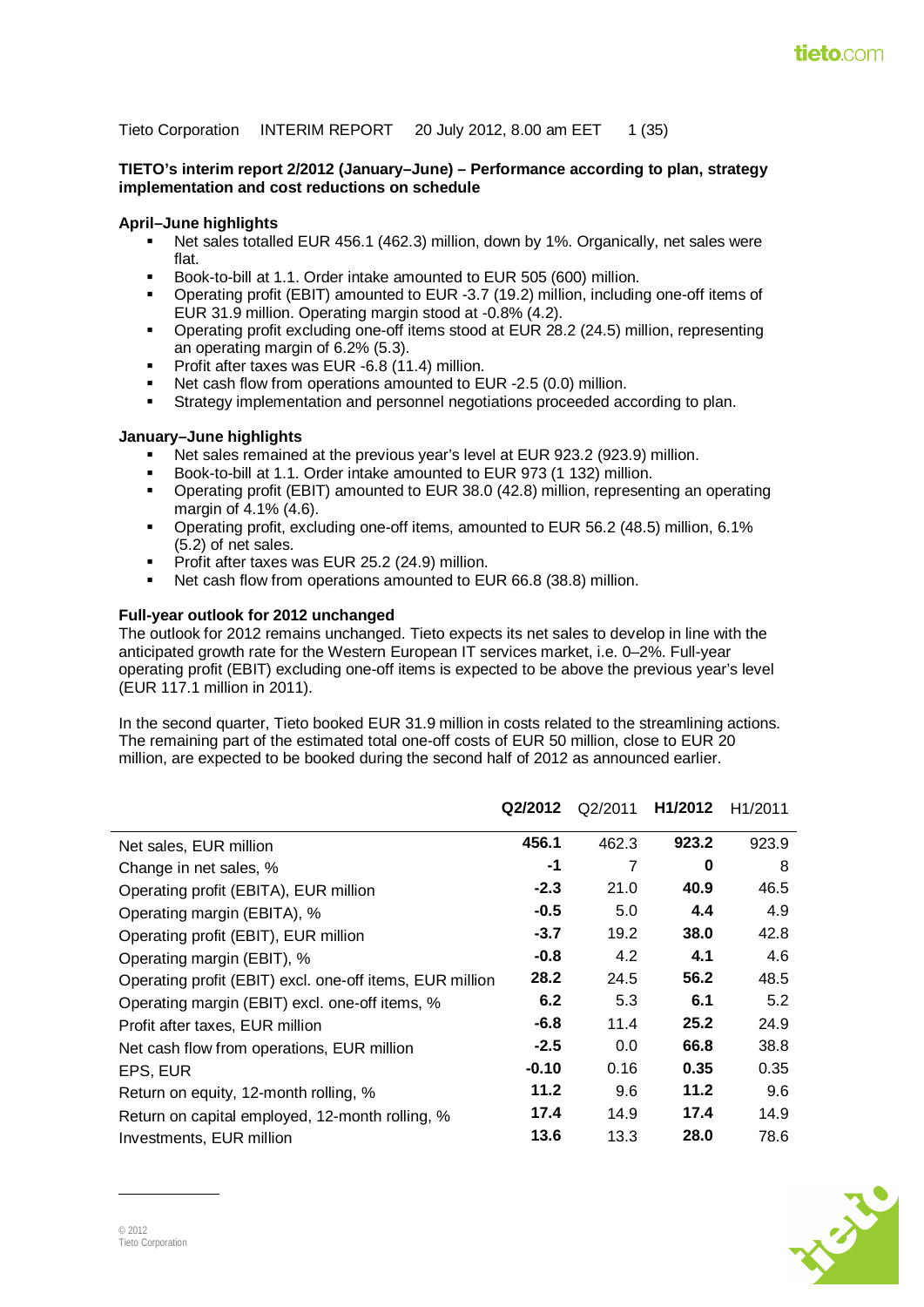|  | Tieto Corporation INTERIM REPORT | 20 July 2012, 8.00 am EET | 2 (35) |
|--|----------------------------------|---------------------------|--------|
|--|----------------------------------|---------------------------|--------|

| Interest-bearing net debt, EUR million | 80.0   | 136.4  | 80.0   | 136.4  |
|----------------------------------------|--------|--------|--------|--------|
| Gearing, %                             | 14.7   | 25.8   | 14.7   | 25.8   |
| Net debt/EBITDA                        | 0.5    | 0 9    | 0.5    | 0.9    |
| Personnel on 30 June                   | 17 723 | 18 071 | 17 723 | 18 071 |

Comment regarding the interim report by **Kimmo Alkio**, President and CEO: "During the second quarter, we focused on the implementation of a competitive cost structure and profitability improvement as essential elements in our strategy. The first steps in achieving a competitive cost structure have been concluded as planned and second-quarter profitability was in line with our expectations.

On a day-by-day basis, quality assurance has been elevated as the number one priority across our management teams. During the second quarter, we concluded several important customer agreements and our book-to-bill was at a healthy level. I also want to thank our employees for keeping a high degree of attention on customer priorities at a time when we have carried out substantial redundancies in the company.

I am pleased to see that our current development is consistent with our objectives. This gives us a good base for longer-term strategy implementation. During the second half, we will continue to focus on our operational objectives and prepare ourselves for the gradual implementation of the new operating model effective as from the beginning of 2013."

#### **MARKET DEVELOPMENT**

Tieto continues to closely monitor the European macroeconomic environment and its impact on IT spending. Globally, the expected growth rates of the IT services market in 2012 are down; the main source of this weakness is Europe. Finance and telecom R&D have remained the most challenging segments.

However, both the macroeconomic outlook in Northern Europe and the IT services market in Tieto's core countries have remained relatively stable, with growth mainly coming from IT outsourcing. Industry analysts estimate that the IT services market in the Nordic countries will grow by 0–2% in 2012. The Nordic outsourcing market is expected to grow by 2–3% in 2012.

One of the major trends in 2012 is the adoption of mobile services to support the increasing need for enterprises to cater to a more mobile user base, including business-to-business, business-to-consumer and business-to-employee environments. Another rapidly expanding area is the incorporation of Business Intelligence and analytics as part of outsourcing services. Enterprises are increasingly looking to leverage analytics to mine data for a variety of reasons, from improving operations to identifying new markets and opportunities.

Companies are actively developing their ICT infrastructure and application environments. Applications and ICT infrastructure are increasingly moving towards web-based scalable delivery models. Many businesses are taking a hybrid approach to cloud services, i.e. combining cloud services with a variety of legacy systems that continue to support mission-critical processes. As reducing the cost of IT is still on customers' agendas, the outsourcing of ICT infrastructure, application management and business processes is expected to remain the strongest area.

Offshore competition has led to continued price pressure in basic services, forcing European vendors to seek new ways to increase efficiency and productivity by industrializing their service provision. Additionally, IT service vendors are seeking to improve margins by increasing offshoring and selling more high value added services. Prices of high value added services are stable or slightly rising.

The financial services sector still poses the greatest challenges. In this area, customers are still cautious and focusing only on their ongoing and most important projects and tend to revamp

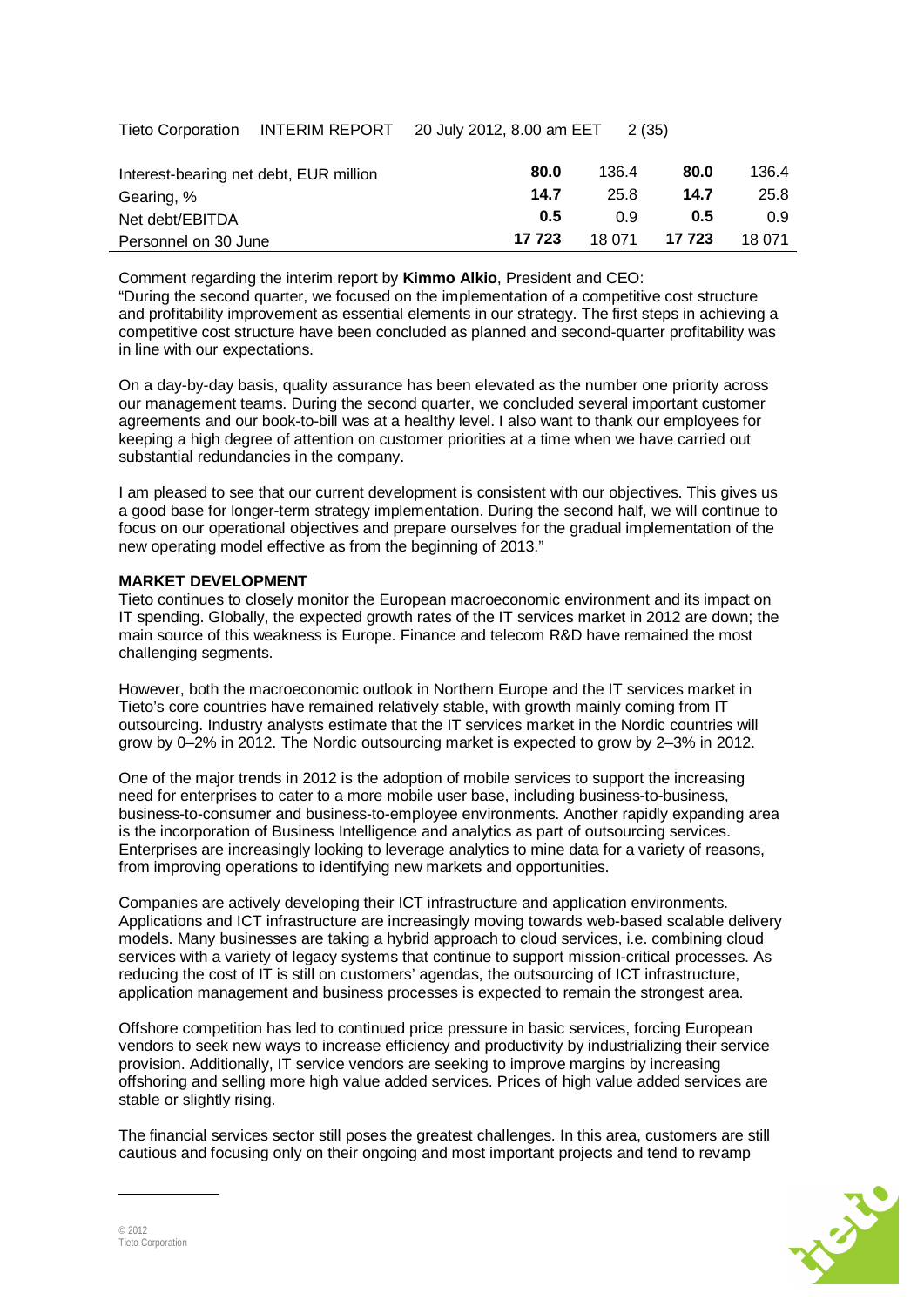Tieto Corporation INTERIM REPORT 20 July 2012, 8.00 am EET 3 (35)

existing applications instead of replacing them. On the other hand, the need to cut spending and to harmonize existing IT systems maintains high interest in outsourcing.

The telecom R&D market is affected by R&D budget cuts made by some vendors. The market for mobile devices is turbulent due to fierce competition between device manufacturers seeking to gain market share and launch attractive new products with the latest technology platforms. In the network equipment manufacturers segment, the main driver is the increase in wireless traffic. However, as there is strong cost pressure from Asian competitors, innovativeness and productivity combined with cost efficiency have remained two of the key drivers for telecom R&D. Some R&D service providers are currently pricing their services aggressively to defend their position.

In the manufacturing sector, demand is expected to grow, but at a slower pace than in 2011 due to increased cautiousness. Demand is based on the need to cut costs and improve business processes and service deliveries. In the healthcare sector, there is a need to renew service production models to reconcile increasing service demand with the declining workforce but at the same time, some projects might be postponed due to budget cuts in the public sector. The Norwegian energy sector is strong due to the start of the procurement process for advanced metering infrastructure.

In **Finland and the Baltic countries**, the IT services market is stable. The Finnish IT services market is expected to grow by around 2% in 2012. In the public sector, the expected decrease in IT spending has not materialized, but the market outlook for 2012 is positive as productivity improvements will be sought from ICT development and outsourcing. The demand in the healthcare sector has remained at a healthy level as well.

In **Scandinavia**, growth in the Swedish IT market is estimated to slow down to less than 2% in 2012, mainly due to cost cutting and prolonged decision-making. Healthy demand for IT services is expected to continue in the public and energy sectors. Within some specialist areas, there are shortages of key competences. Fierce competition puts pressure on prices in basic services, particularly in large centralized procurement processes. In Norway, the IT market has remained active, fuelled by the energy sector in which advanced metering infrastructure is the growth driver. The Danish market is expected to remain weak.

In **Central Europe & Russia**, the outlook for 2012 is uncertain and tends to differ from country to country. In Germany, growth in demand is anticipated to be in line with the Western European IT services market, i.e. 0–2%. In Poland and Russia, the market is expected to grow by 4–5% during 2012.

# **COMPANY STRATEGY**

In March 2012, Tieto revised its strategy for 2012–2016. The company will build its competitiveness and future growth through industry expertise, geographical focus and simplified operations.

Tieto's strategic core choices, as communicated at the time of strategy launch, are:

- Reinforcing industry expertise Building on the company's long customer relationships and understanding of the core process of customers
- Expanding to provide full life-cycle IT services Investments in Consulting and System Integration (CSI) capabilities
- Focusing on markets where Tieto can be in the Top 3. The Nordic countries are Tieto's current core market, building on the company's strengths in Finland and Sweden. In other countries the company will pursue focused operations based on selected industries, repeatable solutions and profitable operations.

In March, Tieto appointed Henrik Sund as the head of the CSI business. During the second quarter, the focus has been on the programme to create a competitive cost structure.

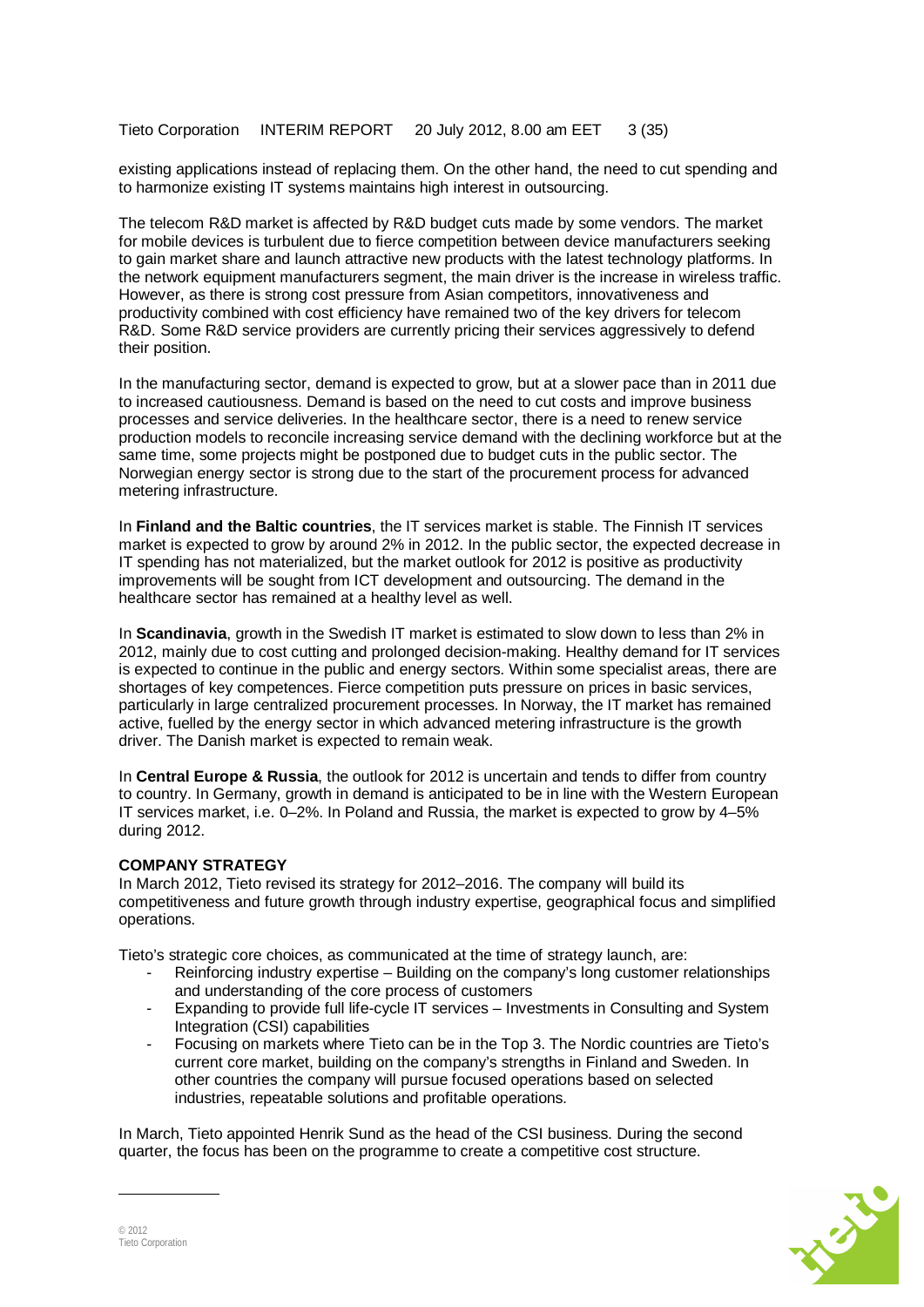Tieto Corporation INTERIM REPORT 20 July 2012, 8.00 am EET 4 (35)

Additionally, the company has been preparing for the full implementation of the new operating model, effective as of the beginning of 2013.

In June, Tieto appointed Kolbjørn Haarr as the head of Central Europe and Russia. By combining responsibility for the Central Europe and Russia market unit and Norway, Tieto is taking steps towards consolidating the company's go-to-market activities outside Finland and Sweden. He will also have a key role in identifying target markets where Tieto can become a Top 3 IT services partner as well as creating focused operations for each country.

During the first quarter, Tieto agreed to divest its financial services products business based in the UK and its Danish unions business. During the second quarter, the company decided to close down its global delivery centre for R&D services in Bangalore, India, during the second half of 2012. Going forward, operations in India will be based on one major site for IT services in Pune.

#### **FINANCIAL TARGETS**

In connection with the strategy revision, Tieto defined the financial targets for 2012–2016. The targets are described in detail at www.tieto.com/Investors. One of the targets is to reach an operating margin (EBIT) of 10% during the strategy period 2012–2016. Key means of achieving the target level are described below.

Margin improvement enablers during 2012–2016

- the EUR 50 million cost programme to create a competitive cost structure, which is anticipated to drive an improvement of around 3 percentage points
- increase in the share of high-margin business
- improvements in quality
- increase in offshoring
- efficiency improvement in managed services through automation
- rationalization of the business portfolio

Factors straining margins during 2012–2016

- additional investments in the development of CSI business, offerings and the automation and industrialization of managed services
- price pressure
- salary inflation

Price pressure and salary inflation are anticipated to be offset by growing use of offshore resources as well as efficiency improvements in managed services. Further automation in managed services is expected to materialize largely during late 2013 and in 2014.

With these measures, Tieto expects to achieve an EBIT margin of 10% during the strategy period.

#### **COMPETITIVE COST STRUCTURE**

In order to improve profitability and price competitiveness, Tieto has initiated actions to simplify its operations and achieve a competitive cost structure with a view to gaining annualized net savings of EUR 50 million by 2014. The full-year operating profit for 2014 is expected to see the full effect of the actions.

The programme is proceeding on schedule. In March, Tieto started Group-wide actions to reduce non-customer-centric work, cut overlapping tasks and improve productivity and the utilization rate. Additionally, industrialization and automation in managed services and the evaluation of Tieto's sites and related competences have been high priorities. Tieto is reinvesting part of the targeted gross savings in the development of the CSI business and the automation of managed services, as planned in connection with the strategy launch.

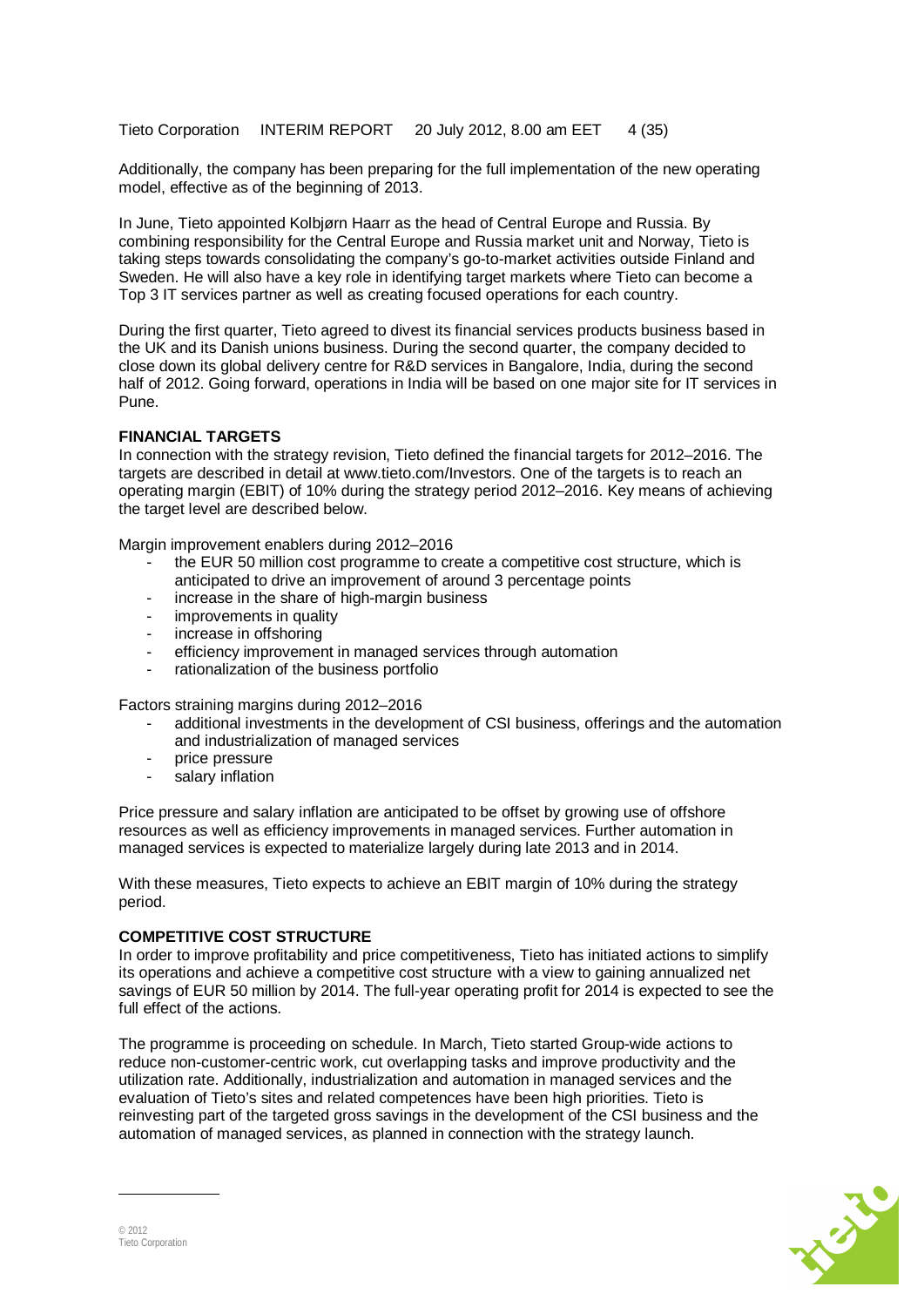Tieto Corporation INTERIM REPORT 20 July 2012, 8.00 am EET 5 (35)

The personnel negotiations are expected to lead to a reduction of about 1 300 employees of which close to 500 in Finland, close to 300 in Sweden and around 500 in other countries. The reduction of overhead costs is anticipated to account for close to half of the targeted net savings and the planned redundancies in businesses with a low utilization rate for over half.

The related personnel negotiations have now been concluded in Finland and Sweden, where redundancies will be executed in two phases. The first phase has now been completed, and during autumn 2012 Tieto will initiate the second phase, which will be completed by early 2013.

Owing to the actions taken during the first half, Tieto has reduced a total of around 900 positions, of which around 300 in Finland and close to 200 in Sweden and the rest in other countries, including both onshore and offshore locations. In the first phase, around two thirds of the redundancies are related to reducing overcapacity. Of the 900 job cuts, Product Engineering Solutions accounts for around 300. More information about the changes in the number of personnel is provided in the Personnel section.

The redundancies have been implemented slightly ahead of the programme plan mainly due to overcapacity in Product Engineering Solutions. However, the positive effect is partly offset by weakened demand in telecom R&D. The company currently anticipates that around one third of the targeted net savings will materialize in 2012, instead of the earlier estimate of one fourth.

One-off costs related to the planned streamlining actions are estimated at around EUR 50 million. In the second quarter, Tieto booked EUR 31.9 million in one-off costs, which were booked in personnel costs and the cash flow effect is expected to materialize mainly in the second half of 2012. The remaining part of the EUR 50 million one-off costs are expected to be booked during the second half of the year.

The one-off costs are partly offset by capital gains of EUR 15.4 million related to the divestment of the financial services products business in the UK, which Tieto booked in the first-quarter results.

#### **ORDER BACKLOG**

The order backlog, which only comprises services ordered with binding contracts, is solid. At the end of the period, the backlog amounted to EUR 1 769 (1 846) million. In total, 36% (38) of the backlog is expected to be invoiced during 2012.

Second-quarter order intake amounted to EUR 505 (600) million. The decline was partly attributable to the challenges in Product Engineering Solutions. Additionally, the order intake was exceptionally strong in the corresponding quarter of 2011. Second-quarter book-to-bill was at a healthy level of 1.1 (1.3).

#### **FINANCIAL PERFORMANCE IN APRIL–JUNE**

Second-quarter net sales amounted to EUR 456.1 (462.3) million, down by 1%, or organically flat. The divestment of the financial services products business in the UK and the unions business in Denmark had a negative impact of around EUR 6 million on second-quarter net sales. Sales were affected by the decline in the Global Accounts market unit, which was strained by negative development, especially in telecom R&D. Currency fluctuations did not have any material impact on growth.

Second-quarter operating profit (EBIT) amounted to EUR -3.7 (19.2) million, representing a margin of -0.8% (4.2). Operating profit includes EUR 31.9 (5.3) million in one-off costs related to the streamlining actions. Operating profit excluding one-off items stood at EUR 28.2 (24.5) million, or 6.2% (5.3) of net sales.

The Finland and the Baltic countries market unit saw strong performance in the second quarter. Managed Services and Transformation saw solid improvement in all main markets. In the

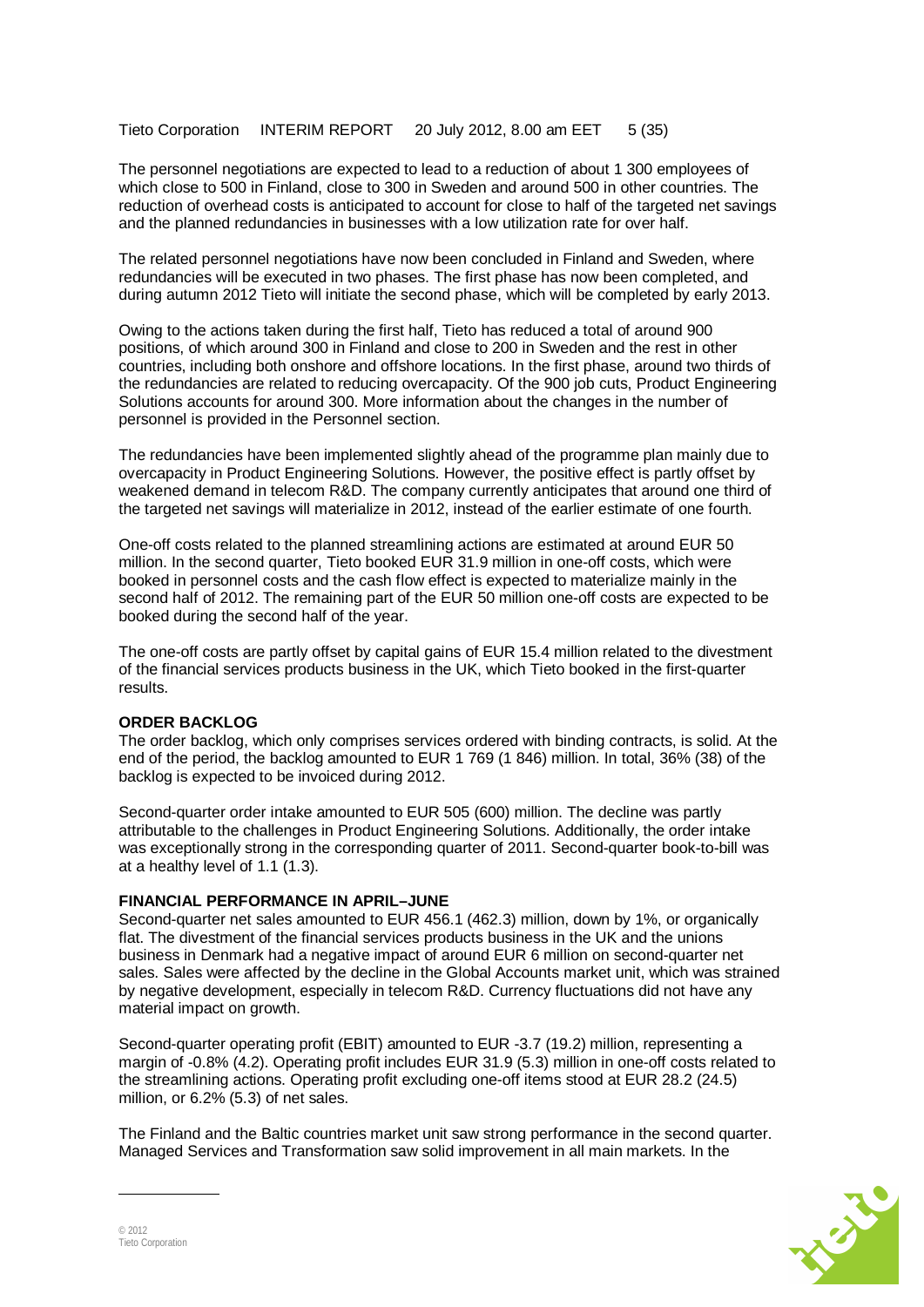Tieto Corporation INTERIM REPORT 20 July 2012, 8.00 am EET 6 (35)

second quarter, subcontracting costs were down by close to EUR 10 million, or by more than 20%. Despite salary inflation, personnel expenses excluding restructuring costs remained at the previous year's level.

Improvement in underlying profitability (operating profit excluding one-off items) was curbed by overcapacity, especially in telecom R&D. However, the programme to achieve a competitive cost structure is proceeding on schedule and the utilization rate is expected to improve during the second half of 2012.

Depreciation amounted to EUR 21.0 (22.8) million. Net financial expenses stood at EUR 1.7 (1.4) million in the second quarter. Net interest expenses were EUR 1.3 (1.5) million and net losses from foreign exchange transactions EUR 0.1 (1.0 positive) million. Other financial income and expenses amounted to EUR 0.3 (0.9) million.

Second-quarter earnings per share (EPS) totalled EUR -0.10 (0.16). Earnings per share excluding one-off items amounted to EUR 0.26 (0.24).

#### **Financial performance by market unit**

|                                  | <b>Net sales</b><br>Q2/2012,<br><b>EUR million</b> | Net sales<br>Q2/2011,<br><b>EUR</b> million | Change,<br>% | Operating<br>margin<br>Q2/2012,<br>% | Operating<br>margin<br>Q2/2011,<br>% |
|----------------------------------|----------------------------------------------------|---------------------------------------------|--------------|--------------------------------------|--------------------------------------|
| Finland and the Baltic countries | 190                                                | 178                                         |              | 4.2                                  | 2.4                                  |
| Scandinavia                      | 135                                                | 140                                         | -4           | $-1.9$                               | 3.7                                  |
| Central Europe & Russia          | 31                                                 | 33                                          | -6           | $-31.1$                              | $-17.1$                              |
| <b>Global Accounts</b>           | 170                                                | 193                                         | $-12$        | 3.0                                  | 9.6                                  |
| Group elimination                | -69                                                | $-80$                                       |              |                                      |                                      |
| Total                            | 456                                                | 462                                         | $-1$         | -0.8                                 | 4.2                                  |

#### **Operating profit excluding one-off items by market unit**

|                                  | Operating<br>profit excl.<br>one-off items<br>Q2/2012,<br><b>EUR million</b> | Operating<br>profit excl.<br>one-off items<br>Q2/2011,<br><b>EUR</b> million | <b>Operating</b><br>margin excl.<br>one-off items<br>Q2/2012,<br>% | Operating<br>margin excl.<br>one-off items<br>Q2/2011,<br>% |
|----------------------------------|------------------------------------------------------------------------------|------------------------------------------------------------------------------|--------------------------------------------------------------------|-------------------------------------------------------------|
| Finland and the Baltic countries | 15.6                                                                         | 4.1                                                                          | 8.2                                                                | 2.3                                                         |
| Scandinavia                      | 7.7                                                                          | 9.2                                                                          | 5.7                                                                | 6.6                                                         |
| Central Europe & Russia          | $-3.7$                                                                       | $-5.4$                                                                       | $-11.9$                                                            | $-16.5$                                                     |
| <b>Global Accounts</b>           | 9.8                                                                          | 18.5                                                                         | 5.7                                                                | 9.6                                                         |
| Steering Functions and Group     |                                                                              |                                                                              |                                                                    |                                                             |
| Management                       | $-1.3$                                                                       | $-2.1$                                                                       |                                                                    |                                                             |
| Total                            | 28.2                                                                         | 24.5                                                                         | 6.2                                                                | 5.3                                                         |

In **Finland and the Baltic countries**, all customer sectors saw growth and net sales rose by 7%. The healthcare and welfare sector, which enjoyed good development in industry-specialized solutions, saw strong growth, as did the energy and industrial manufacturing sectors. Development in the public sector has also remained positive. Second-quarter operating profit amounted to EUR 7.9 (4.2) million, or 4.2% (2.4) of net sales. Operating profit excluding one-off items amounted to EUR 15.6 (4.1) million, or 8.2% (2.3) of net sales. Profitability improved due

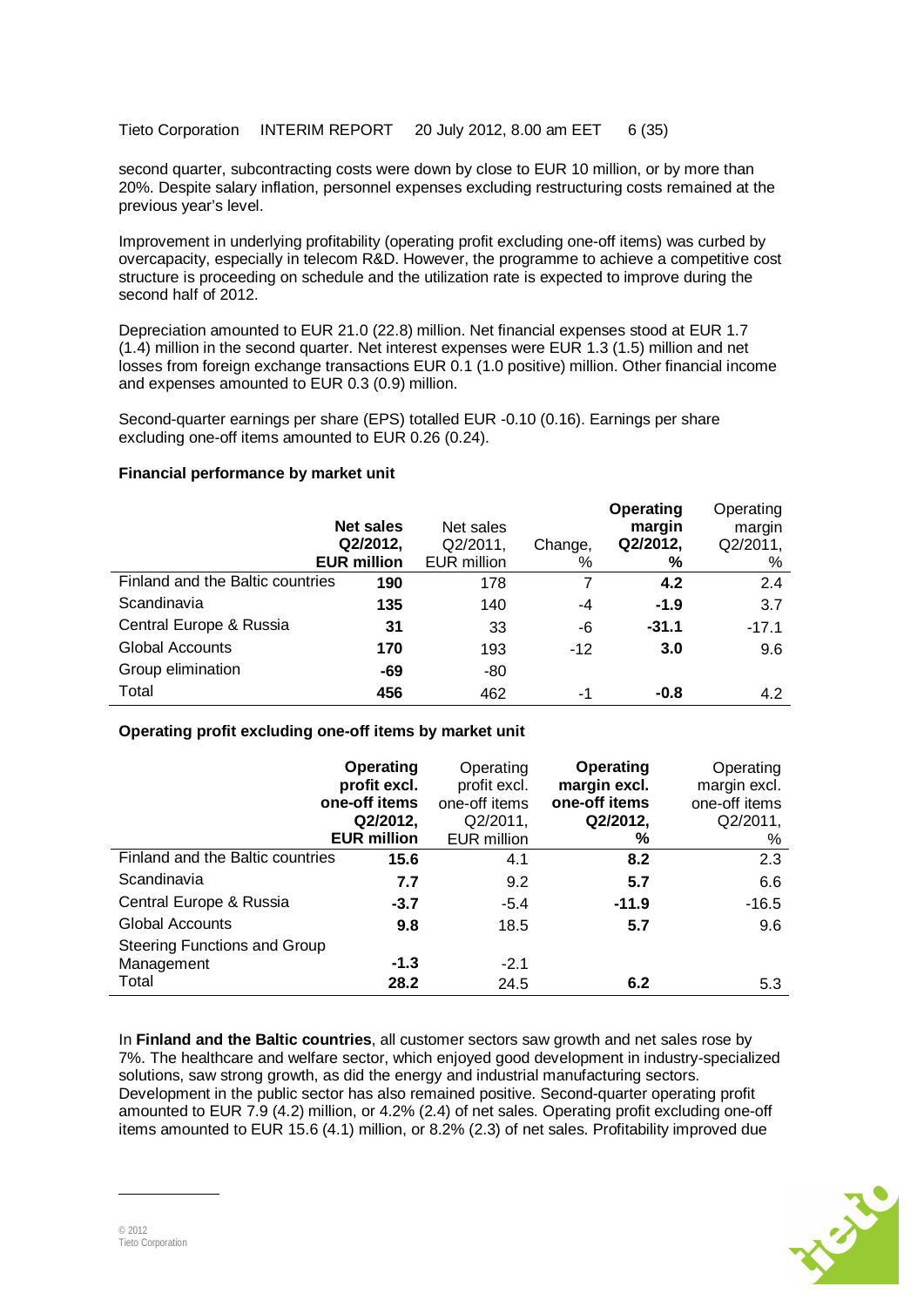Tieto Corporation INTERIM REPORT 20 July 2012, 8.00 am EET 7 (35)

to higher net sales coupled with improved quality and productivity. The second quarter of 2011 was exceptionally weak.

In **Scandinavia**, net sales were down by EUR 5 million, partly due to the divestment of the unions business in Denmark. Sales in Norway were growing, mainly in the energy sector. Sales in Sweden were somewhat down while growth in the corresponding quarter of 2011 was exceptionally high. Operating profit amounted to EUR -2.5 (5.1) million, or -1.9% (3.7) of net sales. Operating profit excluding one-off items stood at EUR 7.7 (9.2) million, or 5.7% (6.6) of net sales.

Tieto booked costs and provisions related to the data centre incident in Sweden in its business expenses in the fourth quarter of 2011. The arrangement with the main stakeholders has now largely been settled.

In **Central Europe & Russia**, net sales declined by 6%. However, due to internal business transfers, sales figures are not fully comparable. Comparable net sales, with business transfers eliminated, were up by 3%. The market unit concluded several agreements with new customers, mainly in Poland, Germany and Russia. Operating profit amounted to EUR -9.5 (-5.6) million, or -31.1% (-17.1) of net sales. Operating profit excluding one-off items amounted to EUR -3.7 (-5.4) million, or -11.9% (-16.5) of net sales.

Profitability in Germany and Russia remained unsatisfactory. To address weak performance, streamlining actions in these countries are continuing. In Germany, demand for Digital Business Consulting is strong and as a result, sales to the financial services sector were growing in the second quarter. Telecom R&D sales were declining. Profitability in Germany improved slightly, but progress is very slow. In Russia, Tieto's objective is to focus on selected products and industries. In the second quarter, the company concluded several new agreements, especially in the financial services sector, which is one of the selected target industries.

In **Global Accounts**, net sales declined by 12%, or organically by 10%.The divestment of the financial services products business in the UK had a negative impact of around EUR 5 million on net sales. The strategy realignment of one key telecom customer has led to lower volumes in R&D services for mobile devices. Additionally, net sales are strained by price erosion. Secondquarter operating profit amounted to EUR 5.1 (18.5) million, or 3.0% (9.6) of net sales. Operating profit excluding one-off items amounted to EUR 9.8 (18.5) million, or 5.7% (9.6) of net sales. Benefits from actions to improve profitability are expected to materialize in the second half.

The Global Accounts segment includes approximately 20 accounts, sales offices in Italy, Spain, the UK and the USA/Canada as well as the offshore countries China, the Czech Republic and India.

#### **Customer sales by business line**

The comparison figures for 2011 have changed from the figures published for 2011 due to the transfer of businesses between the business lines at the beginning of 2012.

|                             | <b>Customer sales</b><br>Q2/2012, | Customer sales<br>Q2/2011, |           |
|-----------------------------|-----------------------------------|----------------------------|-----------|
|                             | <b>EUR million</b>                | <b>EUR million</b>         | Change, % |
| <b>Industry Solutions</b>   | 138                               | 138                        |           |
| <b>Enterprise Solutions</b> | 67                                | 53                         | 27        |
| Managed Services and        |                                   |                            |           |
| Transformation              | 166                               | 179                        | -8        |
| <b>Product Engineering</b>  |                                   |                            |           |
| Solutions                   | 86                                | 92                         | -7        |
| Total                       | 456                               | 462                        | -1        |

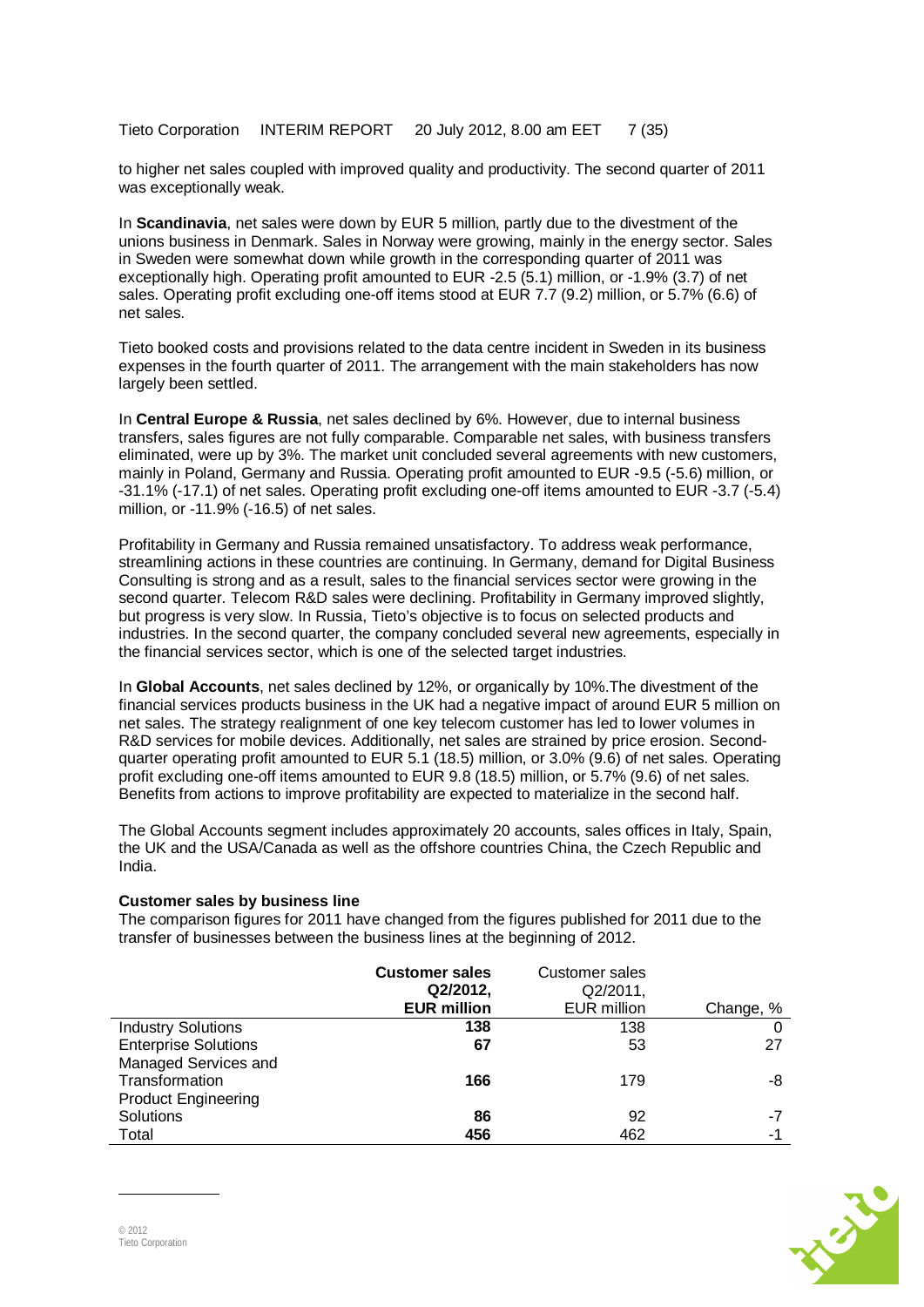Tieto Corporation INTERIM REPORT 20 July 2012, 8.00 am EET 8 (35)

In **Industry Solutions**, demand for product-based solutions and consulting remained solid. Growth was strongest in the healthcare and welfare sector. The energy sector continued to grow as well, boosted by good demand for Tieto's solution for hydrocarbon management in the oil & gas segment and for the solution for advanced metering in the utilities segment. Sales to the finance sector declined. Profitability remained solid.

In **Enterprise Solutions**, customer sales saw strong growth. Finland was the strongest market with healthy sales to the retail, public and forest sectors among others. Digitalization of business processes and the need to develop cost-efficient ways to interact with customers are two of the key growth drivers. Profitability is below the company target. Streamlining actions to improve profitability are ongoing.

In **Managed Services and Transformation**, customer sales were down. Finland was the strongest performing market. Due to more focused investments in offerings and customers as well as the decrease in purchases, second-quarter operating profit improved from the corresponding quarter of 2011.

In **Product Engineering Solutions**, sales were down, mainly due to the strategy realignment of one key customer in the mobile device manufacturers' segment. Sales to the network equipment manufacturers' segment were close to the previous year's level. However, during the second quarter, the company won important Android cases that are expected to enhance its position in Android and embedded Linux ecosystems. The business line struggled with overcapacity during the quarter, straining second-quarter profitability. The business line is actively adjusting its operations to demand.

#### **FINANCIAL PERFORMANCE IN JANUARY–JUNE**

Six-month net sales remained flat and amounted to EUR 923.2 (923.9) million. The divestments of the financial services products business in the UK and the unions business in Denmark had a negative impact of EUR 8 million on net sales in the first half.

Six-month operating profit (EBIT) amounted to EUR 38.0 (42.8) million, representing a margin of 4.1% (4.6). Operating profit includes EUR 15.4 million in capital gains related to the divestment of the financial services products business in the UK and EUR 0.5 million in impairment related to the divestment of the Danish unions business. Additionally, Tieto booked EUR 33.1 (5.7) million in one-off costs, mainly related to the streamlining actions. Operating profit excluding one-off items stood at EUR 56.2 (48.5) million, or 6.1% (5.2) of net sales.

Net financial expenses stood at EUR 3.8 (3.4) million in the first half. Net interest expenses were EUR 2.7 (2.4) million and net losses from foreign exchange transactions EUR 0.6 (0.1 positive) million. Other financial income and expenses amounted to EUR 0.5 (1.1) million.

Six-month earnings per share (EPS) totalled EUR 0.35 (0.35). Earnings per share excluding one-off items amounted to EUR 0.51 (0.43).

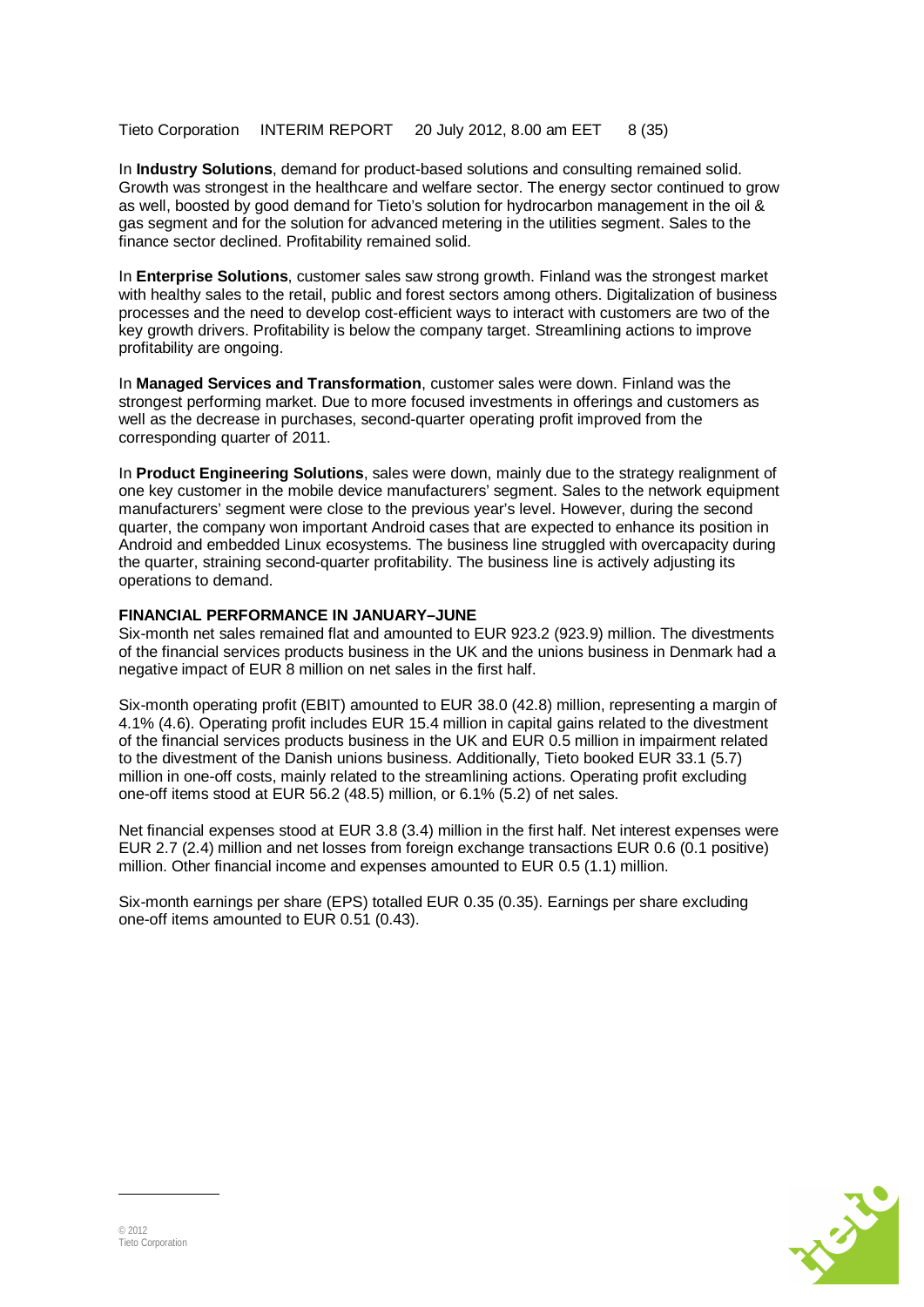## **Financial performance by market unit**

|                                  | <b>Net sales</b><br>H1/2012,<br><b>EUR million</b> | Net sales<br>H1/2011,<br><b>EUR million</b> | Change,<br>% | Operating<br>margin<br>H1/2012,<br>% | Operating<br>margin<br>H1/2011,<br>% |
|----------------------------------|----------------------------------------------------|---------------------------------------------|--------------|--------------------------------------|--------------------------------------|
| Finland and the Baltic countries | 383                                                | 361                                         | 6            | 6.6                                  | 4.9                                  |
| Scandinavia                      | 275                                                | 281                                         | $-2$         | 1.1                                  | 3.7                                  |
| Central Europe & Russia          | 64                                                 | 64                                          | 1            | $-21.4$                              | $-16.5$                              |
| <b>Global Accounts</b>           | 345                                                | 383                                         | $-10$        | 10.2                                 | 8.8                                  |
| Group elimination                | $-144$                                             | $-165$                                      | $-13$        |                                      |                                      |
| Total                            | 923                                                | 924                                         | 0            | 4.1                                  | 4.6                                  |

## **Operating profit excluding one-off items by market unit**

|                                     | Operating<br>profit excl.<br>one-off items<br>H1/2012,<br><b>EUR million</b> | Operating<br>profit excl.<br>one-off items<br>H1/2011,<br>EUR million | <b>Operating</b><br>margin excl.<br>one-off items<br>H1/2012,<br>% | Operating<br>margin excl.<br>one-off items<br>H1/2011,<br>% |
|-------------------------------------|------------------------------------------------------------------------------|-----------------------------------------------------------------------|--------------------------------------------------------------------|-------------------------------------------------------------|
| Finland and the Baltic countries    | 32.8                                                                         | 17.8                                                                  | 8.6                                                                | 4.9                                                         |
| Scandinavia                         | 13.9                                                                         | 14.4                                                                  | 5.1                                                                | 5.1                                                         |
| Central Europe & Russia             | $-7.7$                                                                       | $-10.3$                                                               | $-12.0$                                                            | $-16.0$                                                     |
| <b>Global Accounts</b>              | 25.4                                                                         | 33.9                                                                  | 7.4                                                                | 8.9                                                         |
| <b>Steering Functions and Group</b> |                                                                              |                                                                       |                                                                    |                                                             |
| Management                          | $-8.2$                                                                       | $-7.4$                                                                |                                                                    |                                                             |
| Total                               | 56.2                                                                         | 48.5                                                                  | 6.1                                                                | 5.2                                                         |

#### **Customer sales by business line**

The comparison figures for 2011 have changed from the figures published for 2011 due to the transfer of businesses between the business lines at the beginning of 2012.

|                                         | <b>Customer sales</b><br>H1/2012,<br><b>EUR million</b> | Customer sales<br>H1/2011,<br><b>EUR million</b> | Change, % |
|-----------------------------------------|---------------------------------------------------------|--------------------------------------------------|-----------|
| <b>Industry Solutions</b>               | 281                                                     | 268                                              | 5         |
| <b>Enterprise Solutions</b>             | 139                                                     | 120                                              | 16        |
| Managed Services and<br>Transformation  | 337                                                     | 351                                              | -4        |
| <b>Product Engineering</b><br>Solutions | 167                                                     | 184                                              | -9        |
| Total                                   | 923                                                     | 924                                              |           |

# **CASH FLOW AND FINANCING**

Second-quarter net cash flow from operations, including the increase of EUR 16.7 (34.2) million in net working capital, amounted to EUR -2.5 million (0.0). The increase in net working capital was mainly due to seasonality. In addition, accounts receivable were exceptionally high due to month-end closing at weekend, transferring a substantial amount of cash flow to the first week of July.

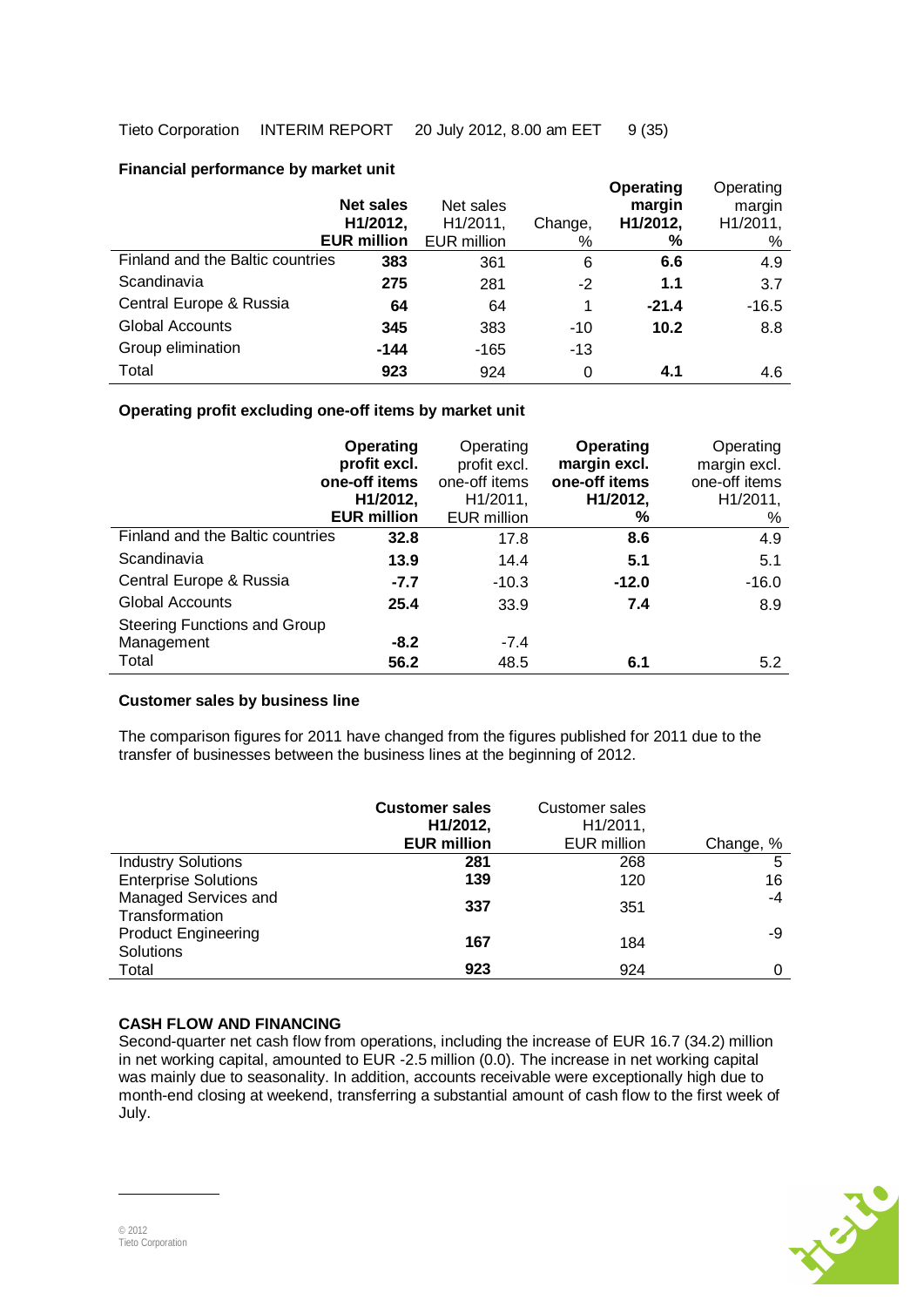Tieto Corporation INTERIM REPORT 20 July 2012, 8.00 am EET 10 (35)

Six-month net cash flow from operations amounted to EUR 66.8 (38.8) million. Net cash flow from operations includes a decrease of EUR 0.6 million in net working capital.

Tax payments were EUR 1.7 million positive in the six-month period due to a refund in Finland (negative 16.0 million).

Payments for acquisitions totalled EUR 0.4 (0.5) million and divestments amounted to EUR 19.2 (0.0) million in the first half.

The equity ratio was 45.8% (46.4). Gearing decreased to 14.7% (25.8). Net debt totalled EUR 80.0 (136.4) million, including EUR 170.0 million in interest-bearing debt, EUR 5.6 million in finance lease liabilities, EUR 4.5 million in finance lease receivables and EUR 91.1 million in cash and cash equivalents.

The interest-bearing long-term debt includes a EUR 100 million bond, maturing in December 2013. The syndicated revolving credit facility of EUR 100 million maturing in May 2016 was not in use and there were no commercial papers issued under the EUR 250 million commercial paper programme at the end of June. The bond of EUR 50 million (private placement) matured in July 2012 and is reported as a short-term interest-bearing liability. Due to the company's good liquidity, Tieto currently has no plans to refinance the EUR 50 million bond. Other long-term interest-bearing loans of EUR 6.9 million and short-term interest-bearing loans of EUR 13.1 million were mainly related to an agreement for mainframes and software.

#### **INVESTMENTS**

Six-month investments totalled EUR 28.0 (78.6) million. Capital expenditure accounted for EUR 27.7 (78.6) million. Investments in shares in the six-month period were EUR 0.3 million.

#### **BUSINESS TRANSACTIONS AND MAJOR AGREEMENTS IN JANUARY–JUNE**

In February, Tieto agreed to sell its financial services products business, with 145 employees, based in the UK to Sopra Group, a global technical consulting company. Net sales of the divested business amounted to EUR 22 million in 2011. Tieto has booked capital gains of EUR 15.4 million in its first-quarter results.

In March, Tieto agreed to divest its Danish unions business with 36 employees to Netcompany, an IT solutions and consulting company in Denmark. In 2011, net sales of the divested business amounted to EUR 5.4 million. Tieto has booked EUR 0.5 million in impairment in its first-quarter results.

In January, Helsinki Region Transport (HSL/HRT) selected Tieto as the supplier of its new ticket and information system. The contract, signed in May, covers the delivery of the ticketing and information system as well as support and maintenance services for a period of five years. The total contract value including the delivery and five years of support and maintenance is approximately EUR 90 million.

In March, Tieto and Nokia Siemens Networks signed an agreement on the outsourcing of part of the maintenance, technical support and R&D for Nokia Siemens Networks' mobile network Operations Support System (OSS) and Subscriber Data Management (SDM) activities in Finland. As part of the outsourcing, approximately 240 employees have transferred to Tieto as existing employees.

In May, Tieto announced the delivery of a contactless technology solution for the mobile NFC project of MTS and MasterCard in Russia. Tieto has provided an advanced Tieto Card Suite Contactless host solution for MTS Bank, an issuer and acquirer of payment cards. The delivery is part of the Near Field Communication (NFC) project implemented by telecommunications operator MTS and MasterCard.

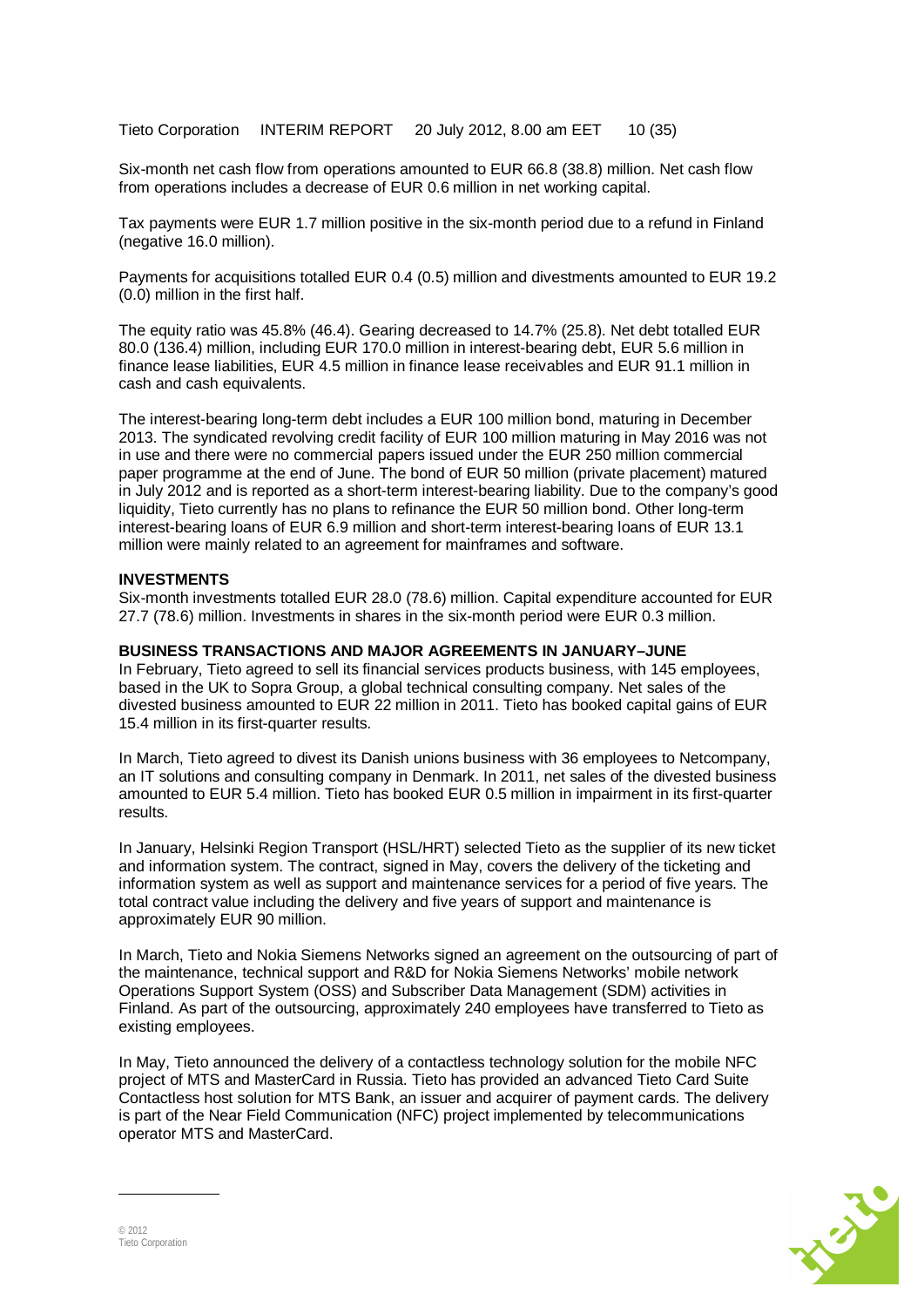Tieto Corporation INTERIM REPORT 20 July 2012, 8.00 am EET 11 (35)

In May, Tieto announced a mobile application launched for the Finnish retail company Ruokakesko. Tieto created a Pirkka recipe and shopping list mobile application that can be downloaded from the Apple App Store and Google Play. The application runs on iPhones, iPads and Android devices.

In May, Tieto, the Finnish Federation of the Local Insurance Group and Tapiola signed a fiveyear agreement concerning the infrastructure services connected with the solutions for the information technology environment of the Local Insurance and Tapiola. The value of the agreement is approximately EUR 35 million. In connection with the arrangements, 34 employees of the Local Insurance and Tapiola have transferred to Tieto Finland.

In May, Tieto closed a five-year operating agreement with the Swedish Governmental Service Center (Statens Servicecenter, SSC). The contract is valid for five years and may be extended by two years. The order value during the five-year period amounts to approximately EUR 7.8 million.

In June, Sollentuna Municipality in Sweden decided to exercise its option on a three-year extension of the agreement entered into with Tieto in February 2010. The value of the order over the next three years will be around EUR 8.5 million (SEK 75 million). The agreement relates to operational services, support services via a Service Desk and consultancy services.

In June, Apotekens Service in Sweden, which is responsible for IT deliveries to all players in the deregulated pharmacy market, extended its partnership with Tieto as a supplier of IT services. The original agreement was signed in 2009 and includes operational services and consultancy support. The one-year extension represents an order value of around EUR 6.3 million (SEK 56 million).

In June, Tieto and Nordea signed a framework agreement for using Tieto's IT service offshore centre. The signed agreement enables Tieto to offer and provide project deliveries, application service management and expert services from Tieto's offshore centre.

#### **PERSONNEL**

The number of full-time employees amounted to 17 723 (18 071) at the end of June. On 30 June, the number of full-time employees in the global delivery centres totalled 7 151 (6 968), or 40.3% (38.6) of personnel.

As a result of personnel negotiations completed by 30 June, Tieto cut a total of around 900 positions during the first half of 2012. This reduction, however, is not fully visible in the number of personnel. Tieto has concluded several outsourcing deals, adding more than 300 employees. Additionally, Tieto has recruited employees skilled in key competences. Recruitments have mainly taken place in offshore countries.

The 12-month rolling employee turnover stood at 11.2% (10.7) at the end of June. The average number of full-time employees was 18 050 (18 086) in the six-month period.

Due to rising attrition rates, salary inflation is expected to rise. Markets like India, China and Russia may see double-digit salary hikes, partly offset by increasing use of offshore resources. At the group level, salary inflation is expected to be around 3% on average,

#### **MANAGEMENT**

During the second quarter, Tieto announced a change in its Central, Eastern Europe and Russia market unit (CER) and appointed Kolbjørn Haarr (born 1960) as Executive Vice President, Central Europe and Russia. In addition to his new responsibility for the CER market unit, Kolbjørn continues to head the Norwegian business and reports to the President and CEO. The former head of the CER market unit, Wim Huisman, decided to leave the company.

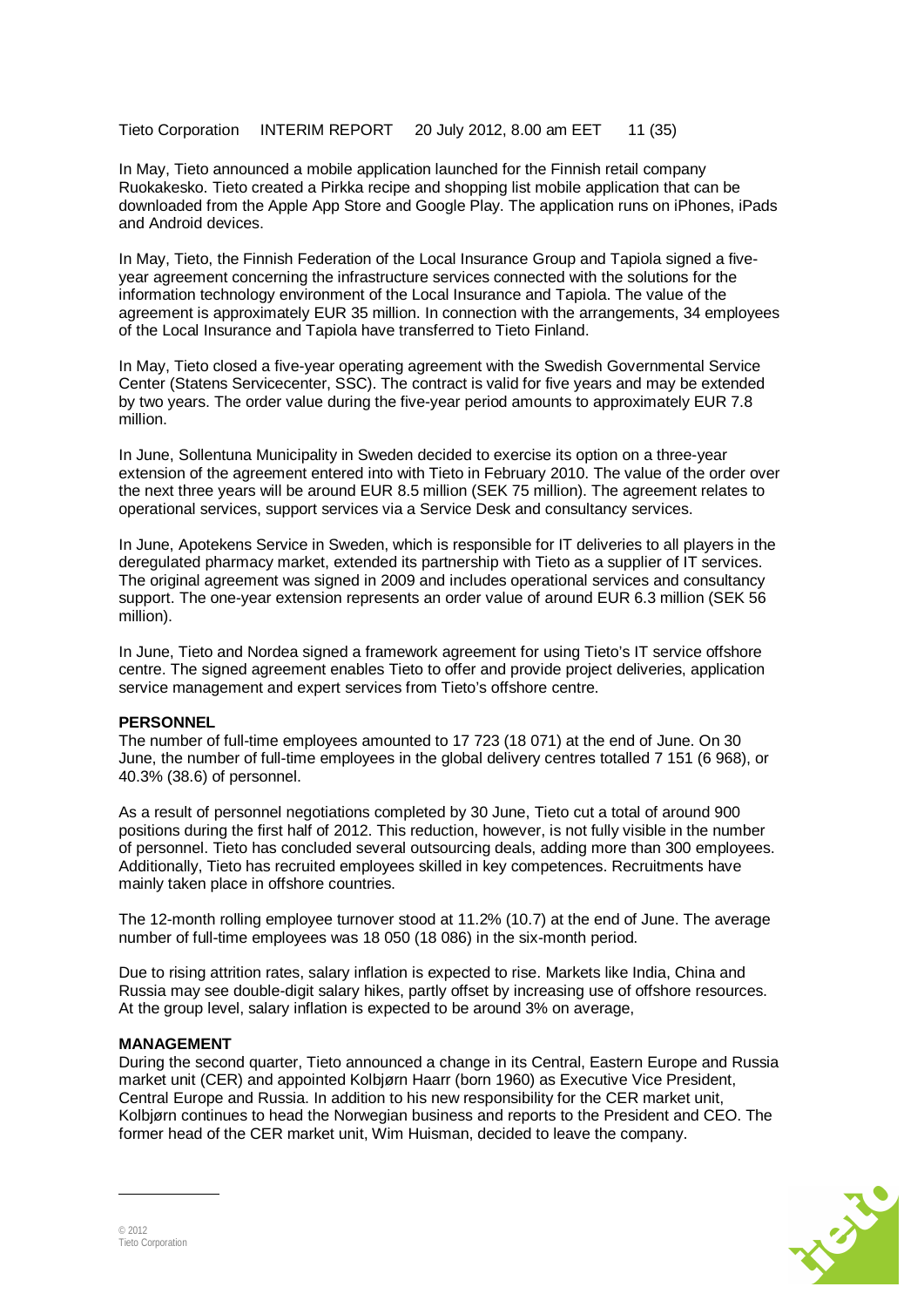Tieto Corporation INTERIM REPORT 20 July 2012, 8.00 am EET 12 (35)

#### **SHARES AND SHARE-BASED INCENTIVES**

In March, a total of 33 150 new Tieto shares were subscribed for with the company's stock options 2006 C, and a total of 27 425 shares with the stock options 2009 A. The shares subscribed for were registered in the Trade Register on 5 April 2012.

A total of 190 119 new Tieto shares were subscribed for with the company's stock options 2009 A in April and a total of 1 000 in May. The shares subscribed for were registered in the Trade Register on 2 May and 19 June, respectively.

On 30 June, the number of Tieto Corporation shares had increased to 72 274 867 shares and the share capital had increased to EUR 75 874 673.

At the end of the second quarter, the number of shares in the company's possession totalled 553 700, representing 0.8% of the total number of shares and voting rights. The number of outstanding shares, excluding the treasury shares, was 71 721 167. There were no changes in the number of shares in the company's possession during the first half of 2012.

In the second quarter of 2012, the Board of Directors decided on the detailed terms and conditions of a success-based incentive for the President and CEO, following the principles of the CEO agreement. The potential incentive, EUR 1 000 000 including tax implications, is to be paid in Tieto shares and is based on the company's renewed strategy and financial objectives. Further information is available at www.tieto.com/Investors.

Tieto's share price rose by 13% during January–June and the total shareholder return totalled 20%.

#### **NEAR-TERM RISKS AND UNCERTAINTIES**

The slowdown of European economies might lead to a downturn in the IT services market as well.

In telecom R&D, demand is relatively weak due to budget cuts made by some of Tieto's key customers. The challenging business environment in this area might have a negative impact on the company in the near term. However, the company has a proven track record of being agile in adjusting operations when needed.

The ongoing transformation of the IT sector towards offshore production as well as the planned organizational changes and restructuring within the company might create uncertainty among the company's personnel and pose risks related to the company's performance.

Price pressure might lead to weak profitability for IT service companies. However, Tieto assumes that the initiated efficiency and streamlining measures as well as Tieto's increased offshoring will continue to yield results.

Typical risks faced by the IT service industry involve the quality of deliveries and related project overruns. Transitions to offshore delivery centres as well as the ongoing organizational change pose risks of project losses and penalties.

#### **FULL-YEAR OUTLOOK FOR 2012 UNCHANGED**

The full-year outlook for 2012 remains unchanged. Tieto expects its net sales to develop in line with the anticipated growth rate for the Western European IT services market, i.e. 0–2%. Fullyear operating profit (EBIT) excluding one-off items is expected to be above the previous year's level (EUR 117.1 million in 2011).

In the second quarter, Tieto booked EUR 31.9 million in costs related to the streamlining actions. The remaining part of the estimated total one-off costs of EUR 50 million, close to EUR 20 million, are expected to be booked during the second half of 2012 as announced earlier.

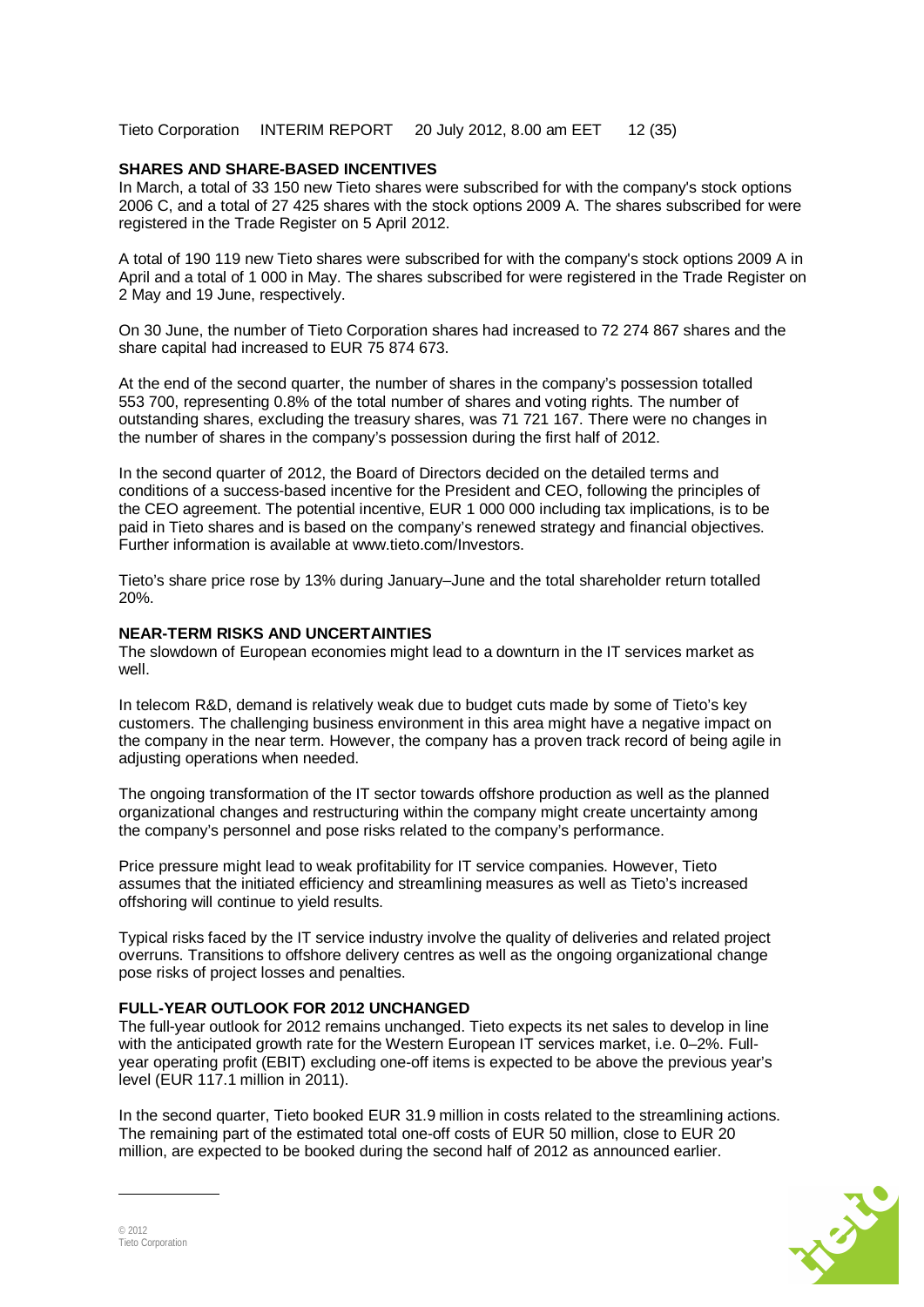### **Auditing**

The figures in this report are unaudited.

#### **Financial calendar 2012**

23 October Interim report 3/2012 (8.00 am EET)

#### **Accounting policies in 2012**

The interim report has been prepared in accordance with International Accounting Standard (IAS) 34, Interim Financial Reporting, as adopted by the EU. The accounting policies adopted are consistent with those used in the annual financial statements for the year ended on 31 December 2011. The accounting policies, standards, interpretations and amendments taken into use in 2012 are described in the annual financial statements. The effects of the changes are immaterial.

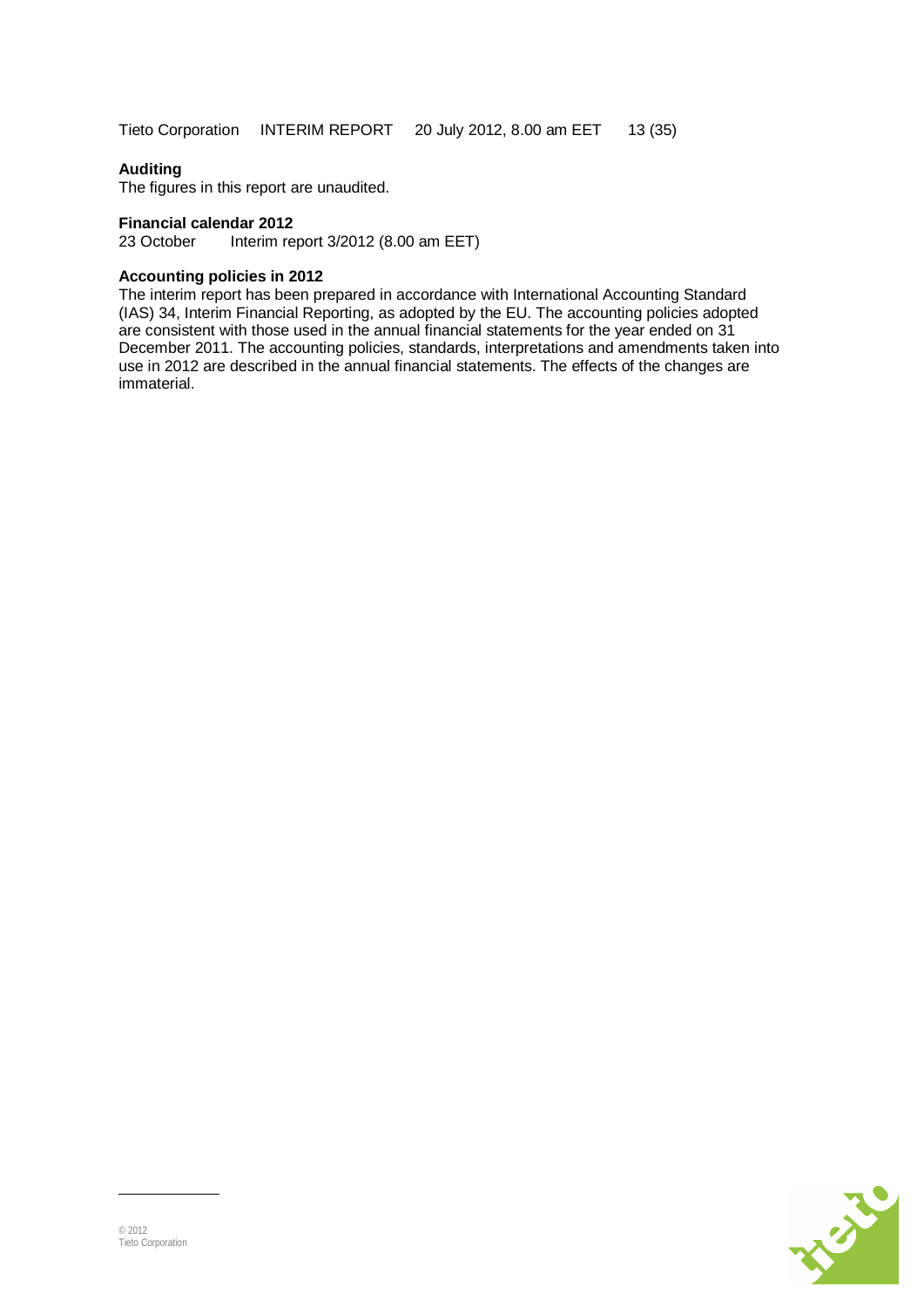| Tieto Corporation INTERIM REPORT | 20 July 2012, 8.00 am EET | 14 (35) |
|----------------------------------|---------------------------|---------|
|----------------------------------|---------------------------|---------|

# **Key figures**

|                                                | 2012    | 2011  | 2012    | 2012 | 2011  | 2011     |
|------------------------------------------------|---------|-------|---------|------|-------|----------|
|                                                | $4-6$   | $4-6$ | $1 - 3$ | 1-6  | 1-6   | $1 - 12$ |
| Earnings per share, EUR                        |         |       |         |      |       |          |
| - basic                                        | $-0.10$ | 0.16  | 0.45    | 0.35 | 0.35  | 0.84     |
| - diluted                                      | $-0.10$ | 0.16  | 0.45    | 0.35 | 0.35  | 0.84     |
| Equity per share, EUR                          | 7.60    | 7.40  | 7.69    | 7.60 | 7.40  | 7.90     |
|                                                |         |       |         |      |       |          |
| Return on equity rolling 12 month, %           | 11.2    | 9.6   | 14.7    | 11.2 | 9.6   | 10.7     |
| Return on capital employed rolling 12 month, % | 17.4    | 14.9  | 20.8    | 17.4 | 14.9  | 18.3     |
| Equity ratio, %                                | 45.8    | 46.4  | 44.7    | 45.8 | 46.4  | 46.4     |
| Interest-bearing net debt, EUR million         | 80.0    | 136.4 | 11.7    | 80.0 | 136.4 | 82.7     |
| Gearing, %                                     | 14.7    | 25.8  | 2.1     | 14.7 | 25.8  | 14.6     |
| Investments, EUR million                       | 13.6    | 13.3  | 14.4    | 28.0 | 78.6  | 103.6    |

### **Number of shares**

|                                        | 2012<br>4-6 | 2012<br>$1 - 3$ | 2012<br>1-6 | 2011<br>1-6 | 2011<br>$1 - 12$ |
|----------------------------------------|-------------|-----------------|-------------|-------------|------------------|
| Outstanding shares, end of period      |             |                 |             |             |                  |
| Basic                                  | 71 721 167  | 71 469 473      | 71 721 167  | 71 469 473  | 71 469 473       |
| Diluted                                | 71 966 580  | 71 873 088      | 71 968 839  | 71 626 890  | 71 656 129       |
| Outstanding shares, average            |             |                 |             |             |                  |
| Basic                                  | 71 652 870  | 71 469 473      | 71 561 172  | 71 469 473  | 71 469 473       |
| Diluted                                | 71 954 736  | 71 873 088      | 71 916 453  | 71 626 890  | 71 656 129       |
| Company's possession of its own shares |             |                 |             |             |                  |
| End of period                          | 553 700     | 553 700         | 553 700     | 553 700     | 553 700          |
| Average                                | 553 700     | 553 700         | 553 700     | 553 700     | 553 700          |

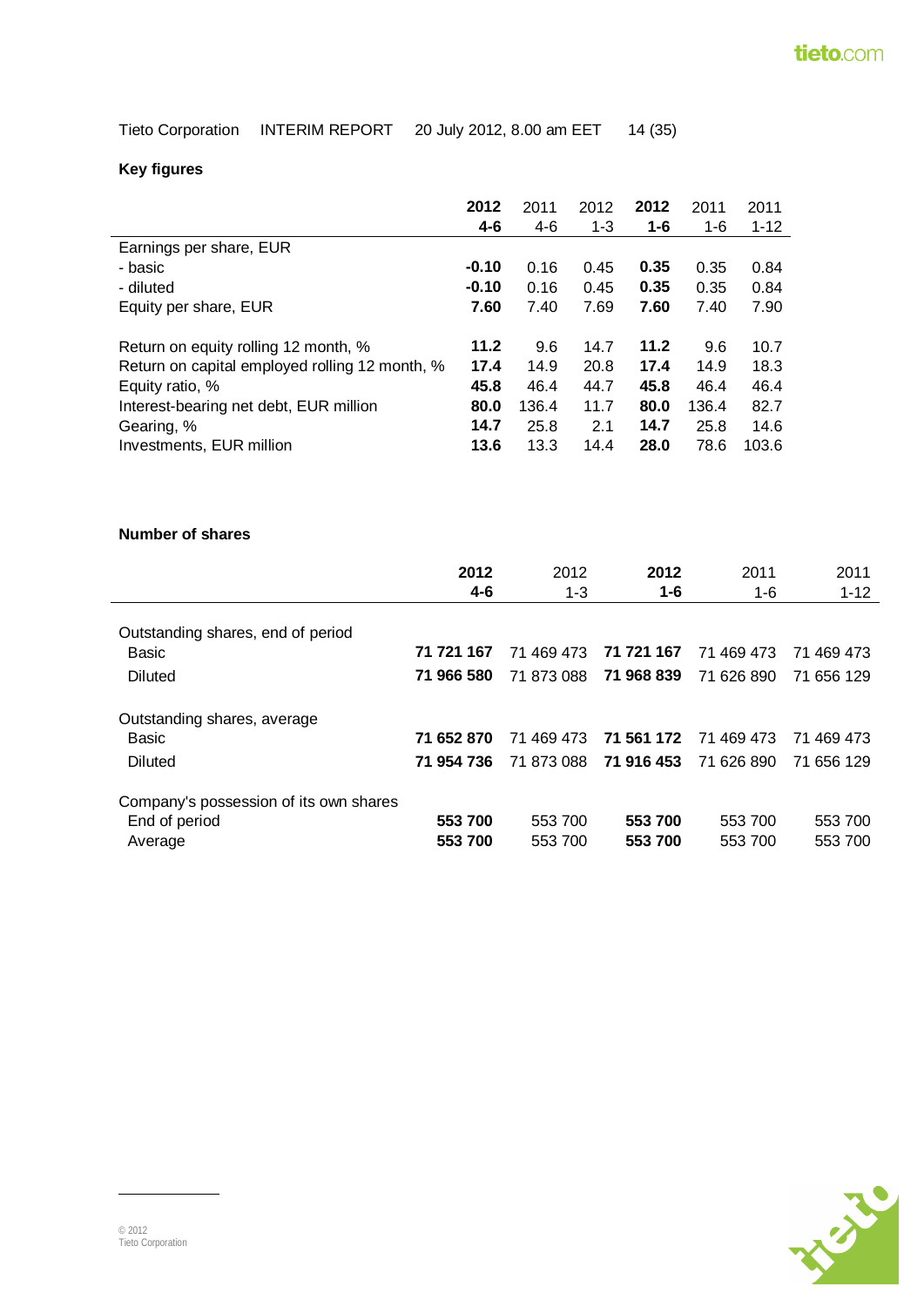#### **Income statement**

|                                                                                   | 2012          | 2011       | 2012        | 2011        | Change         | 2011        |
|-----------------------------------------------------------------------------------|---------------|------------|-------------|-------------|----------------|-------------|
|                                                                                   | $4 - 6$       | $4 - 6$    | $1 - 6$     | $1 - 6$     | %              | $1 - 12$    |
| Net sales                                                                         | 456.1         | 462.3      | 923.2       | 923.9       | $\overline{0}$ | 1828.1      |
| Other operating income                                                            | 3.1           | 2.8        | 20.1        | 4.5         | 347            | 9.0         |
| Employee benefit expenses                                                         | 299.3         | 270.9      | 574.0       | 536.2       | $\overline{7}$ | 1 0 28.7    |
| Depreciation, amortization and                                                    |               |            |             |             |                |             |
| impairment charges                                                                | 21.0          | 22.8       | 42.2        | 45.7        | -8             | 96.5        |
| Other operating expenses                                                          | 142.6         | 152.2      | 289.1       | 303.7       | $-5$           | 613.8       |
| Operating profit (EBIT)                                                           | $-3.7$        | 19.2       | 38.0        | 42.8        | $-11$          | 98.1        |
| Interest and other financial income                                               | 2.6           | 3.0        | 5.4         | 3.5         | 54             | 9.9         |
| Interest and other financial expenses                                             | $-4.2$        | $-5.4$     | $-8.6$      | $-7.0$      | 23             | $-17.1$     |
| Net exchange losses/gains                                                         | $-0.1$        | 1.0        | $-0.6$      | 0.1         | $-700$         | 0.4         |
| Profit before taxes                                                               | $-5.4$        | 17.8       | 34.2        | 39.4        | $-13$          | 91.3        |
| Income taxes                                                                      | $-1.4$        | $-6.4$     | $-9.0$      | $-14.5$     | $-38$          | $-31.4$     |
| Net profit for the period                                                         | $-6.8$        | 11.4       | 25.2        | 24.9        | 1              | 59.9        |
|                                                                                   |               |            |             |             |                |             |
| Net profit for the period attributable to                                         |               |            |             |             |                |             |
| Shareholders of the Parent company                                                | $-6.8$        | 11.4       | 25.2        | 24.9        | 1              | 59.9        |
| Non-controlling interest                                                          | 0.0           | 0.0        | 0.0         | 0.0         |                | 0.0         |
|                                                                                   | $-6.8$        | 11.4       | 25.2        | 24.9        | 1              | 59.9        |
| Earnings per share attributable to the<br>shareholders of the Parent company, EUR |               |            |             |             |                |             |
| <b>Basic</b>                                                                      | $-0.10$       | 0.16       | 0.35        | 0.35        | 0              | 0.84        |
| <b>Diluted</b>                                                                    | $-0.10$       | 0.16       | 0.35        | 0.35        | 0              | 0.84        |
|                                                                                   |               |            |             |             |                |             |
| Statement of comprehensive income,<br><b>EUR million</b>                          |               |            |             |             |                |             |
| Net profit for the period                                                         | $-6.8$        | 11.4       | 25.2        | 24.9        | 1              | 59.9        |
| Translation difference from net investment                                        |               |            |             |             |                |             |
| in subsidiaries (net of tax)                                                      | 1.4           | $-4.4$     | 2.7         | $-3.8$      | $-171$         | 1.0         |
| <b>Translation differences</b>                                                    | 0.3           | 0.6        | 2.5         | $-2.5$      | $-200$         | $-4.9$      |
| Cash flow hedges                                                                  | $-0.8$        | 0.0        | 0.8         | 0.6         | 33             | $-1.7$      |
| Total comprehensive income                                                        | $-5.9$        | 7.6        | 31.2        | 19.2        | 63             | 54.3        |
|                                                                                   |               |            |             |             |                |             |
| Total comprehensive income attributable to                                        |               |            |             |             |                |             |
| Shareholders of the Parent company                                                | $-5.9$<br>0.0 | 7.6        | 31.2        | 19.2        | 63             | 54.3        |
| Non-controlling interest                                                          | $-5.9$        | 0.0<br>7.6 | 0.0<br>31.2 | 0.0<br>19.2 | 63             | 0.0<br>54.3 |
|                                                                                   |               |            |             |             |                |             |

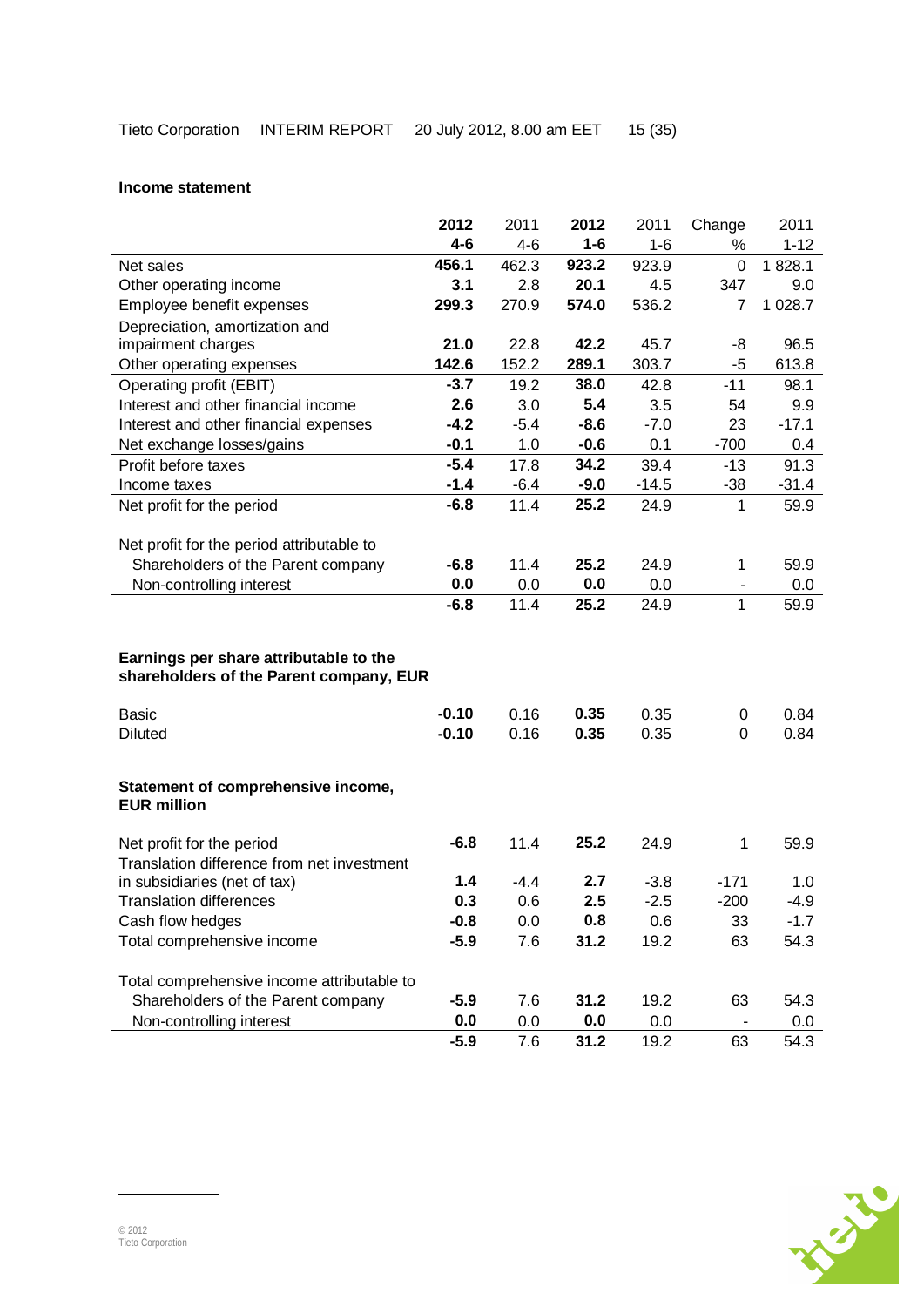# **Balance sheet, EUR million**

|                                         | 2012    | 2011        | Change                   | 2011    |
|-----------------------------------------|---------|-------------|--------------------------|---------|
|                                         | 30 Jun  | 30 Jun      | %                        | 31 Dec  |
|                                         |         |             |                          |         |
| Goodwill                                | 416.6   | 418.0       | $\Omega$                 | 413.2   |
| Other intangible assets                 | 67.3    | 88.1        | $-24$                    | 77.1    |
| Property, plant and equipment           | 99.2    | 116.0       | $-14$                    | 103.2   |
| Deferred tax assets                     | 46.6    | 60.4        | $-23$                    | 49.4    |
| Finance lease receivables               | 3.1     | 5.5         | -44                      | 3.4     |
| Available-for-sale financial assets     | 0.8     | 0.8         | 0                        | 0.8     |
| Total non-current assets                | 633.6   | 688.8       | -8                       | 647.1   |
| Trade and other receivables             | 503.6   | 465.2       | 8                        | 469.6   |
| Pension benefit assets                  | 10.5    | 7.2         | 46                       | 9.5     |
| Finance lease receivables               | 1.4     | 2.6         | $-46$                    | 1.7     |
| Current income tax receivables          | 9.6     | 13.5        | $-29$                    | 14.8    |
| Cash and cash equivalents               | 91.1    | 47.4        | 92                       | 95.8    |
| <b>Total current assets</b>             | 616.2   | 535.9       | 15                       | 591.4   |
| Assets classified as held for sale      | 17.8    |             | $\overline{\phantom{m}}$ | 41.4    |
| <b>Total assets</b>                     | 1 267.6 | 1 2 2 4 . 7 | 4                        | 1 279.9 |
|                                         |         |             |                          |         |
| Share capital, share issue              |         |             |                          |         |
| premiums and other reserves             | 115.7   | 113.9       | $\overline{2}$           | 114.8   |
| Retained earnings                       | 429.6   | 414.9       | 4                        | 449.8   |
| Parent shareholders' equity             | 545.3   | 528.8       | 3                        | 564.6   |
| Non-controlling interest                | 0.1     | 0.1         | 0                        | 0.2     |
| Total equity                            | 545.4   | 528.9       | 3                        | 564.8   |
|                                         |         |             |                          |         |
| Loans                                   | 110.3   | 176.4       | $-37$                    | 117.9   |
| Deferred tax liabilities                | 39.1    | 38.5        | $\overline{2}$           | 37.9    |
| Provisions                              | 5.5     | 6.7         | $-18$                    | 7.0     |
| Pension obligations                     | 24.9    | 21.5        | 16                       | 23.4    |
| Other non-current liabilities           | 4.5     | 5.5         | $-18$                    | 4.9     |
| <b>Total non-current liabilities</b>    | 184.3   | 248.6       | $-26$                    | 191.1   |
| Trade and other payables                | 404.6   | 384.6       | 5                        | 390.4   |
| Current income tax liabilities          | 11.4    | 11.5        | $-1$                     | 9.2     |
| Provisions                              | 42.7    | 35.7        | 20                       | 30.1    |
| Loans                                   | 65.3    | 15.4        | 324                      | 65.7    |
| <b>Total current liabilities</b>        | 524.0   | 447.2       | 17                       | 495.4   |
| Liabilities classified as held for sale | 13.9    |             |                          | 28.6    |
| <b>Total equity and liabilities</b>     | 1 267.6 | 1 2 2 4 . 7 | 4                        | 1 279.9 |

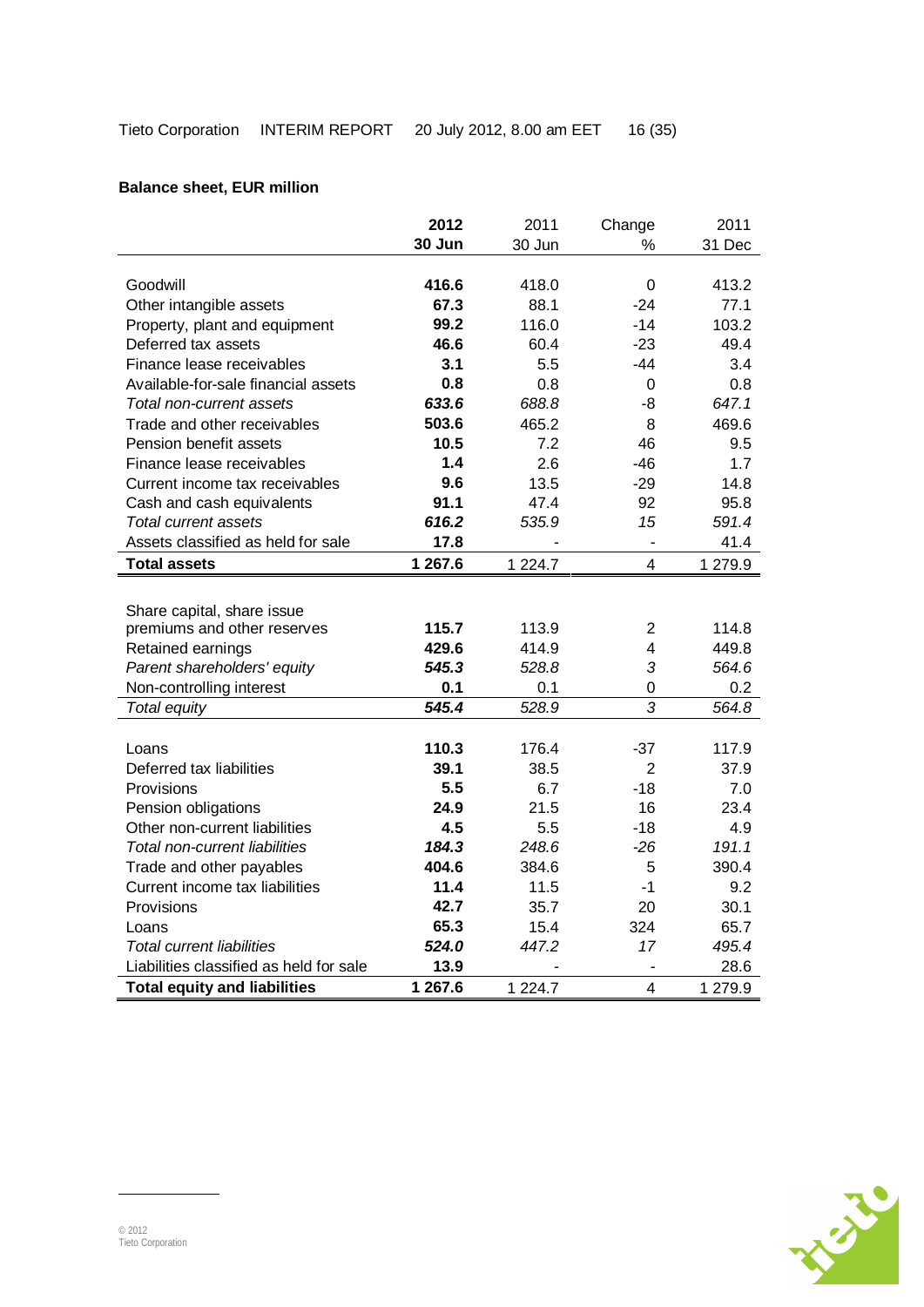|                                                                | 2012   | 2011   | Change | 2012   | 2011   |
|----------------------------------------------------------------|--------|--------|--------|--------|--------|
|                                                                | 30 Jun | 30 Jun | ℅      | 31 Mar | 31 Dec |
|                                                                |        |        |        |        |        |
| Accounts receivable                                            | 355.6  | 344.1  | 3      | 335.4  | 354.7  |
| Other working capital receivables                              | 130.9  | 118.1  | 11     | 119.7  | 111.8  |
| Working capital receivables included in assets                 | 486.5  | 462.2  | 5      | 455.1  | 466.5  |
|                                                                |        |        |        |        |        |
| Accounts payable                                               | 83.6   | 58.5   | 43     | 81.5   | 96.9   |
| Personnel related accruals                                     | 163.6  | 156.6  | 4      | 159.7  | 144.6  |
| Other working capital liabilities                              | 201.3  | 209.8  | -4     | 197.0  | 186.8  |
| Working capital liabilities included in current<br>liabilities | 448.5  | 424.9  | 6      | 438.2  | 428.3  |
| Net working capital in the balance sheet                       | 38.0   | 37.3   | 2      | 16.9   | 38.2   |

# **Net working capital in the balance sheet, EUR million**

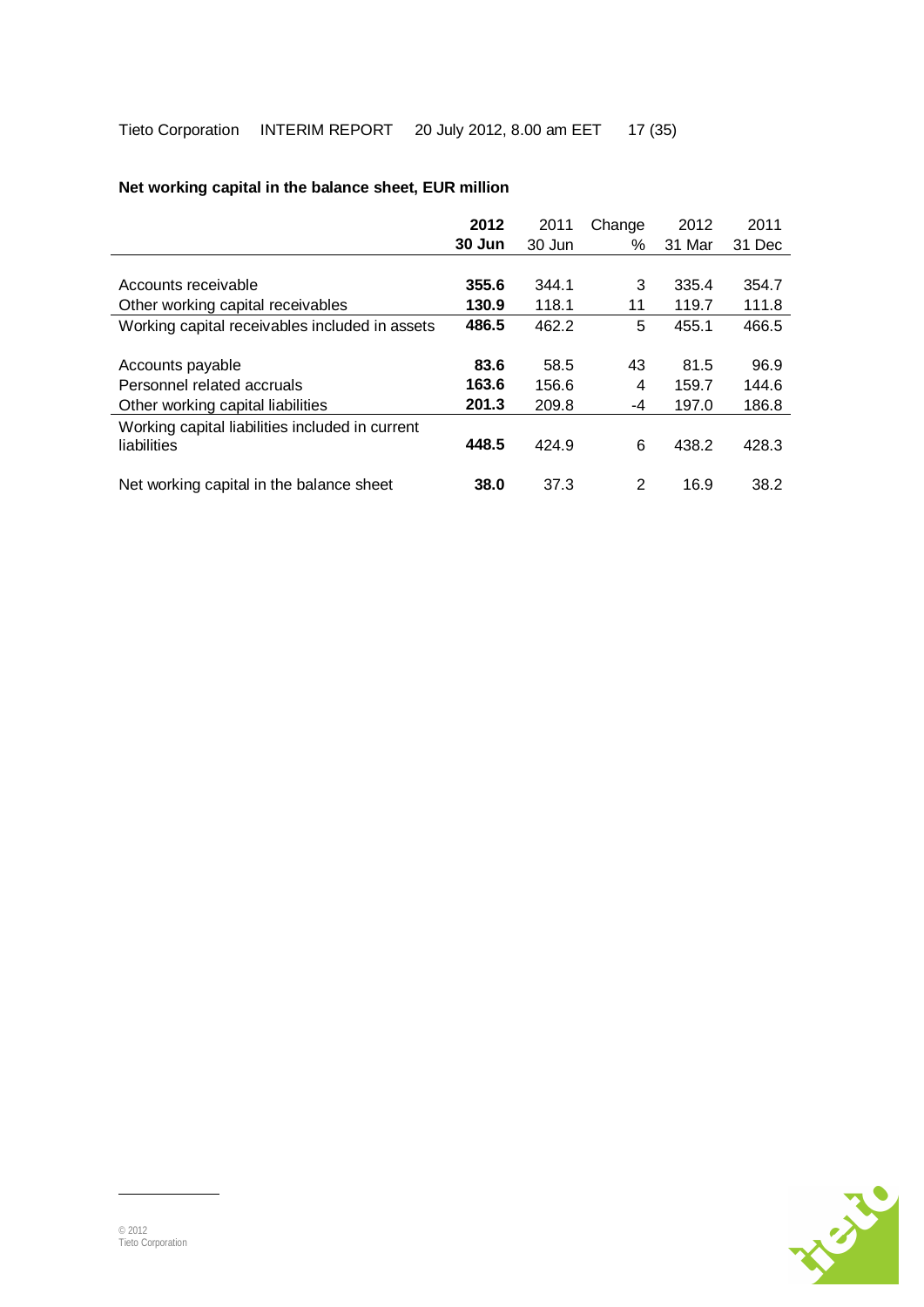|                                                | 2012    | 2011    | 2012    | 2012    | 2011    | 2011     |
|------------------------------------------------|---------|---------|---------|---------|---------|----------|
|                                                | $4 - 6$ | $4 - 6$ | $1 - 3$ | $1 - 6$ | $1 - 6$ | $1 - 12$ |
|                                                |         |         |         |         |         |          |
| Cash flow from operations                      |         |         |         |         |         |          |
| Net profit                                     | $-6.8$  | 11.5    | 32.0    | 25.2    | 24.9    | 59.9     |
| Adjustments                                    |         |         |         |         |         |          |
| Depreciation, amortization and                 |         |         |         |         |         |          |
| impairment charges                             | 21.0    | 22.8    | 21.2    | 42.2    | 45.7    | 96.5     |
| Share-based payments                           | 0.6     | 1.0     | 0.8     | 1.4     | 2.2     | 2.9      |
| Profit/loss on sale of fixed assets            |         |         |         |         |         |          |
| and shares                                     | 0.0     | 0.2     | $-15.4$ | $-15.4$ | 0.3     | 1.1      |
| Other adjustments                              | 0.6     | $-1.6$  | $-1.4$  | $-0.8$  | $-1.3$  | 0.3      |
| Net financial expenses                         | 1.7     | 1.4     | 2.1     | 3.8     | 3.4     | 6,8      |
| Income taxes                                   | 1.4     | 6.4     | 7.6     | 9.0     | 14.5    | 31,4     |
| Change in net working capital                  | $-16.7$ | $-34.2$ | 17.3    | 0.6     | $-33.0$ | $-40.5$  |
| Cash generated from operations                 | 1.8     | 7.5     | 64.2    | 66.0    | 56.7    | 158.4    |
| Net financial expenses paid                    | 0.4     | 0.6     | $-1.3$  | $-0.9$  | $-1.9$  | $-7.9$   |
| Income taxes paid                              | $-4.7$  | $-8.1$  | 6.4     | 1.7     | $-16.0$ | $-27.3$  |
| Net cash flow from operations                  | $-2.5$  | 0.0     | 69.3    | 66.8    | 38.8    | 123.2    |
|                                                |         |         |         |         |         |          |
| Cash flow from investing activities            |         |         |         |         |         |          |
| Acquisition of Group companies and             |         |         |         |         |         |          |
| business operations, net of cash acquired      | $-0.1$  | 0.0     | $-0.3$  | $-0.4$  | $-0.5$  | $-0.5$   |
| Capital expenditures                           | $-13.4$ | $-14.3$ | $-14.2$ | $-27.6$ | $-31.3$ | $-56.1$  |
| Disposal of Group companies and business       |         |         |         |         |         |          |
| operations, net of cash disposed               | 1.5     |         | 17.7    | 19.2    |         | 0.0      |
| Sales of fixed assets                          | 0.2     | $-0.5$  | 0.0     | 0.2     | $-0.1$  | 0.1      |
| Change in loan receivables                     | 0.2     | 1.1     | 0.3     | 0.5     | $-1.6$  | 1.4      |
| Net cash used in investing activities          | $-11.6$ | $-13.7$ | 3.5     | $-8.1$  | $-33.5$ | $-55.1$  |
|                                                |         |         |         |         |         |          |
| Cash flow from financing activities            |         |         |         |         |         |          |
| Dividends paid                                 | $-53.7$ | $-50.0$ |         | $-53.7$ | $-50.0$ | $-50.0$  |
| Payments of finance lease liabilities          | $-0.5$  | $-3.3$  | $-0.6$  | $-1.1$  | $-4.7$  | $-5.8$   |
| Change in interest-bearing liabilities         | $-3.3$  | $-2.9$  | $-3.6$  | $-6.9$  | $-7.3$  | $-13.4$  |
| Net cash used in financing activities          | $-57.5$ | $-56.2$ | $-4.2$  | $-61.7$ | $-62.0$ | $-69.2$  |
|                                                |         |         |         |         |         |          |
| Change in cash and cash equivalents            | $-71.6$ | $-69.9$ | 68.6    | $-3.0$  | $-56.7$ | $-1.1$   |
|                                                |         |         |         |         |         |          |
| Cash and cash equivalents at the beginning     |         |         |         |         |         |          |
| of period                                      | 162.9   | 113.4   | 95.8    | 95.8    | 98.0    | 98.0     |
| Foreign exchange differences                   | $-0.3$  | 3.9     | 0.0     | $-0.3$  | 6.1     | 0.4      |
| Assets classified as held for sale             | 0.1     |         | $-1.5$  | $-1.4$  |         | $-1.5$   |
| Change in cash and cash equivalents            | $-71.6$ | $-69.9$ | 68.6    | $-3.0$  | $-56.7$ | $-1.1$   |
| Cash and cash equivalents at the end of period | 91.1    | 47.4    | 162.9   | 91.1    | 47.4    | 95.8     |

# **Cash flow, EUR million**

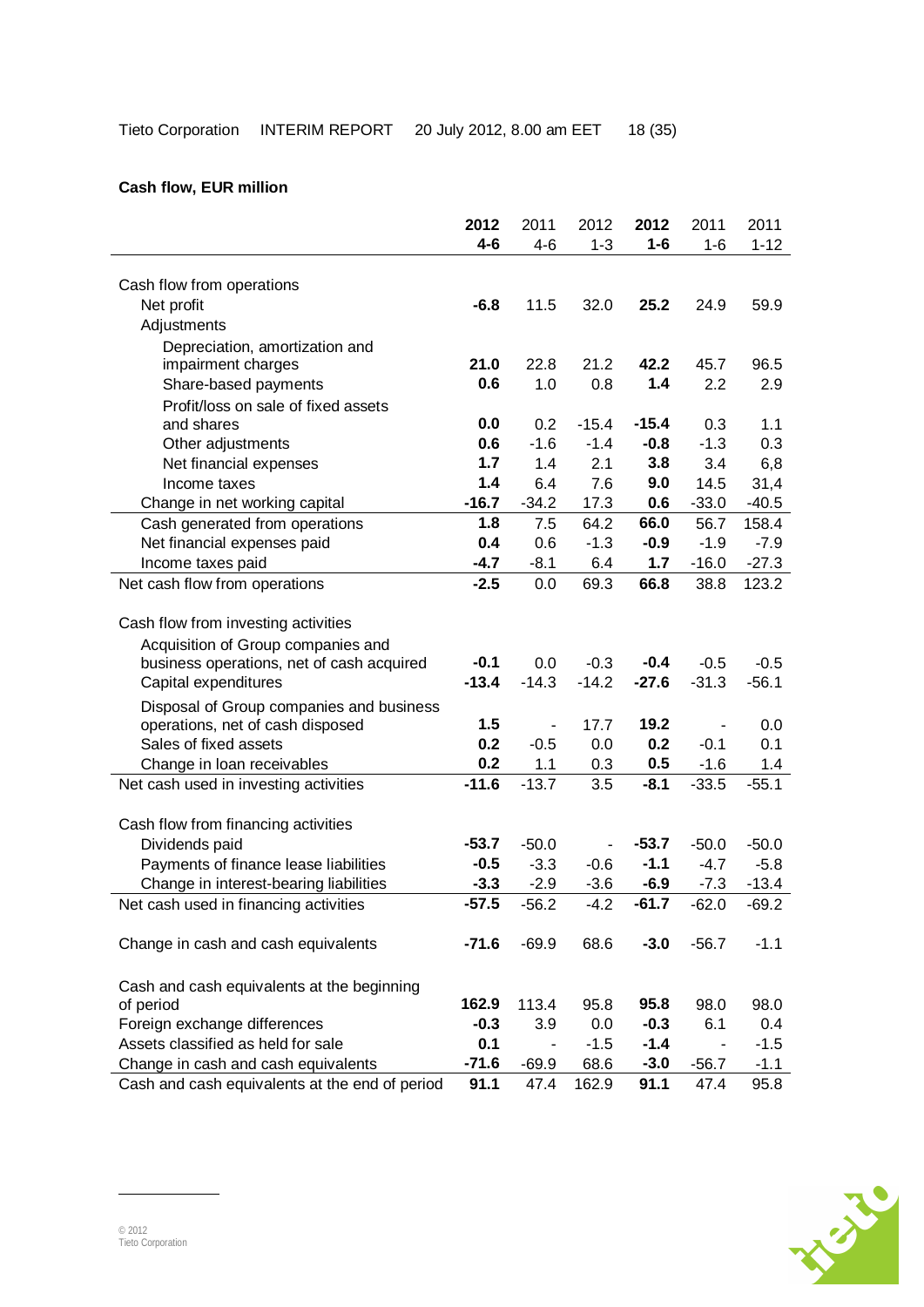# **Statement of changes in shareholders' equity, EUR million**

| Parent shareholders' equity                                                                      |                       |                                                             |               |                                      |                        |                                |         |                  |                        |
|--------------------------------------------------------------------------------------------------|-----------------------|-------------------------------------------------------------|---------------|--------------------------------------|------------------------|--------------------------------|---------|------------------|------------------------|
|                                                                                                  |                       |                                                             |               |                                      |                        |                                |         | Non-<br>control- |                        |
|                                                                                                  |                       |                                                             |               |                                      |                        |                                |         | ling<br>interest | <b>Total</b><br>equity |
|                                                                                                  | Share<br>capi-<br>tal | Share<br>issue<br>premi-<br>ums<br>and<br>other<br>reserves | Own<br>shares | Trans-<br>lation<br>differ-<br>ences | Cash<br>flow<br>hedges | Re-<br>tained<br>earn-<br>ings | Total   |                  |                        |
| At 31 Dec 2010                                                                                   | 75.8                  | 38.8                                                        | $-11.6$       | 21.5                                 | $-0.1$                 | 433.0                          | 557.4   | 0.1              | 557.5                  |
| <b>Comprehensive income</b><br>Net profit for the period<br><b>Other comprehensive</b><br>income |                       |                                                             |               |                                      |                        | 24.9                           | 24.9    | 0.0              | 24.9                   |
| Translation difference from<br>net investment in<br>subsidiaries (net of tax)                    |                       |                                                             |               |                                      |                        | $-3.8$                         | $-3.8$  |                  | $-3.8$                 |
| <b>Translation difference</b>                                                                    |                       | $-0.7$                                                      |               | $-11.1$                              |                        | 9.3                            | $-2.5$  |                  | $-2.5$                 |
| Cash flow hedges                                                                                 |                       |                                                             |               |                                      | 0.6                    |                                | 0.6     |                  | 0.6                    |
| <b>Total comprehensive</b><br>income                                                             |                       | $-0.7$                                                      |               | $-11.1$                              | 0.6                    | 30.4                           | 19.2    | 0.0              | 19.2                   |
| <b>Transactions with owners</b>                                                                  |                       |                                                             |               |                                      |                        |                                |         |                  |                        |
| Share-based payments<br>recognized against equity                                                |                       |                                                             |               |                                      |                        | 2.2                            | 2.2     |                  | 2.2                    |
| <b>Dividend</b>                                                                                  |                       |                                                             |               |                                      |                        | $-50.0$                        | $-50.0$ |                  | $-50.0$                |
| Non-controlling interest                                                                         |                       |                                                             |               |                                      |                        |                                |         | 0.0              | 0.0                    |
| <b>Total transactions with</b><br>owners                                                         |                       |                                                             |               |                                      |                        | $-47.8$                        | $-47.8$ | 0.0              | $-47.8$                |
| At 30 Jun 2011                                                                                   | 75.8                  | 38.1                                                        | $-11.6$       | 10.4                                 | 0.5                    | 415.6                          | 528.8   | 0.1              | 528.9                  |

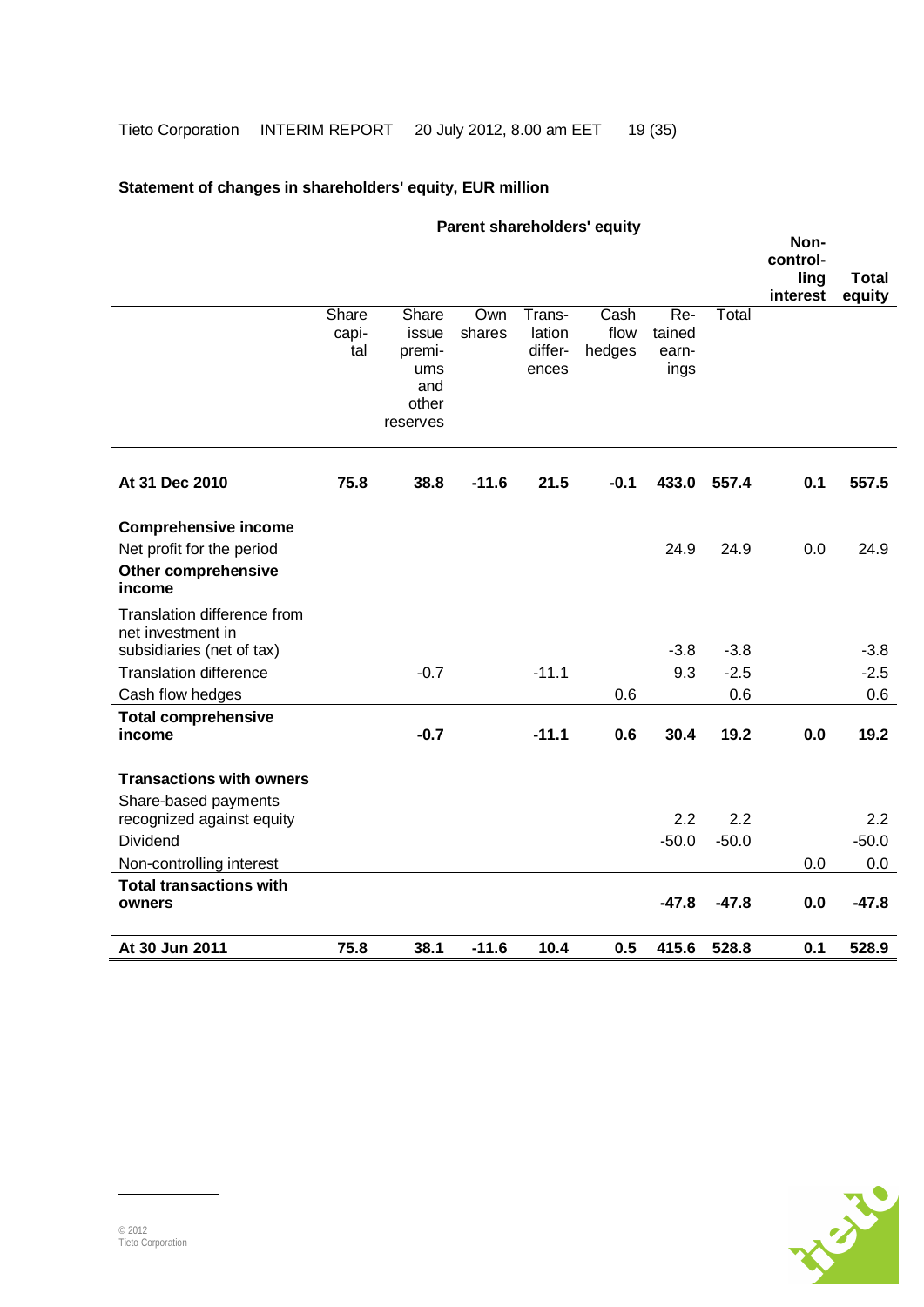# **Parent shareholders' equity**

|                                                |       |                   |         |                  |        |                |                | Non-<br>control- |                |
|------------------------------------------------|-------|-------------------|---------|------------------|--------|----------------|----------------|------------------|----------------|
|                                                |       |                   |         |                  |        |                |                | ling             | Total          |
|                                                | Share | Share             | Own     | Trans-           | Cash   | Re-            | Total          | interest         | equity         |
|                                                | capi- | issue             | shares  | lation           | flow   | tained         |                |                  |                |
|                                                | tal   | premi-<br>ums     |         | differ-<br>ences | hedges | earn-<br>ings  |                |                  |                |
|                                                |       | and               |         |                  |        |                |                |                  |                |
|                                                |       | other<br>reserves |         |                  |        |                |                |                  |                |
|                                                |       |                   |         |                  |        |                |                |                  |                |
| At 31 Dec 2011                                 | 75.8  | 39.0              | $-11.6$ | 19.6             | $-1.8$ | 443.6          | 564.6          | 0.2              | 564.8          |
| <b>Comprehensive income</b>                    |       |                   |         |                  |        |                |                |                  |                |
| Net profit for the period                      |       |                   |         |                  |        | 25.2           | 25.2           | 0.0              | 25.2           |
| <b>Other comprehensive</b><br>income           |       |                   |         |                  |        |                |                |                  |                |
| Translation difference from                    |       |                   |         |                  |        |                |                |                  |                |
| net investment in<br>subsidiaries (net of tax) |       |                   |         |                  |        | 2.7            | 2.7            |                  | 2.7            |
| <b>Translation difference</b>                  |       | 0.5               |         | 8.2              |        | $-6.2$         | 2.5            |                  | 2.5            |
| Cash flow hedges                               |       |                   |         |                  | 0.8    |                | 0.8            |                  | 0.8            |
| <b>Total comprehensive</b><br>income           |       | 0.5               |         | 8.2              | 0.8    | 21.7           | 31.2           | 0.0              | 31.2           |
|                                                |       |                   |         |                  |        |                |                |                  |                |
| <b>Transactions with owners</b>                |       |                   |         |                  |        |                |                |                  |                |
| Share-based payments                           |       |                   |         |                  |        |                |                |                  |                |
| recognized against equity<br>Dividend          |       |                   |         |                  |        | 1.3<br>$-53.6$ | 1.3<br>$-53.6$ |                  | 1.3<br>$-53.6$ |
| Share subscriptions based                      |       |                   |         |                  |        |                |                |                  |                |
| on stock options                               |       | 0.4               |         |                  |        | 1.4            | 1.8            |                  | 1.8            |
| Non-controlling interest                       |       |                   |         |                  |        |                |                | $-0.1$           | $-0.1$         |
| <b>Total transactions with</b>                 |       |                   |         |                  |        |                |                |                  |                |
| owners                                         |       | 0.4               |         |                  |        | $-50.9$        | $-50.5$        | $-0.1$           | $-50.6$        |
| At 30 Jun 2012                                 | 75.8  | 39.9              | $-11.6$ | 27.8             | $-1.0$ | 414.4          | 545.3          | 0.1              | 545.4          |

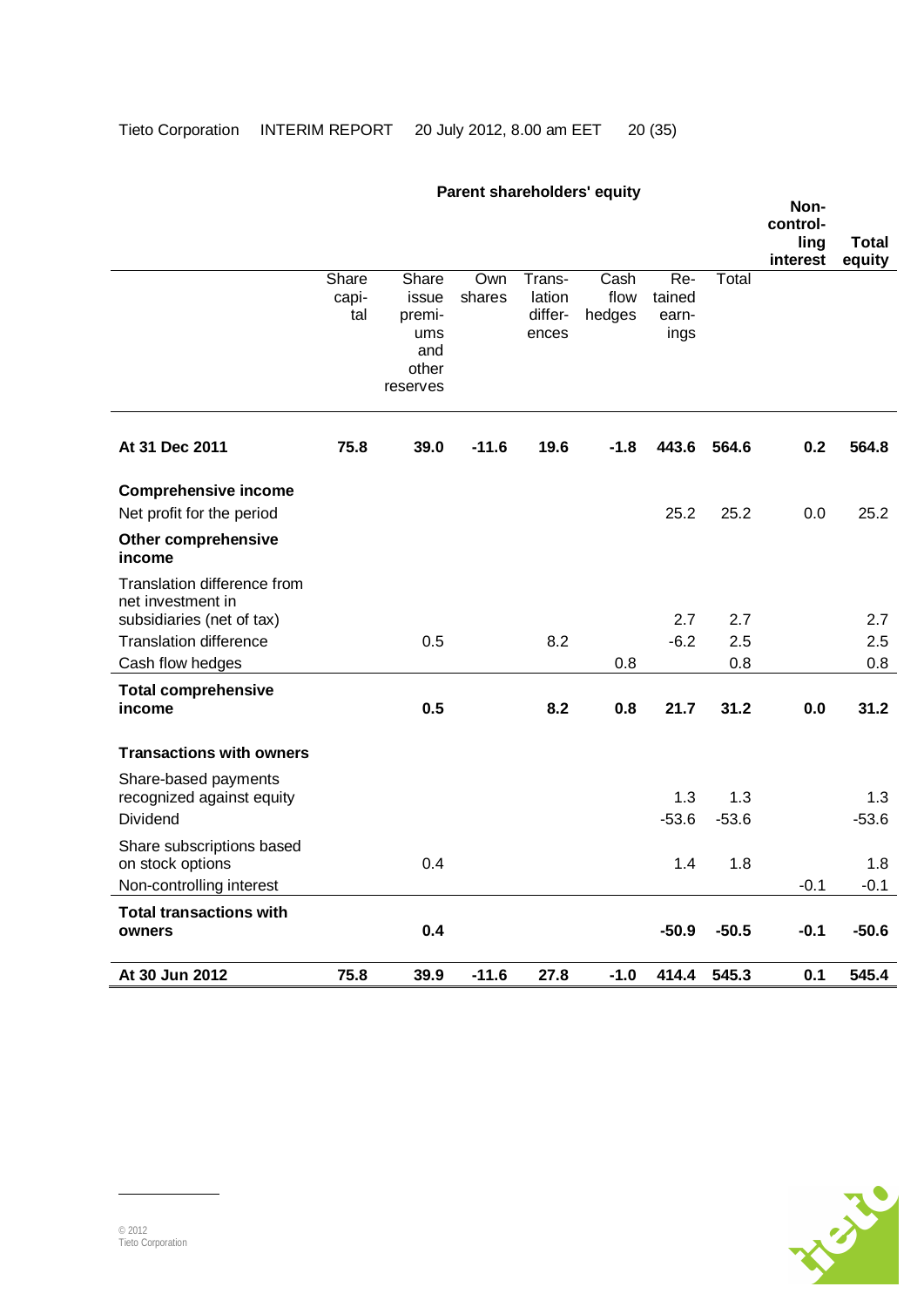### **Net sales by market unit, EUR million**

|                                  | 2012    | 2011 | Change | 2012   | 2011   | Change | 2011     |
|----------------------------------|---------|------|--------|--------|--------|--------|----------|
|                                  | $4 - 6$ | 4-6  | %      | 1-6    | 1-6    | %      | $1 - 12$ |
| Finland and the Baltic countries | 190     | 178  |        | 383    | 361    | 6      | 733      |
| Scandinavia                      | 135     | 140  | -4     | 275    | 281    | -2     | 548      |
| Central Europe & Russia          | 31      | 33   | -6     | 64     | 64     |        | 131      |
| <b>Global Accounts</b>           | 170     | 193  | $-12$  | 345    | 383    | $-10$  | 729      |
| Group elimination                | -69     | -80  | $-14$  | $-144$ | $-165$ | -13    | $-313$   |
| <b>Group total</b>               | 456     | 462  | -1     | 923    | 924    |        | 1 828    |

# **Customer sales by market unit, EUR million**

|                                  | 2012<br>2011 |     | Change | 2012 | 2011 | Change | 2011     |
|----------------------------------|--------------|-----|--------|------|------|--------|----------|
|                                  | $4 - 6$      | 4-6 | %      | 1-6  | 1-6  | %      | $1 - 12$ |
| Finland and the Baltic countries | 168          | 152 | 11     | 337  | 308  | 10     | 629      |
| Scandinavia                      | 117          | 120 | $-2$   | 238  | 239  | -1     | 467      |
| Central Europe & Russia          | 27           | 25  |        | 56   | 50   | 12     | 102      |
| <b>Global Accounts</b>           | 145          | 166 | $-12$  | 293  | 327  | $-10$  | 629      |
| Group total                      | 456          | 462 | -1     | 923  | 924  |        | l 828    |

### **Internal sales by market unit, EUR million**

|                                  | 2012 | 2011  | Change | 2012    | 2011 | Change | 2011     |
|----------------------------------|------|-------|--------|---------|------|--------|----------|
|                                  | 4-6  | $4-6$ | %      | $1 - 6$ | 1-6  | %      | $1 - 12$ |
| Finland and the Baltic countries | 22   | 26    | $-14$  | 46      | 54   | $-15$  | 104      |
| Scandinavia                      | 18   | 20    | $-10$  | 37      | 42   | $-10$  | 80       |
| Central Europe & Russia          | 4    |       | -50    | 9       | 14   | -40    | 29       |
| <b>Global Accounts</b>           | 25   | 27    | -8     | 52      | 56   | -8     | 100      |
| Group total                      | 69   | 80    | -14    | 144     | 165  | $-13$  | 313      |

Sales between segments are carried out at arm's length.

## **Net sales by country, EUR million**

|                    | 2012 | Change | Share | 2011 | Share | 2011     |
|--------------------|------|--------|-------|------|-------|----------|
|                    | 1-6  | %      | %     | 1-6  | %     | $1 - 12$ |
| Finland            | 420  |        | 45    | 414  | 45    | 823      |
| Sweden             | 288  | -1     | 31    | 290  | 31    | 565      |
| Other              | 215  | -2     | 23    | 220  | 24    | 440      |
| <b>Group total</b> | 923  | 0      | 100   | 924  | 100   | 1828     |

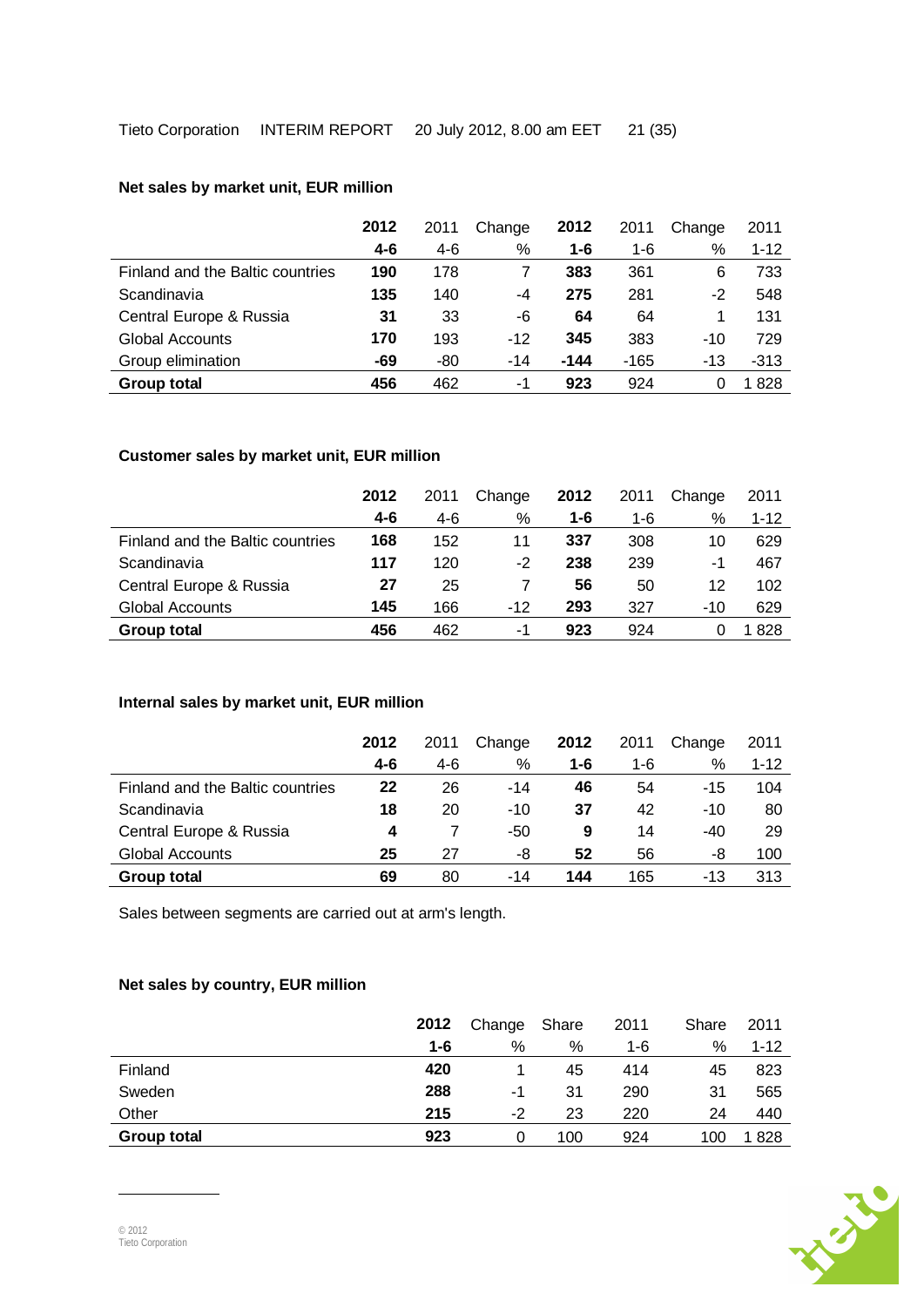|                                      | 2012 | 2011  | Change | 2012 2011 |     | Change | 2011  |
|--------------------------------------|------|-------|--------|-----------|-----|--------|-------|
|                                      | 4-6  | $4-6$ | %      | 1-6       | 1-6 | %      | 1-12  |
| <b>Industry Solutions</b>            | 138  | 138   | 0      | 281       | 268 | 5      | 534   |
| <b>Enterprise Solutions</b>          | 67   | 53    | 27     | 139       | 120 | 16     | 249   |
| Managed Services and Transformation  | 166  | 179   | -8     | 337       | 351 | -4     | 693   |
| <b>Product Engineering Solutions</b> | 86   | 92    | -7     | 167       | 184 | -9     | 351   |
| Group total                          | 456  | 462   | -1     | 923       | 924 |        | l 828 |

# **Customer sales by business line, EUR million**

The comparison figures for 2011 have changed due to the transfer of businesses between the business lines at the beginning of 2012.

#### **Net sales by customer sector, EUR million**

|                    | 2012    | 2011 | Change | 2012 | 2011 | Change | 2011     |
|--------------------|---------|------|--------|------|------|--------|----------|
|                    | $4 - 6$ | 4-6  | %      | 1-6  | 1-6  | %      | $1 - 12$ |
| Telecom            | 143     | 151  | -5     | 288  | 299  | -4     | 579      |
| Finance            | 88      | 95   | -7     | 185  | 191  | -3     | 374      |
| Industry sectors   | 223     | 216  | 3      | 450  | 434  | 4      | 875      |
| <b>Group total</b> | 456     | 462  | -1     | 923  | 924  |        | 1828     |

Revenues of EUR 92.5 million during January-June (EUR 117.5 million in 2011) are derived from a single external customer. These revenues are attributable to segments Finland and the Baltic countries and Global Accounts.

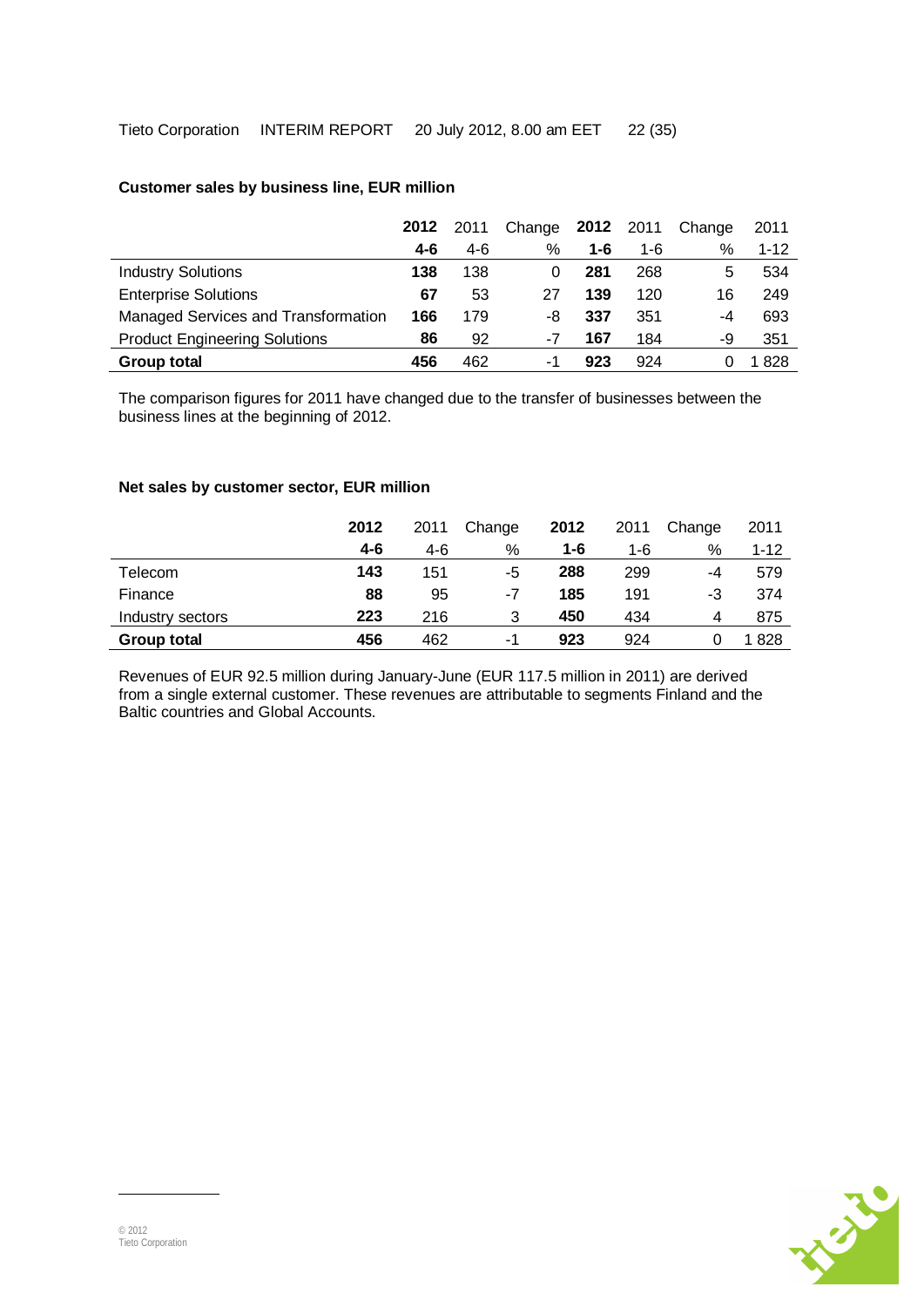# **Operating profit (EBIT) by market unit, EUR million**

|                                         | 2012   | 2011   | Change 2012 |                 | 2011    | Change  | 2011     |
|-----------------------------------------|--------|--------|-------------|-----------------|---------|---------|----------|
|                                         | 4-6    | $4-6$  | %           | 1-6             | $1 - 6$ | %       | $1 - 12$ |
| Finland and the Baltic countries        | 7.9    | 4.2    | 88.9        | 25.2            | 17.6    | 43.4    | 58.8     |
| Scandinavia                             | $-2.5$ | 5.1    | $-149.6$    | 2.9             | 10.4    | $-71.8$ | 18.7     |
| Central Europe & Russia                 | $-9.5$ | $-5.6$ | $-71.9$     | $-13.7$         | $-10.6$ | $-29.6$ | $-21.0$  |
| <b>Global Accounts</b>                  | 5.1    | 18.5   | $-72.7$     | 35.2            | 33.9    | 3.9     | 55.3     |
| Steering Functions and Group Management | $-4.7$ | $-3.1$ |             | $-51.4$ $-11.6$ | $-8.5$  | $-37.3$ | $-13.7$  |
| <b>Operating profit (EBIT)</b>          | -3.7   | 19.2   | $-119.5$    | 38.0            | 42.8    | $-11.2$ | 98.1     |

# **Operating margin (EBIT) by market unit, %**

|                                  | 2012    | 2011    | Change  | 2012    | 2011    | Change | 2011     |
|----------------------------------|---------|---------|---------|---------|---------|--------|----------|
|                                  | 4-6     | 4-6     |         | 1-6     | 1-6     |        | $1 - 12$ |
| Finland and the Baltic countries | 4.2     | 24      | 1.8     | 6.6     | 4.9     | 1.7    | 8.0      |
| Scandinavia                      | $-1.9$  | 3.7     | $-5.5$  | 1.1     | 3.7     | $-2.6$ | 3.4      |
| Central Europe & Russia          | $-31.1$ | $-17.1$ | $-13.9$ | $-21.4$ | $-16.5$ | $-4.9$ | $-16.0$  |
| Global Accounts                  | 3.0     | 9.6     | -6.6    | 10.2    | 8.8     | 1.5    | 7.6      |
| <b>Operating margin (EBIT)</b>   | -0.8    | 4.2     | $-5.0$  | 4.1     | 4.6     | $-0.5$ | 5.4      |

### **Operating profit (EBIT) excl. one-off items by market unit, EUR million**

|                                         | 2012    | 2011   | Change  | 2012   | 2011    | Change  | 2011     |
|-----------------------------------------|---------|--------|---------|--------|---------|---------|----------|
|                                         | $4 - 6$ | $4-6$  | %       | 1-6    | 1-6     | ℅       | $1 - 12$ |
| Finland and the Baltic countries        | 15.6    | 4.1    | 277.4   | 32.8   | 17.8    | 84.8    | 61.7     |
| Scandinavia                             | 7.7     | 9.2    | $-17.0$ | 13.9   | 14.4    | $-3.7$  | 25.5     |
| Central Europe & Russia                 | $-3.7$  | $-5.4$ | 31.6    | $-7.7$ | $-10.3$ | 24.6    | $-19.2$  |
| <b>Global Accounts</b>                  | 9.8     | 18.5   | -47.2   | 25.4   | 33.9    | $-25.1$ | 61.7     |
| Steering Functions and Group Management | $-1.3$  | $-2.1$ | 40.6    | $-8.2$ | $-7.4$  | $-11.7$ | $-12.6$  |
| <b>Operating profit (EBIT)</b>          | 28.2    | 24.5   | 14.9    | 56.2   | 48.5    | 15.8    | 117.1    |

## **Operating margin (EBIT) excl. one-off items by market unit, %**

|                                  | 2012    | 2011    | Change | 2012    | 2011    | Change | 2011     |
|----------------------------------|---------|---------|--------|---------|---------|--------|----------|
|                                  | $4 - 6$ | 4-6     |        | 1-6     | $1 - 6$ |        | $1 - 12$ |
| Finland and the Baltic countries | 8.2     | 2.3     | 5.9    | 8.6     | 4.9     | 3.7    | 8.4      |
| Scandinavia                      | 5.7     | 6.6     | $-0.9$ | 5.1     | 5.1     | $-0.1$ | 4.7      |
| Central Europe & Russia          | $-11.9$ | $-16.5$ | 4.5    | $-12.0$ | $-16.0$ | 4.0    | $-14.7$  |
| <b>Global Accounts</b>           | 5.7     | 9.6     | $-3.8$ | 7.4     | 8.9     | $-1.5$ | 8.5      |
| <b>Operating margin (EBIT)</b>   | 6.2     | 5.3     | 0.9    | 6.1     | 5.2     | 0.8    | 6.4      |

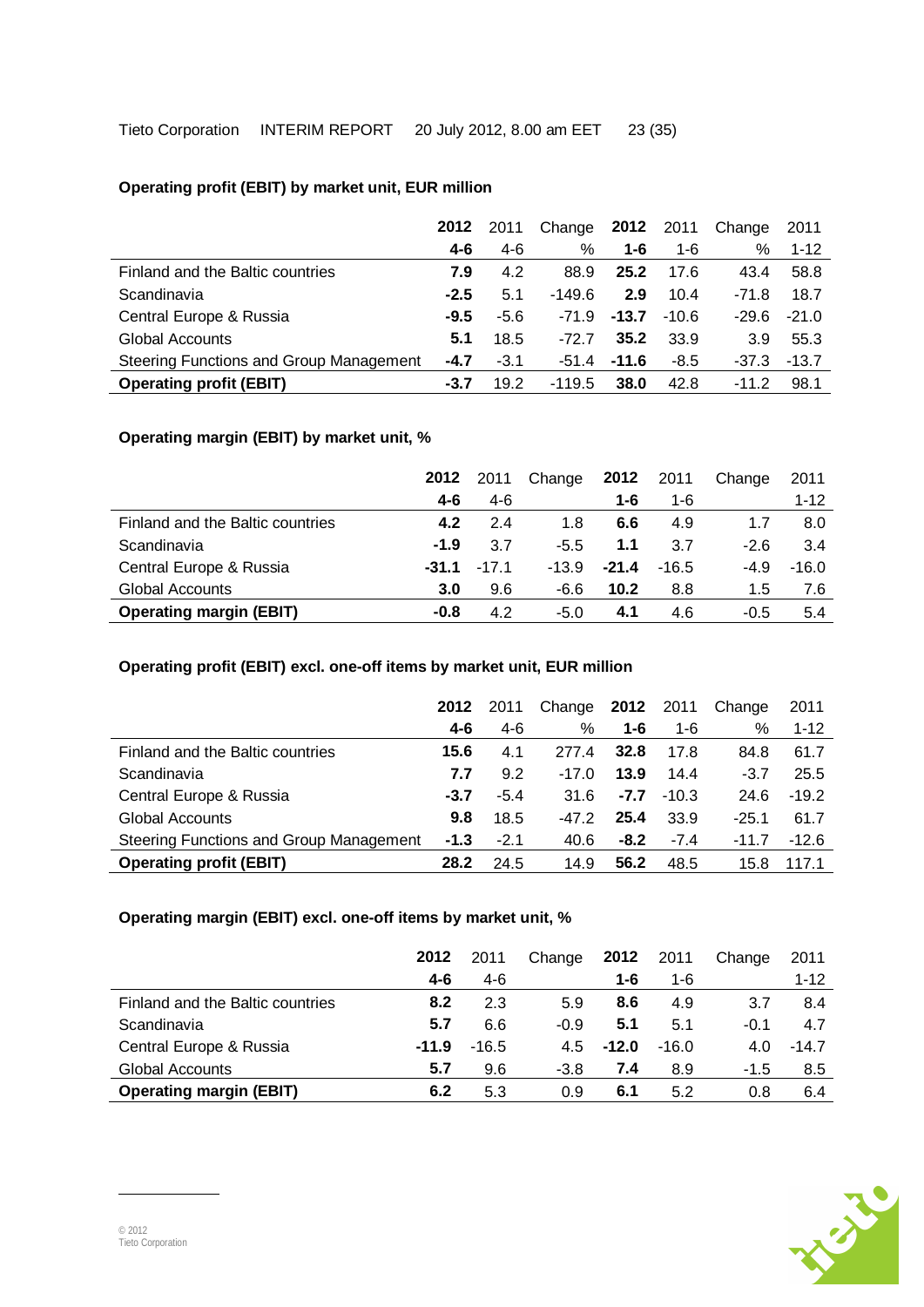# **Personnel by market unit**

|                                  | Average |                 |     |         |              |         |         |
|----------------------------------|---------|-----------------|-----|---------|--------------|---------|---------|
|                                  | 2012    | Change<br>Share |     | 2011    | 2012<br>2011 |         | 2011    |
|                                  | $1 - 6$ | $\%$            | %   | 1-6     | $1 - 12$     | $1 - 6$ | 1-6     |
| Finland and the Baltic countries | 4836    | $-2$            | 27  | 4 9 5 9 | 4 8 4 3      | 4869    | 5 0 5 4 |
| Scandinavia                      | 2567    | -5              | 14  | 2689    | 2672         | 2639    | 2767    |
| Central Europe & Russia          | 1 1 2 5 | -11             | 6   | 1 2 6 2 | 1 340        | 1 193   | 1 271   |
| <b>Global Accounts</b>           | 8 4 0 4 |                 | 47  | 8 3 0 8 | 8 4 2 6      | 8518    | 8 2 2 4 |
| Steering Functions and           |         |                 |     |         |              |         |         |
| Group Management                 | 791     | -7              | 4   | 852     | 842          | 831     | 770     |
| <b>Group total</b>               | 17 723  | -2              | 100 | 18 071  | 18<br>123    | 18 050  | 18 0 86 |

# **Personnel by country**

|                    |         | End of period |                |         |          | Average |         |
|--------------------|---------|---------------|----------------|---------|----------|---------|---------|
|                    | 2012    | Change        | Share          | 2011    | 2011     | 2012    | 2011    |
|                    | $1 - 6$ | %             | %              | 1-6     | $1 - 12$ | $1 - 6$ | $1 - 6$ |
| Finland            | 5 5 3 9 | $-3$          | 31             | 5 6 9 2 | 5512     | 5 5 6 0 | 5763    |
| Sweden             | 3 1 2 4 | 1             | 18             | 3 0 8 2 | 3 1 2 1  | 3 1 5 7 | 3 0 9 8 |
| Czech Republic     | 1921    | $\mathbf 0$   | 11             | 1915    | 1 9 5 7  | 1990    | 1910    |
| India              | 1 575   | $-3$          | 9              | 1 632   | 1646     | 1640    | 1585    |
| China              | 1 2 9 1 | 5             | 7              | 1 2 3 5 | 1 3 9 5  | 1 3 6 6 | 1 202   |
| Poland             | 1 1 9 1 | 7             | 7              | 1 1 1 0 | 1 1 9 1  | 1 1 9 3 | 1 0 4 7 |
| Germany            | 771     | $-22$         | 4              | 987     | 867      | 804     | 1 0 0 1 |
| Latvia             | 633     | 10            | 4              | 574     | 589      | 623     | 580     |
| Norway             | 452     | -6            | 3              | 483     | 470      | 463     | 488     |
| Italy              | 276     | 10            | $\overline{2}$ | 250     | 276      | 277     | 249     |
| Lithuania          | 143     | $-7$          | 1              | 154     | 152      | 148     | 160     |
| Netherlands        | 111     | $-11$         | 1              | 125     | 122      | 117     | 127     |
| Denmark            | 76      | $-52$         | 0              | 157     | 131      | 106     | 179     |
| Other              | 621     | -8            | 4              | 673     | 696      | 606     | 695     |
| <b>Group total</b> | 17723   | $-2$          | 100            | 18 071  | 18 123   | 18 050  | 18 0 86 |
| Onshore countries  | 10 572  | $-5$          | 60             | 11 103  | 10873    | 10755   | 11 238  |
| Offshore countries | 7 151   | 3             | 40             | 6968    | 7 2 5 0  | 7 2 9 5 | 6848    |
| <b>Group total</b> | 17723   | $-2$          | 100            | 18 071  | 18 123   | 18 050  | 18 0 86 |

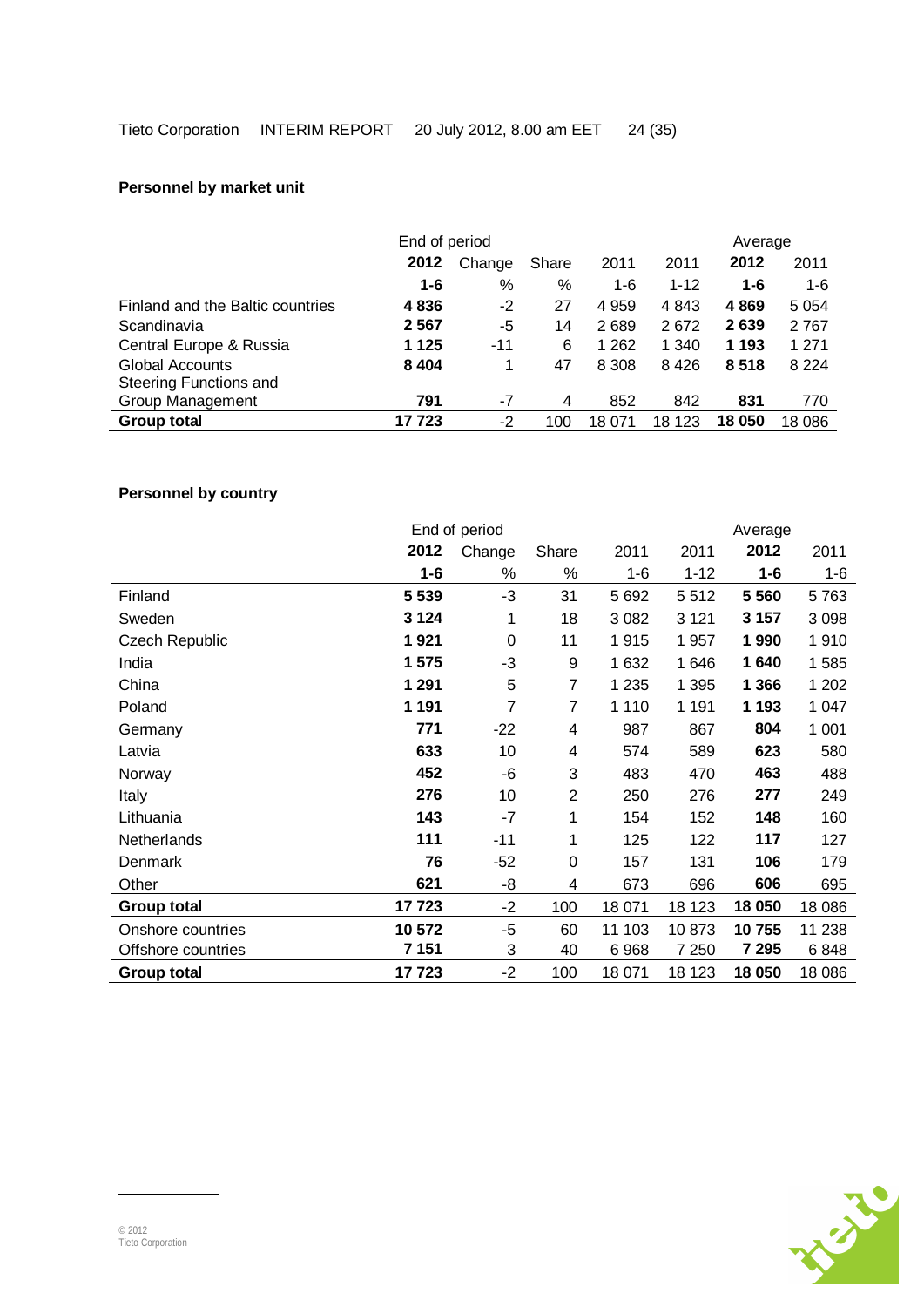## **Non-current assets by country, EUR million**

|                                                | 2012   | 2011   | Change | 2011   |
|------------------------------------------------|--------|--------|--------|--------|
|                                                | 30 Jun | 30 Jun | %      | 31 Dec |
| Finland                                        | 119.0  | 143.4  | $-17$  | 128.0  |
| Sweden                                         | 31.7   | 34.0   | -7     | 33.9   |
| Other                                          | 15.8   | 26.7   | $-41$  | 18.5   |
| <b>Total countries</b>                         | 166.5  | 204.1  | $-18$  | 180.3  |
| Non-current assets classified as held for sale | 1.1    | 0.0    | ٠      | 3.1    |
| <b>Total non-current assets</b>                | 167.6  | 204.1  | $-18$  | 183.4  |

Goodwill is allocated to the Cash Generating Units, which include several countries and therefore goodwill is not included in the country specific non-current assets shown above.

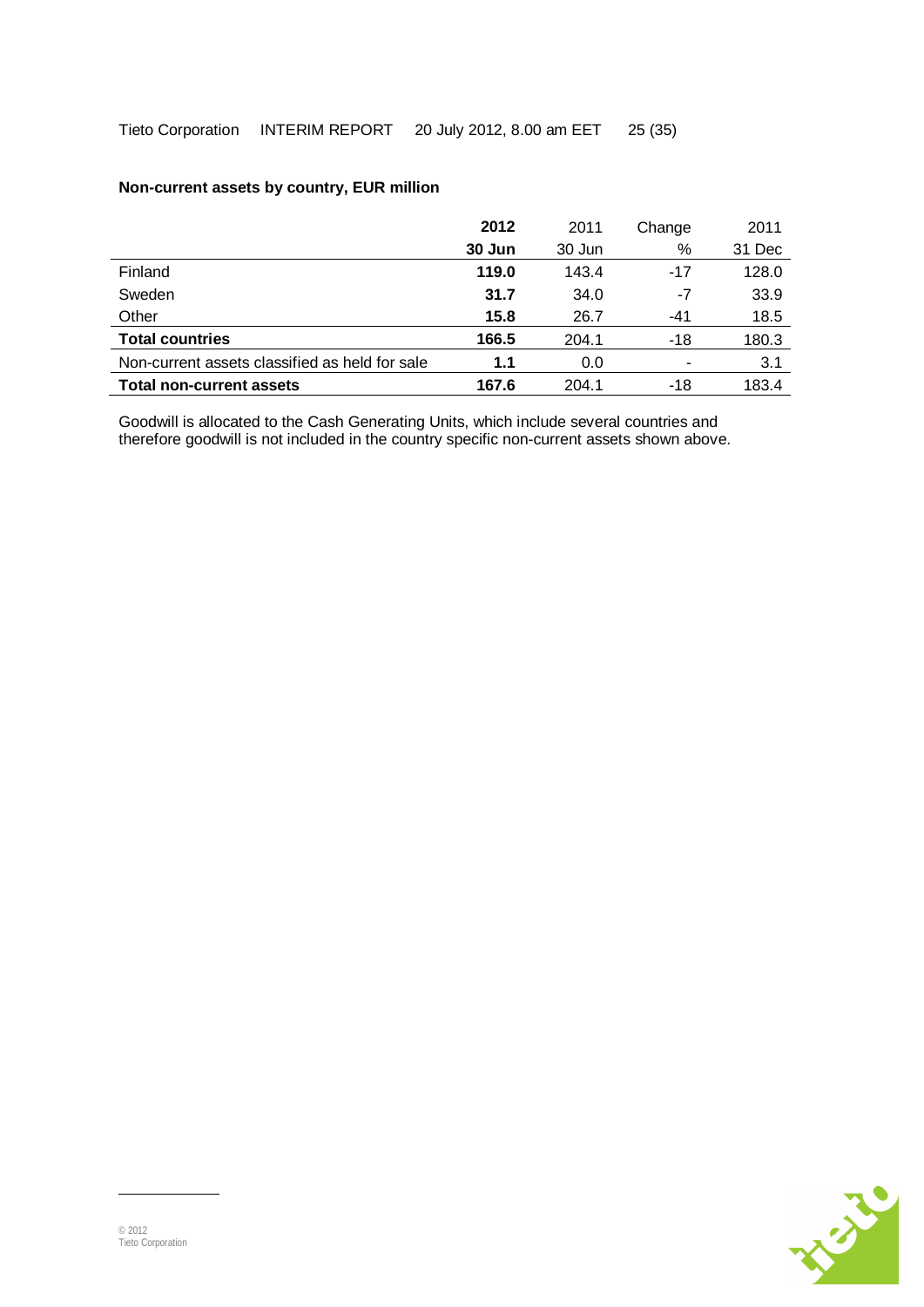## **Capital expenditure by market unit, EUR million**

|                                         | 2012 | 2011  | Change | 2012 | 2011 | Change | 2011     |
|-----------------------------------------|------|-------|--------|------|------|--------|----------|
|                                         | 4-6  | $4-6$ | %      | 1-6  | 1-6  | %      | $1 - 12$ |
| Finland and the Baltic countries        | 9.8  | 10.5  | -7     | 21.5 | 69.4 | -69    | 85.8     |
| Scandinavia                             | 2.8  | 0.0   | ۰      | 4.7  | 4.4  | 6      | 9.4      |
| Central Europe & Russia                 | 0.3  | 1.6   | -81    | 0.7  | 2.5  | -71    | 3.9      |
| <b>Global Accounts</b>                  | 0.7  | 0.8   | $-16$  | 1.1  | 1.9  | -42    | 3.9      |
| Steering Functions and Group Management | 0.0  | 0.5   | $-100$ | 0.0  | 0.5  | $-100$ | 0.5      |
| <b>Group total</b>                      | 13.6 | 13.3  |        | 28.0 | 78.6 | -64    | 103.6    |

## **Depreciation by market unit, EUR million**

|                                         | 2012    | 2011  | Change | 2012 2011 |         | Change | 2011     |
|-----------------------------------------|---------|-------|--------|-----------|---------|--------|----------|
|                                         | $4 - 6$ | $4-6$ | %      | $1 - 6$   | $1 - 6$ | %      | $1 - 12$ |
| Finland and the Baltic countries        | 14.9    | 16.0  | -7     | 29.6      | 31.7    | -7     | 61.7     |
| Scandinavia                             | 2.8     | 2.8   | -3     | 5.5       | 5.9     | -7     | 11.6     |
| Central Europe & Russia                 | 0.7     | 0.7   | -2     | 1.4       | 1.4     | -2     | -3.7     |
| <b>Global Accounts</b>                  | 0.9     | 0.9   | 0      | 1.8       | 1.8     | 0      | 4.1      |
| Steering Functions and Group Management | 0.3     | 0.5   | -46    | 0.5       | 1.1     | -54    | 2.1      |
| <b>Group total</b>                      | 19.5    | 21 O  | -7     | 38.8      | 42.0    | -8     | 83.2     |

### **Amortization on allocated intangible assets from acquisitions by market unit, EUR million**

|                                         | 2012    | 2011  | Change | 2012    | 2011    | Change | 2011     |
|-----------------------------------------|---------|-------|--------|---------|---------|--------|----------|
|                                         | $4 - 6$ | $4-6$ | %      | $1 - 6$ | $1 - 6$ | %      | $1 - 12$ |
| Finland and the Baltic countries        | 0.1     | 0.1   | $-12$  | 0.2     | 0.2     | -8     | 0.4      |
| Scandinavia                             | 0.2     | 0.3   | -21    | 0.5     | 0.6     | $-19$  | 1.2      |
| Central Europe & Russia                 | 0.3     | 0.3   | -7     | 0.6     | 0.7     | -7     | 1.4      |
| <b>Global Accounts</b>                  | 0.8     | 1.1   | $-25$  | 1.6     | 2.2     | -27    | 4.3      |
| Steering Functions and Group Management | 0.0     | 0.0   | 0      | 0.0     | 0.0     | 0      | 0.0      |
| Group total                             | 1.4     | 1.8   | $-20$  | 2.9     | 3.7     | -21    | 7.3      |

# **Impairment losses by market unit, EUR million**

|                                         | 2012    | 2011  | Change | 2012    | 2011 | Change | 2011     |
|-----------------------------------------|---------|-------|--------|---------|------|--------|----------|
|                                         | $4 - 6$ | $4-6$ | %      | $1 - 6$ | 1-6  | %      | $1 - 12$ |
| Finland and the Baltic countries        | 0.0     | 0.0   | 0      | 0.0     | 0.0  | 0      | 0.0      |
| Scandinavia                             | 0.0     | 0.0   | 0      | 0.5     | 0.0  | ۰      | 0.2      |
| Central Europe & Russia                 | 0.0     | 0.0   | 0      | 0.0     | 0.0  | 0      | 0.0      |
| <b>Global Accounts</b>                  | 0.0     | 0.0   | 0      | 0.0     | 0.0  | 0      | 5.8      |
| Steering Functions and Group Management | 0.0     | 0.0   | 0      | 0.0     | 0.0  | 0      | 0.0      |
| Group total                             | 0.0     | 0.0   | 0      | 0.5     | 0.0  | ۰      | 6.0      |

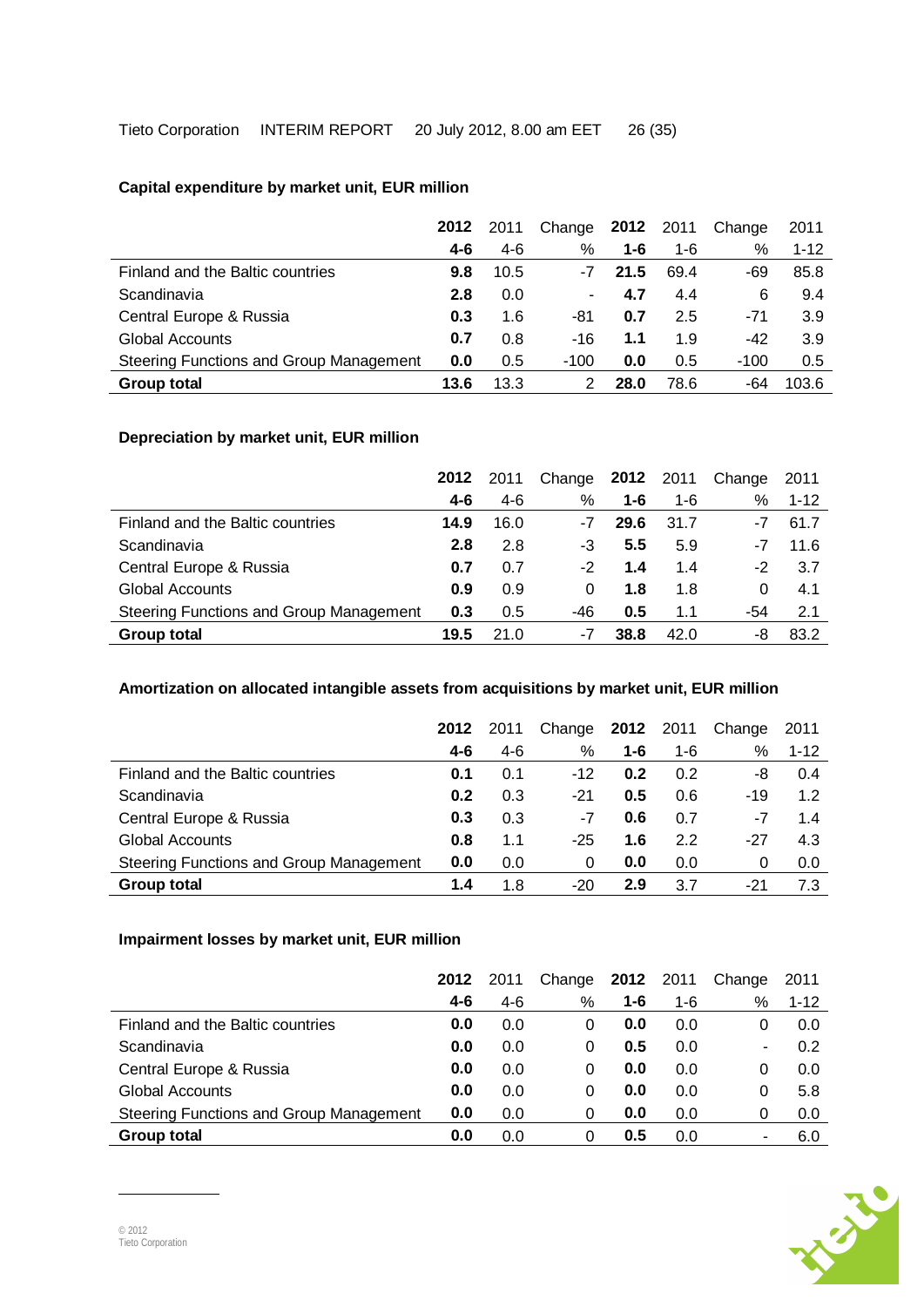|                                               | 30 Jun 2012 | 31 Dec 2011 |
|-----------------------------------------------|-------------|-------------|
|                                               |             |             |
| For Tieto obligations                         |             |             |
| Pledges                                       |             |             |
| On behalf of joint ventures                   |             |             |
| Other Tieto obligations                       |             |             |
| Rent commitments due in one year              | 52.8        | 53.7        |
| Rent commitments due in 1-5 years             | 141.1       | 118.3       |
| Rent commitments due after 5 years            | 31.7        | 42.4        |
| Operating lease commitments due in one year   | 8.1         | 8.2         |
| Operating lease commitments due in 1-5 years  | 8.3         | 8.5         |
| Operating lease commitments due after 5 years | 0.0         | 0.0         |
| Other commitments                             |             |             |
| Performance guarantees                        | 46.2        | 39.3        |
| Lease guarantees                              | 8.1         | 10.4        |
| Other                                         | 0.4         | 0.8         |

# **Commitments and contingencies, EUR million**

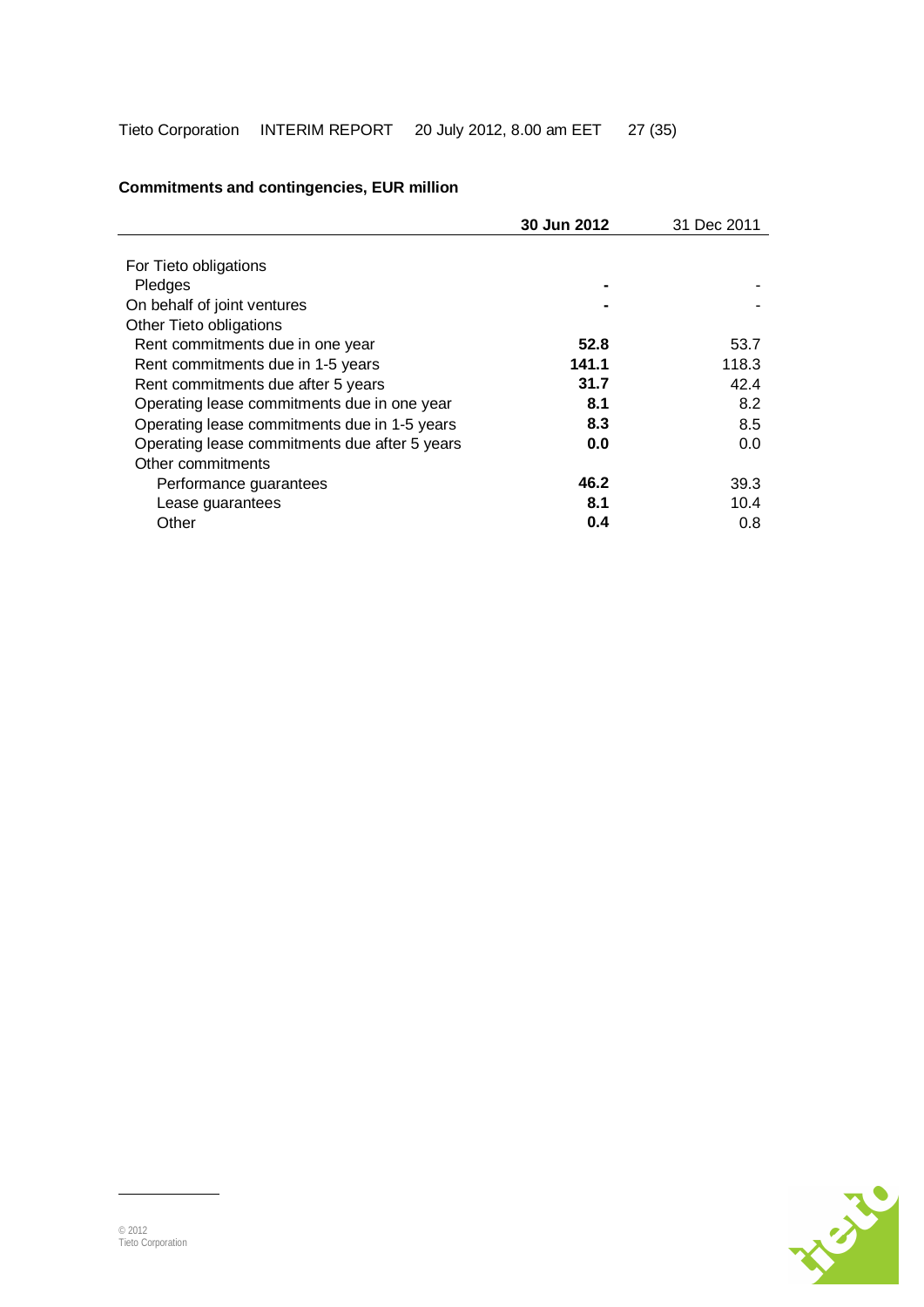# **Derivatives, EUR million**

#### **Notional amounts of derivatives**

Includes the gross amount of all notional values for contracts that have not yet been settled or closed. The amount of notional value outstanding is not necessarily a measure or indication of market risk, as the exposure of certain contracts may be offset by other contracts.

|                                                          | 30 Jun 2012     | 31 Dec 2011 |
|----------------------------------------------------------|-----------------|-------------|
|                                                          |                 |             |
| Foreign exchange forward contracts                       | 234.2           | 235.6       |
| Forward contracts outside hedge accounting               | 175.8           | 187.2       |
| Forward contracts within hedge accounting                | 58.5            | 48.5        |
| Electricity price futures contracts                      | 3.0             | 3.4         |
| Interest rate swaps                                      | 250.0           | 250.0       |
|                                                          |                 |             |
| <b>Fair values of derivatives</b>                        |                 |             |
| The net fair values of derivative financial instruments  |                 |             |
| at the balance sheet date were:                          | 30 Jun 2012     | 31 Dec 2011 |
|                                                          |                 |             |
| Foreign exchange forward contracts                       | $-2.7$          | $-5.1$      |
| Electricity price futures contracts                      | $-0.6$          | $-0.7$      |
| Interest rate swaps                                      | $-0.5$          | $-0.6$      |
|                                                          |                 |             |
| Derivatives are used for economic hedging purposes only. |                 |             |
| Gross positive fair values of derivatives:               | <b>Positive</b> | Positive    |
|                                                          | 30 Jun 2012     | 31 Dec 2011 |
|                                                          |                 |             |
| Foreign exchange forward contracts                       | 0.7             | 0.9         |
| Forward contracts outside hedge accounting               | 0.5             | 0.8         |
| Forward contracts within hedge accounting *)             | 0.2             | 0.1         |
| Electricity price futures contracts                      |                 |             |
| Interest rate swaps                                      | 5.2             | 2.5         |
|                                                          |                 |             |
| Gross negative fair values of derivatives:               | <b>Negative</b> | Negative    |
|                                                          | 30 Jun 2012     | 31 Dec 2011 |
|                                                          |                 |             |
| Foreign exchange forward contracts                       | $-3.4$          | $-5.9$      |
| Forward contracts outside hedge accounting               | $-1.9$          | $-3.5$      |
| Forward contracts within hedge accounting *)             | $-1.5$          | $-2.4$      |
| Electricity price futures contracts                      | $-0.6$          | $-0.7$      |
| Interest rate swaps                                      | $-5.8$          | $-3.1$      |
|                                                          |                 |             |
| *) Forward contracts within hedge accounting (net)       | $-1.3$          | $-2.3$      |
| The amount recognized in equity with deferred tax        | $-1.2$          | $-2.2$      |
| Net periodic interest rate difference recognized in      |                 |             |
| interest income/expenses                                 | 0.0             | $-0.1$      |

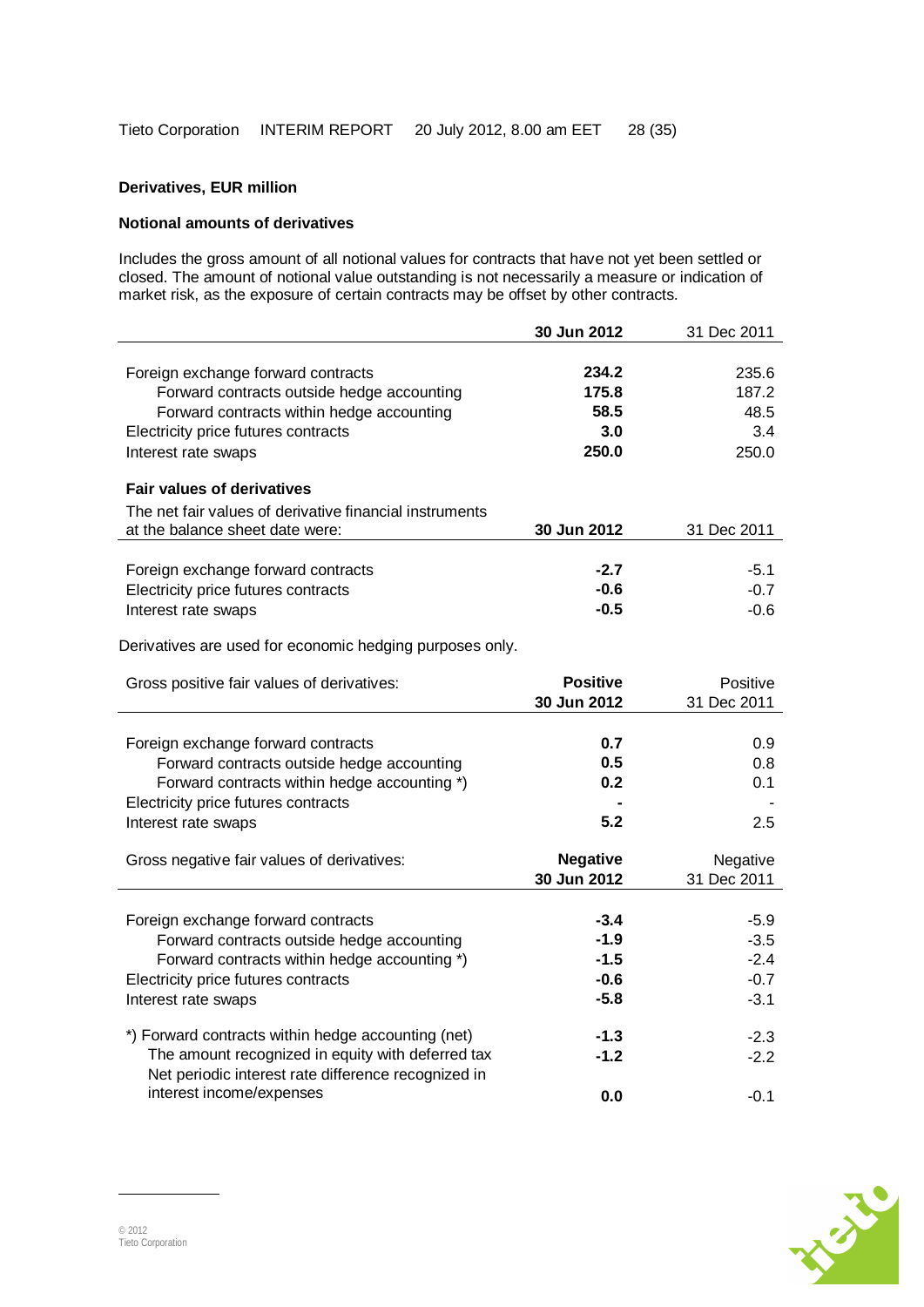# **QUARTERLY FIGURES**

# **Key figures**

| 2012    | 2012    | 2011      | 2011  | 2011  | 2011    |
|---------|---------|-----------|-------|-------|---------|
| $4 - 6$ | $1 - 3$ | $10 - 12$ | $7-9$ | $4-6$ | $1 - 3$ |
|         |         |           |       |       |         |
| $-0.10$ | 0.45    | 0.18      | 0.31  | 0.16  | 0.19    |
| $-0.10$ | 0.45    | 0.18      | 0.31  | 0.16  | 0.19    |
| 7.60    | 7.69    | 7.90      | 7.66  | 7.40  | 7.28    |
| 11.2    | 14.7    | 10.7      | 8.9   | 9.6   | 9.9     |
| 17.4    | 20.8    | 18.3      | 16.1  | 14.9  | 16.1    |
| 45.8    | 44.7    | 46.4      | 47.7  | 46.4  | 43.3    |
| 80.0    | 11.7    | 82.7      | 111.9 | 136.4 | 76.2    |
| 14.7    | 2.1     | 14.6      | 20.4  | 25.8  | 14.6    |
| 13.6    | 14.4    | 13.8      | 11.2  | 13.3  | 65.3    |
|         |         |           |       |       |         |

# **Income statement, EUR million**

|                                | 2012    | 2012    | 2011      | 2011   | 2011   | 2011    |
|--------------------------------|---------|---------|-----------|--------|--------|---------|
|                                | $4 - 6$ | $1 - 3$ | $10 - 12$ | $7-9$  | $4-6$  | $1 - 3$ |
| Net sales                      | 456.1   | 467.1   | 489.7     | 414.5  | 462.3  | 461.6   |
| Other operating income         | 3.1     | 17.0    | 2.9       | 1.6    | 2.8    | 1.7     |
| Employee benefit expenses      | 299.3   | 274.7   | 268.8     | 223.7  | 270.9  | 265.3   |
| Depreciation, amortization and |         |         |           |        |        |         |
| impairment charges             | 21.0    | 21.2    | 28.7      | 22.1   | 22.8   | 22.9    |
| Other operating expenses       | 142.6   | 146.5   | 169.0     | 141.1  | 152.2  | 151.5   |
| Operating profit (EBIT)        | $-3.7$  | 41.7    | 26.1      | 29.2   | 19.2   | 23.6    |
| Financial income and expenses  | $-1.7$  | $-2.1$  | $-2.1$    | $-1.3$ | $-1.4$ | $-2.0$  |
| Profit before taxes            | $-5.4$  | 39.6    | 24.0      | 27.9   | 17.8   | 21.6    |
| Income taxes                   | $-1.4$  | $-7.6$  | $-11.5$   | $-5.4$ | $-6.4$ | $-8.1$  |
| Net profit for the period      | $-6.8$  | 32.0    | 12.5      | 22.5   | 11.4   | 13.5    |

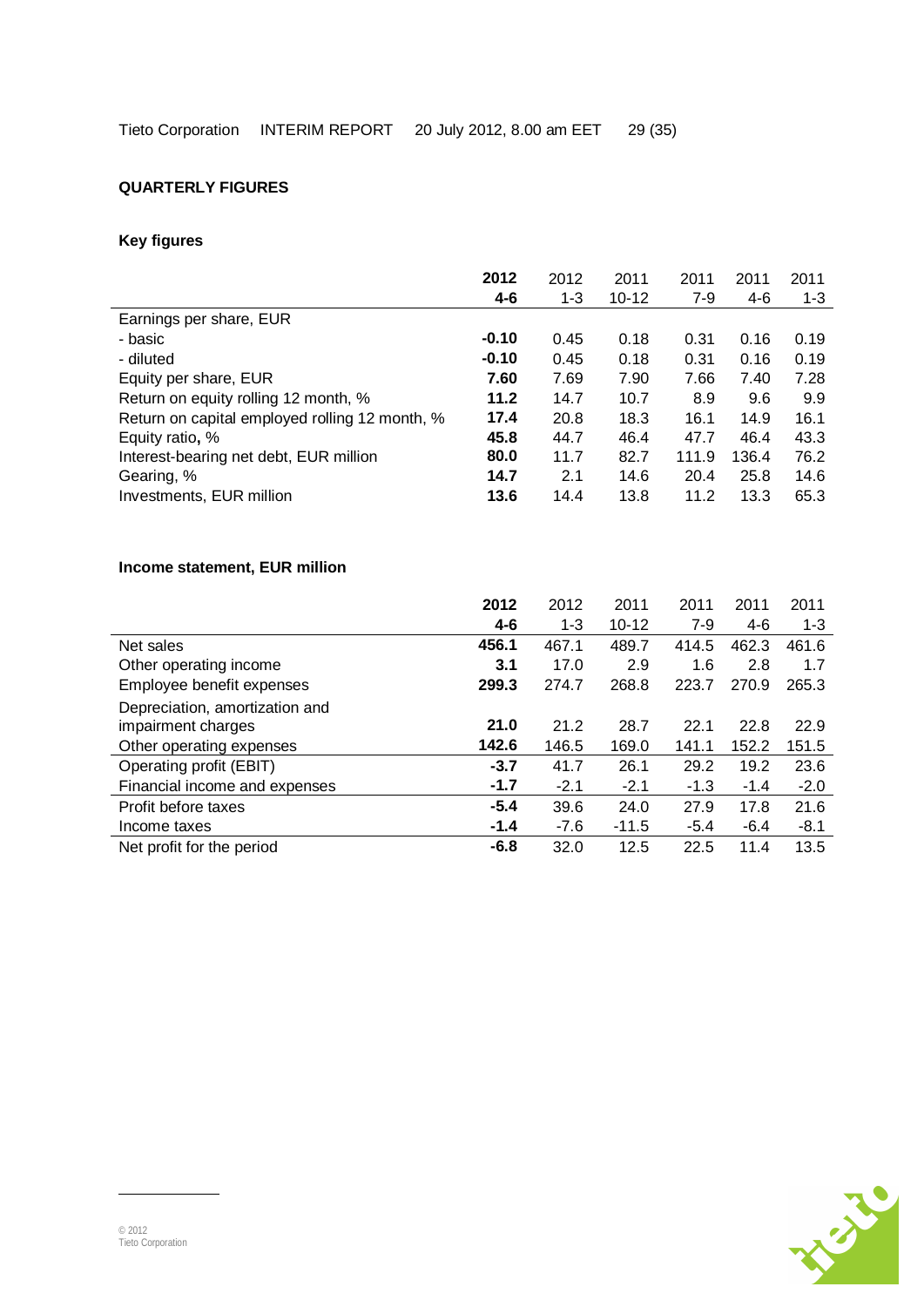|                                         | 2012    | 2012    | 2011    | 2011                     | 2011        | 2011    |
|-----------------------------------------|---------|---------|---------|--------------------------|-------------|---------|
|                                         | 30 Jun  | 31 Mar  | 31 Dec  | 30 Sep                   | 30 Jun      | 31 Mar  |
|                                         |         |         |         |                          |             |         |
| Goodwill                                | 416.6   | 415.3   | 413.2   | 416.6                    | 418.0       | 421.3   |
| Other intangible assets                 | 67.3    | 72.4    | 77.1    | 82.3                     | 88.1        | 93.4    |
| Property, plant and equipment           | 99.2    | 101.8   | 103.2   | 109.7                    | 116.0       | 119.5   |
| Other non-current assets                | 50.5    | 48.7    | 53.6    | 64.3                     | 66.7        | 67.4    |
| Total non-current assets                | 633.6   | 638.2   | 647.1   | 672.9                    | 688.8       | 701.6   |
| Trade receivables and other             |         |         |         |                          |             |         |
| current assets                          | 525.1   | 490.2   | 495.6   | 479.8                    | 488.5       | 494.7   |
| Cash and cash equivalents               | 91.1    | 162.9   | 95.8    | 69.4                     | 47.4        | 113.4   |
| Total current assets                    | 616.2   | 653.1   | 591.4   | 549.2                    | 535.9       | 608.1   |
| Assets classified as held for sale      | 17.8    | 25.6    | 41.4    | $\overline{\phantom{a}}$ |             |         |
| <b>Total assets</b>                     | 1 267.6 | 1 316.9 | 1 279.9 | 1 2 2 2 . 1              | 1 2 2 4 . 7 | 1 309.7 |
|                                         |         |         |         |                          |             |         |
| Total equity                            | 545.4   | 549.7   | 564.8   | 547.4                    | 528.9       | 520.3   |
| Non-current loans                       | 110.3   | 114.3   | 117.9   | 122.7                    | 176.4       | 185.6   |
| Other non-current liabilities           | 74.0    | 74.0    | 73.2    | 74.4                     | 72.2        | 66.7    |
| Total non-current liabilities           | 184.3   | 188.3   | 191.1   | 197.1                    | 248.6       | 252.3   |
| Trade payables and other                |         |         |         |                          |             |         |
| current liabilities                     | 416.0   | 477.7   | 399.6   | 384.5                    | 396.1       | 486.3   |
| Provisions                              | 42.7    | 19.6    | 30.1    | 27.4                     | 35.7        | 37.7    |
| <b>Current loans</b>                    | 65.3    | 65.1    | 65.7    | 65.7                     | 15.4        | 13.1    |
| <b>Total current liabilities</b>        | 524.0   | 562.4   | 495.4   | 477.6                    | 447.2       | 537.1   |
| Liabilities classified as held for sale | 13.9    | 16.5    | 28.6    | -                        |             |         |
| <b>Total equity and liabilities</b>     | 1 267.6 | 1 316.9 | 1 279.9 | 1 2 2 2 . 1              | 1 2 2 4 . 7 | 1 309.7 |

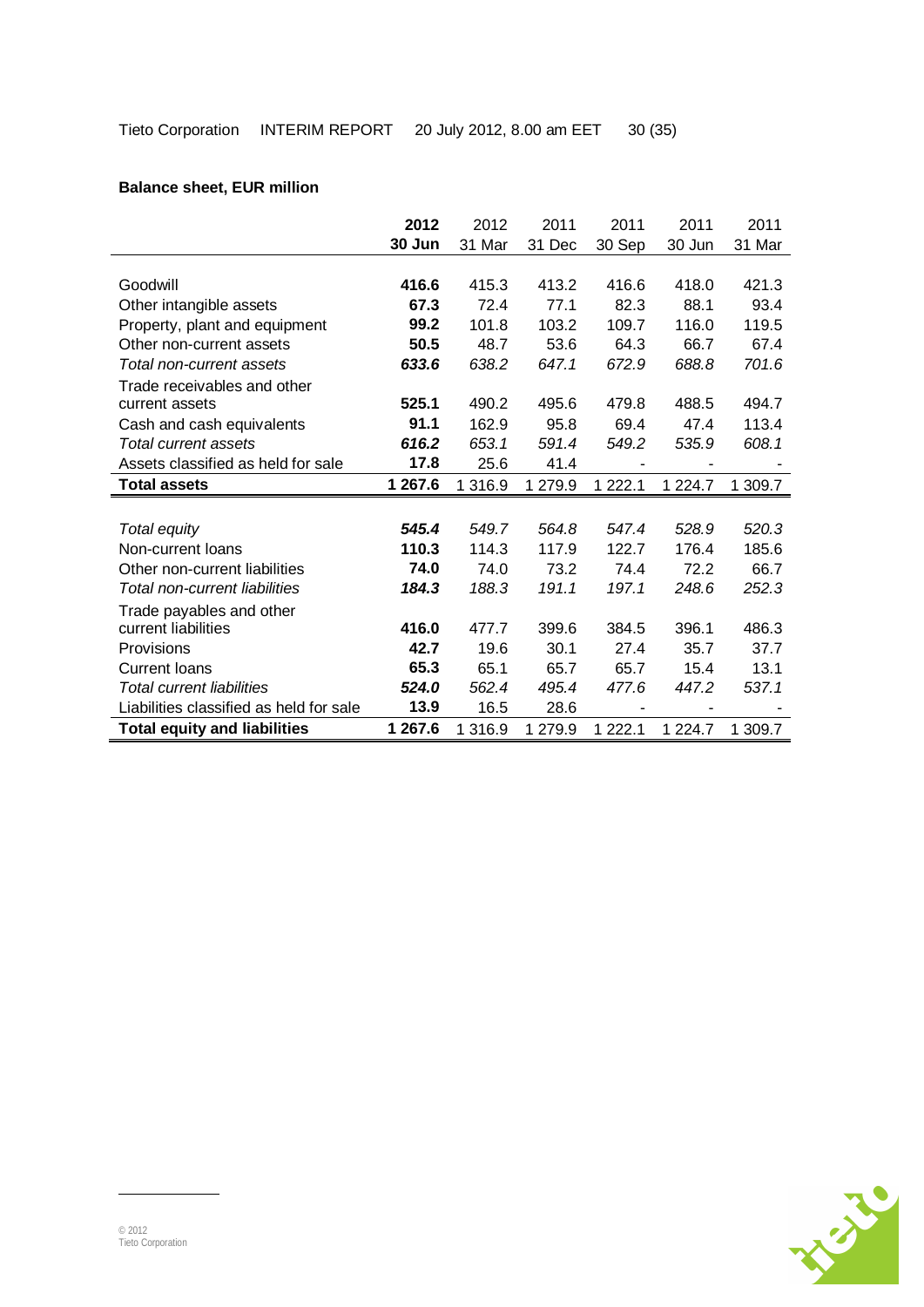# **Cash flow, EUR million**

| 2012    | 2012    | 2011      | 2011           | 2011    | 2011          |
|---------|---------|-----------|----------------|---------|---------------|
| 4-6     | $1 - 3$ | $10 - 12$ | $7-9$          | 4-6     | $1 - 3$       |
|         |         |           |                |         |               |
|         |         |           |                |         |               |
| $-6.8$  | 32.0    | 12.5      | 22.5           | 11.5    | 13.5          |
| 25.3    | 14.9    | 45.7      | 28.5           | 30.2    | 34.5          |
| $-16.7$ | 17.3    | $-5.1$    | $-2.4$         | $-34.2$ | 1.2           |
| 1.8     | 64.2    | 53.1      | 48.6           | 7.5     | 49.2          |
| 0.4     | $-1.3$  | $-5.2$    | $-0.8$         | 0.6     | $-2.5$        |
| $-4.7$  | 6.4     | $-4.2$    | $-7.1$         | -8.1    | $-7.9$        |
| $-2.5$  | 69.3    | 43.7      | 40.7           | 0.0     | 38.8          |
|         |         |           |                |         |               |
| $-11.6$ | 3.5     | $-11.3$   | $-10.3$        | $-13.7$ | $-19.8$       |
|         |         |           |                |         |               |
| $-57.5$ | -4.2    | $-3.9$    | $-3.3$         | $-56.2$ | $-5.8$        |
| -71.6   | 68.6    | 28.5      | 27.1           | $-69.9$ | 13.2          |
|         |         |           |                |         |               |
|         |         |           |                |         |               |
|         |         | 69.4      | 47.4           |         | 98.0          |
| $-0.3$  | 0.0     | $-0.6$    | $-5.1$         | 3.9     | $2.2^{\circ}$ |
| 0.1     | $-1.5$  | $-1.5$    | $\blacksquare$ |         |               |
| $-71.6$ | 68.6    | 28.5      | 27.1           | $-69.9$ | 13.2          |
| 91.1    | 162.9   | 95.8      | 69.4           | 47.4    | 113.4         |
|         | 162.9   | 95.8      |                |         | 113.4         |

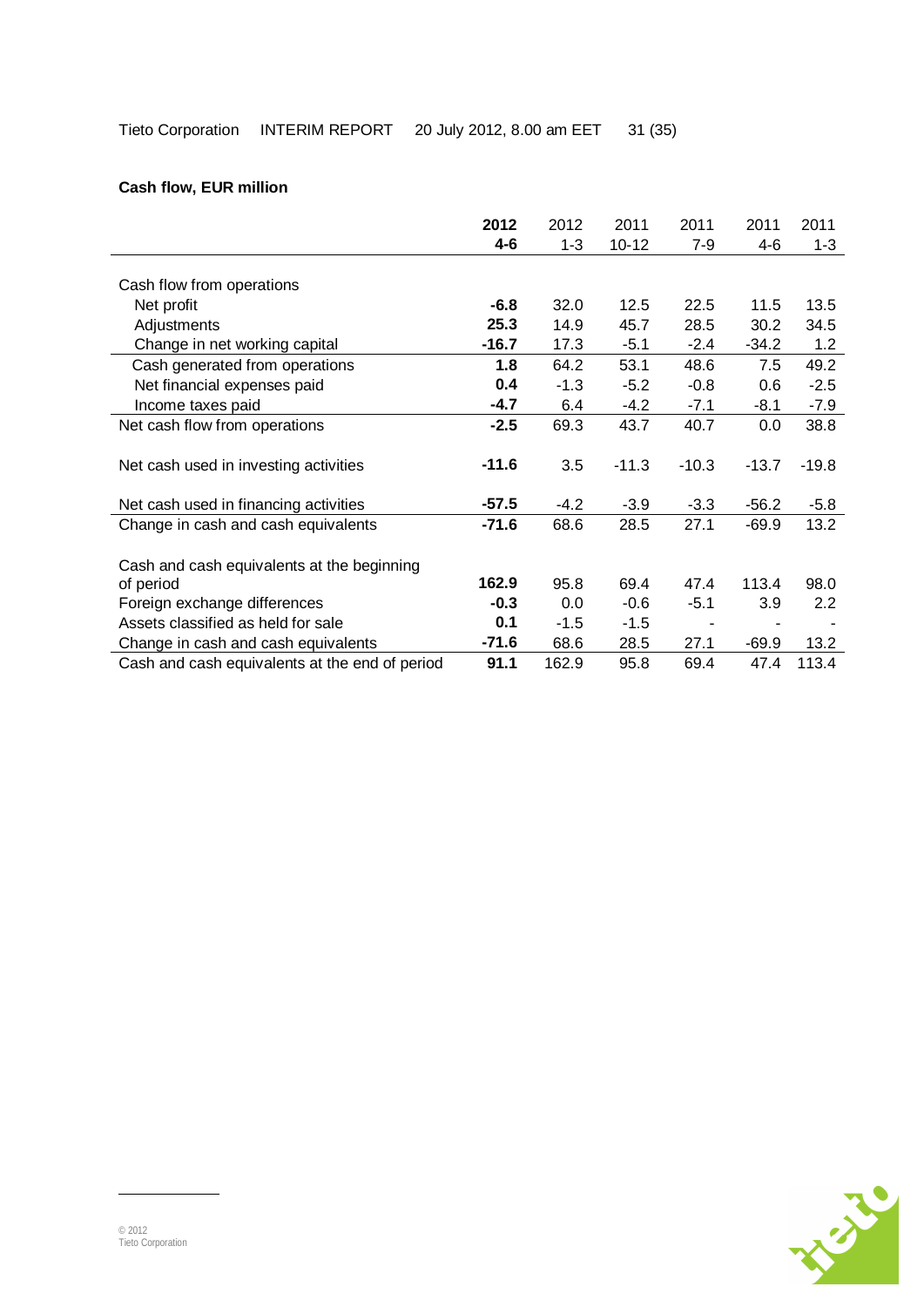#### **QUARTERLY FIGURES BY SEGMENTS**

#### **Net sales by market unit, EUR million**

|                                  | 2012    | 2012    | 2011      | 2011  | 2011  | 2011    |
|----------------------------------|---------|---------|-----------|-------|-------|---------|
|                                  | $4 - 6$ | $1 - 3$ | $10 - 12$ | $7-9$ | $4-6$ | $1 - 3$ |
| Finland and the Baltic countries | 190     | 193     | 202       | 169   | 178   | 184     |
| Scandinavia                      | 135     | 141     | 147       | 120   | 140   | 141     |
| Central Europe & Russia          | 31      | 34      | 36        | 31    | 33    | 31      |
| <b>Global Accounts</b>           | 170     | 175     | 185       | 162   | 193   | 190     |
| Group elimination                | -69     | $-75$   | -80       | -68   | -80   | -85     |
| Group total                      | 456     | 467     | 490       | 415   | 462   | 462     |

## **Customer sales by business line, EUR million**

|                                      | 2012  | 2012    | 2011      | 2011  | 2011 | 2011    |
|--------------------------------------|-------|---------|-----------|-------|------|---------|
|                                      | $4-6$ | $1 - 3$ | $10 - 12$ | $7-9$ | 4-6  | $1 - 3$ |
| <b>Industry Solutions</b>            | 138   | 143     | 147       | 119   | 138  | 130     |
| <b>Enterprise Solutions</b>          | 67    | 72      | 71        | 59    | 53   | 67      |
| Managed Services and Transformation  | 166   | 172     | 182       | 159   | 179  | 172     |
| <b>Product Engineering Solutions</b> | 86    | 81      | 90        | 77    | 92   | 92      |
| Group total                          | 456   | 467     | 490       | 415   | 462  | 462     |

The comparison figures for 2011 have changed due to the transfer of businesses between the business lines at the beginning of 2012.

#### **Net sales by customer sector, EUR million**

|                  | 2012 | 2012    | 2011      | 2011 | 2011 | 2011    |
|------------------|------|---------|-----------|------|------|---------|
|                  | 4-6  | $1 - 3$ | $10 - 12$ | 7-9  | 4-6  | $1 - 3$ |
| Telecom          | 143  | 145     | 152       | 129  | 151  | 147     |
| Finance          | 88   | 96      | 98        | 85   | 95   | 96      |
| Industry sectors | 223  | 226     | 240       | 200  | 216  | 219     |
| Group total      | 456  | 467     | 490       | 415  | 462  | 462     |

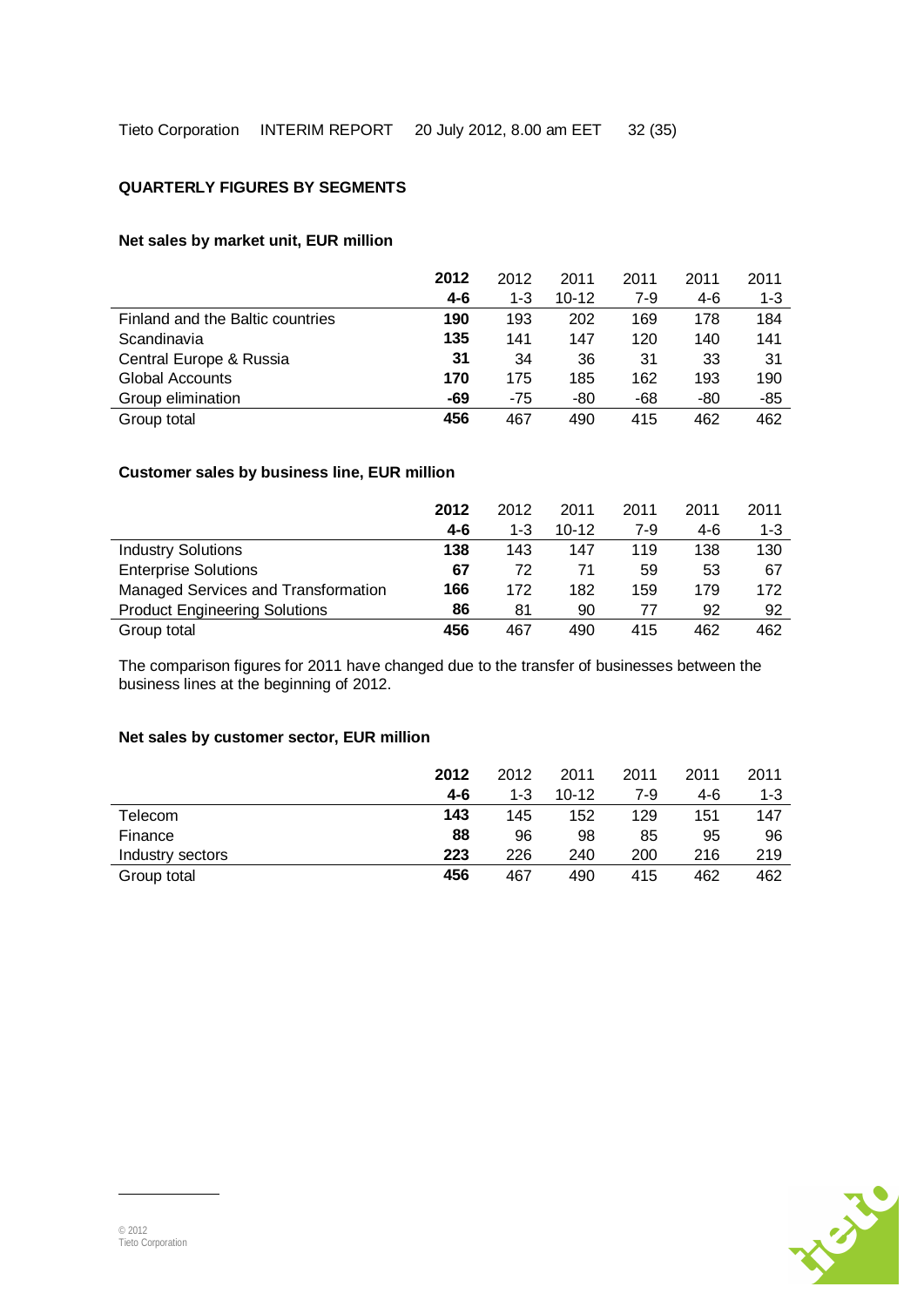# **Operating profit (EBIT) by market unit, EUR million**

|                                          | 2012   | 2012    | 2011      | 2011   | 2011   | 2011    |
|------------------------------------------|--------|---------|-----------|--------|--------|---------|
|                                          | 4-6    | $1 - 3$ | $10 - 12$ | 7-9    | 4-6    | $1 - 3$ |
| Finland and the Baltic countries         | 7.9    | 17.3    | 23.9      | 17.3   | 4.2    | 13.4    |
| Scandinavia                              | $-2.5$ | 5.5     | 2.4       | 6.0    | 5.1    | 5.2     |
| Central Europe & Russia                  | $-9.5$ | $-4.2$  | -6.8      | -3.6   | $-5.6$ | $-5.0$  |
| <b>Global Accounts</b>                   | 5.1    | 30.2    | 9.6       | 11.9   | 18.5   | 15.4    |
| Steering Functions and Global Management | $-4.7$ | $-7.0$  | $-2.9$    | $-2.3$ | $-3.1$ | $-5.4$  |
| Operating profit (EBIT)                  | -3.7   | 41 7    | 26.1      | 29.2   | 19.2   | 23.6    |

## **Operating margin (EBIT) by market unit, %**

|                                  | 2012    | 2012    | 2011    | 2011    | 2011    | 2011    |
|----------------------------------|---------|---------|---------|---------|---------|---------|
|                                  | 4-6     | $1 - 3$ | $10-12$ | 7-9     | 4-6     | $1 - 3$ |
| Finland and the Baltic countries | 4.2     | 9.0     | 11.9    | 10.2    | 2.4     | 7.3     |
| Scandinavia                      | $-1.9$  | 3.9     | 1 6     | 5.0     | 3.7     | 3.7     |
| Central Europe & Russia          | $-31.1$ | $-12.5$ | -18.9   | $-11.5$ | $-17.1$ | $-15.9$ |
| Global Accounts                  | 3.0     | 17.3    | 5.2     | 7.4     | 9.6     | 8.1     |
| Operating margin (EBIT)          | -0.8    | 8.9     | 5.3     |         | 4.1     | 5.1     |

## **Operating profit (EBIT) excl. one-off items by market unit, EUR million**

|                                          | 2012    | 2012    | 2011      | 2011   | 2011   | 2011    |
|------------------------------------------|---------|---------|-----------|--------|--------|---------|
|                                          | $4 - 6$ | $1 - 3$ | $10 - 12$ | 7-9    | 4-6    | $1 - 3$ |
| Finland and the Baltic countries         | 15.6    | 17.2    | 24.6      | 19.4   | 4.1    | 13.6    |
| Scandinavia                              | 7.7     | 6.2     | 2.4       | 8.6    | 9.2    | 5.2     |
| Central Europe & Russia                  | $-3.7$  | $-4.1$  | $-5.3$    | $-3.6$ | $-5.4$ | $-5.0$  |
| <b>Global Accounts</b>                   | 9.8     | 15.6    | 15.3      | 12.5   | 18.5   | 15.4    |
| Steering Functions and Global Management | $-1.3$  | $-7.0$  | $-2.8$    | $-2.4$ | $-2.1$ | $-5.3$  |
| Operating profit (EBIT)                  | 28.2    | 28.0    | 34.2      | 34.5   | 24.5   | 23.9    |

# **Operating margin (EBIT) excl. one-off items by market unit, %**

|                                  | 2012    | 2012    | 2011    | 2011    | 2011    | 2011    |
|----------------------------------|---------|---------|---------|---------|---------|---------|
|                                  | $4-6$   | $1 - 3$ | $10-12$ | 7-9     | 4-6     | $1 - 3$ |
| Finland and the Baltic countries | 8.2     | 8.9     | 122     | 11.5    | 2.3     | 7.4     |
| Scandinavia                      | 5.7     | 4.4     | 1 6     | 72      | 6.6     | 3.7     |
| Central Europe & Russia          | $-11.9$ | -12 1   | $-14.7$ | $-11.4$ | $-16.5$ | $-15.8$ |
| Global Accounts                  | 5.7     | 8.9     | 8.3     | 77      | 9.6     | 8.1     |
| Operating margin (EBIT)          | 6.2     | 6.0     | 7.0     | 83      | 5.3     | 5.2     |

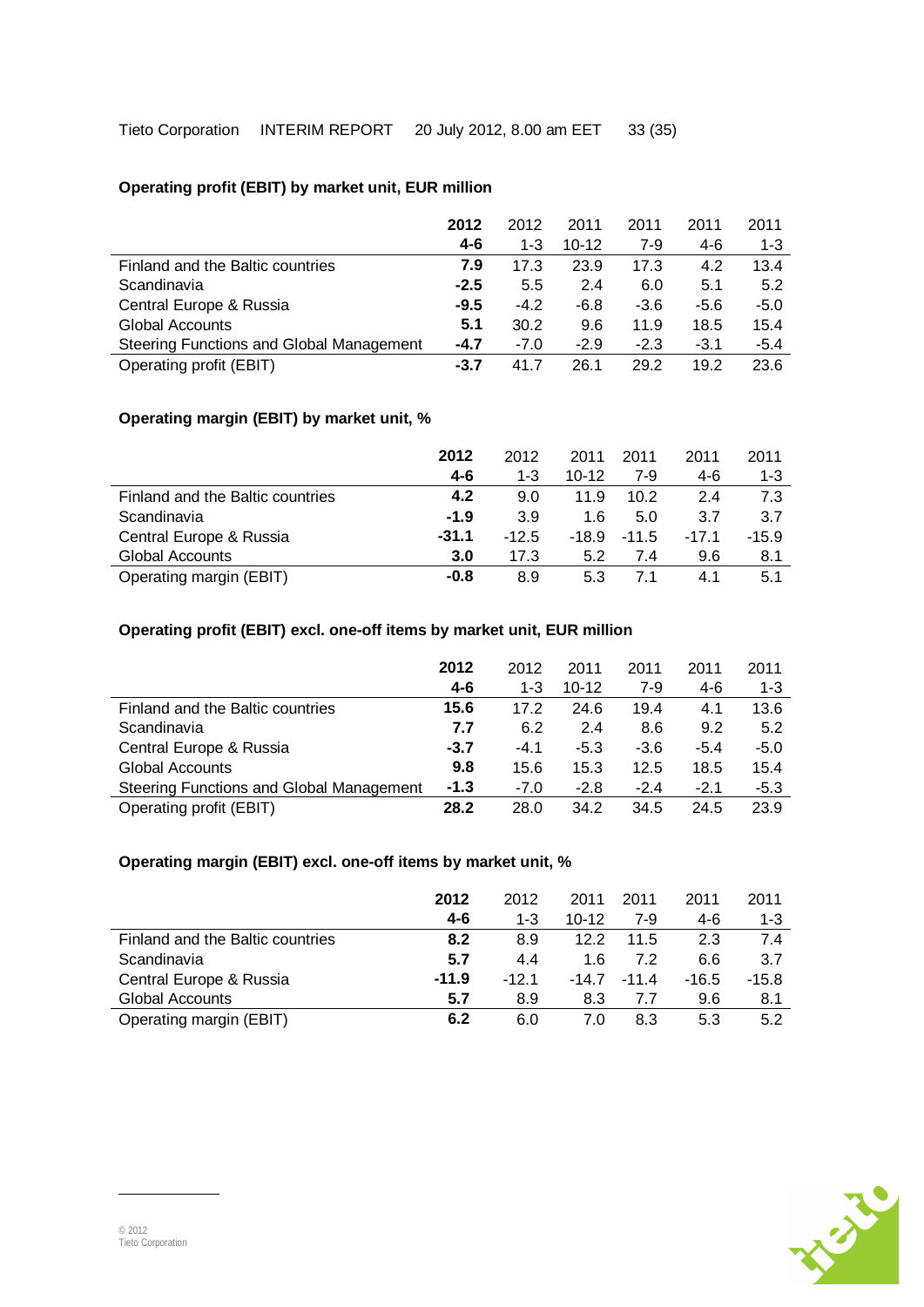|    |                                        | <b>Shares</b> | %     |
|----|----------------------------------------|---------------|-------|
| 1  | Cevian Capital *)                      | 11 073 614    | 15.3  |
| 2  | Solidium Oy                            | 7 415 418     | 10.3  |
| 3  | Ilmarinen Mutual Pension Insurance Co. | 3 209 460     | 4.4   |
| 4  | Varma Mutual Pension Insurance Co.     | 2859749       | 4.0   |
| 5  | OP-Pohjola Group Central Cooperative   | 2 359 180     | 3.3   |
| 6  | Etera Mutual Pension Insurance Co.     | 2 058 764     | 2.8   |
| 7  | Swedbank Robur fonder                  | 1688448       | 2.3   |
| 8  | Svenska Litteratursällskapet i Finland | 1 491 345     | 2.1   |
| 9  | The State Pension fund                 | 873 000       | 1.2   |
| 10 | <b>Tapiola Pension</b>                 | 700 000       | 1.0   |
|    |                                        | 33 728 978    | 46.7  |
|    | Nominee registered                     | 34 828 336    | 48.2  |
|    |                                        |               |       |
|    | <b>Others</b>                          | 3 717 553     | 5.1   |
|    | Total                                  | 72 274 867    | 100.0 |

#### **Major shareholders on 30 June 2012**

Based on the ownership records of Euroclear Finland Oy and Euroclear Sweden AB.

\*) Based on the ownership records of Euroclear Finland Oy, Cevian Capital´s holding on 30 April 2012 was 11 073 614 shares, representing 15.3% of the shares and voting rights.

#### **For further information, please contact:**

Lasse Heinonen, CFO, tel. +358 (0)2072 66329, +358 50 393 4950, lasse.heinonen(at)tieto.com Pellervo Hämäläinen, Vice President, Communications and IR, tel. +358 2072 52729, +358 4067 45257, pellervo.hamalainen(at)tieto.com

Tanja Lounevirta, Head of Financial Communications, tel +358 2072 71725, +358 50 321 7510, tanja.lounevirta(at)tieto.com